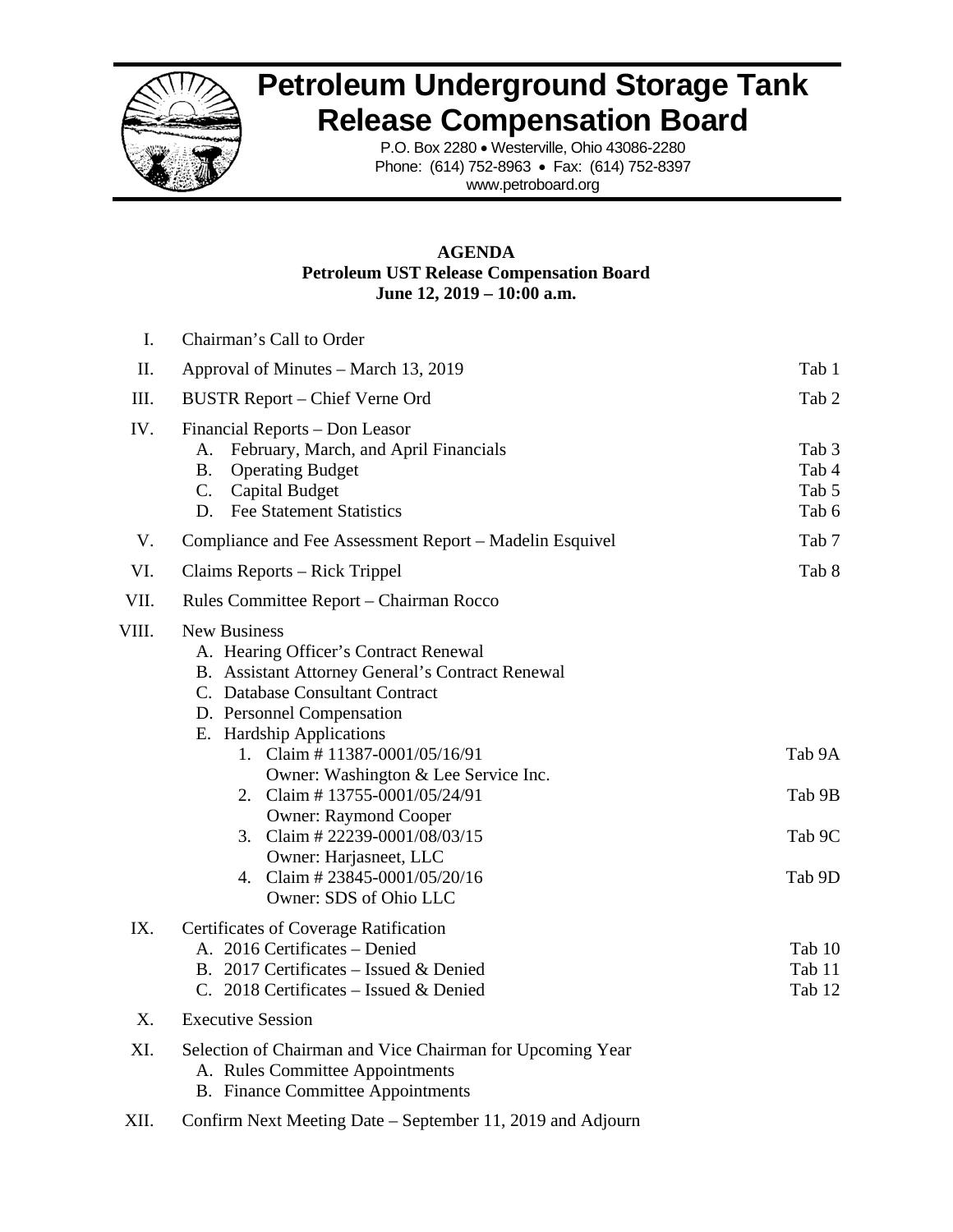

**Department** of Commerce

Mike DeWine, Governor Jon Husted, Lt. Governor

Division of State Fire Marshal Sheryl Maxfield, Director



**To:** The Petroleum Underground Storage Tank Release Compensation Board **From:** Chief Verne Ord, BUSTR **Re: BUSTR Report Date:** June 3, 2019

#### **PERSONNEL –**

Verne Ord assigned as BUSTR Chief effective May 13, 2019. Records Management Officer Nancy Caldwell retired on April 30, 2019 Kelly Snedegar hired as Records Management Officer effective May 13, 2019

#### **ADMINISTRATION –**

The responsible party search program for FY19 is ongoing with 65 responsible party searches to be completed. To date **62** responsible party searches have been completed.

The ODSA's Abandoned Gas Station Cleanup Fund Program is ongoing with 82 BUSTR facility releases involved, 101 grant applications received, 85 awards made with 16 applications currently under review. 19 property cleanups have been completed with \$17,194,363 million of the allocated \$30 million having been awarded.

The LUST grant application for fiscal years FY19/FY20 was partially approved by U.S. EPA Region 5. The Region recently announced the awarded of \$1,989,809 for FY20. The UST grant for FY19 is ongoing with application for the FY20-FY21 federal grant assistance made in April 2019 for \$808,000 for both program years.

#### **TRAINING AND STAFF DEVELOPMENT –**

Commerce Human Resources and the Department of Administrative Services continue to provide various training and informational sessions for Commerce employees. All staff recently completed "Ethics" and "Securing Ohio" training through the ELM portal.

#### **TRAINING TO STAKEHOLDERS** –

To support local fire departments currently with or who are seeking "Delegation of Authority" from the State Fire Marshal to perform UST inspections, BUSTR held the Certified Installer course February 11-15, 2019 with 16 in attendance. The Certified Inspector course was held March 4-7, 2019 with 14 in attendance.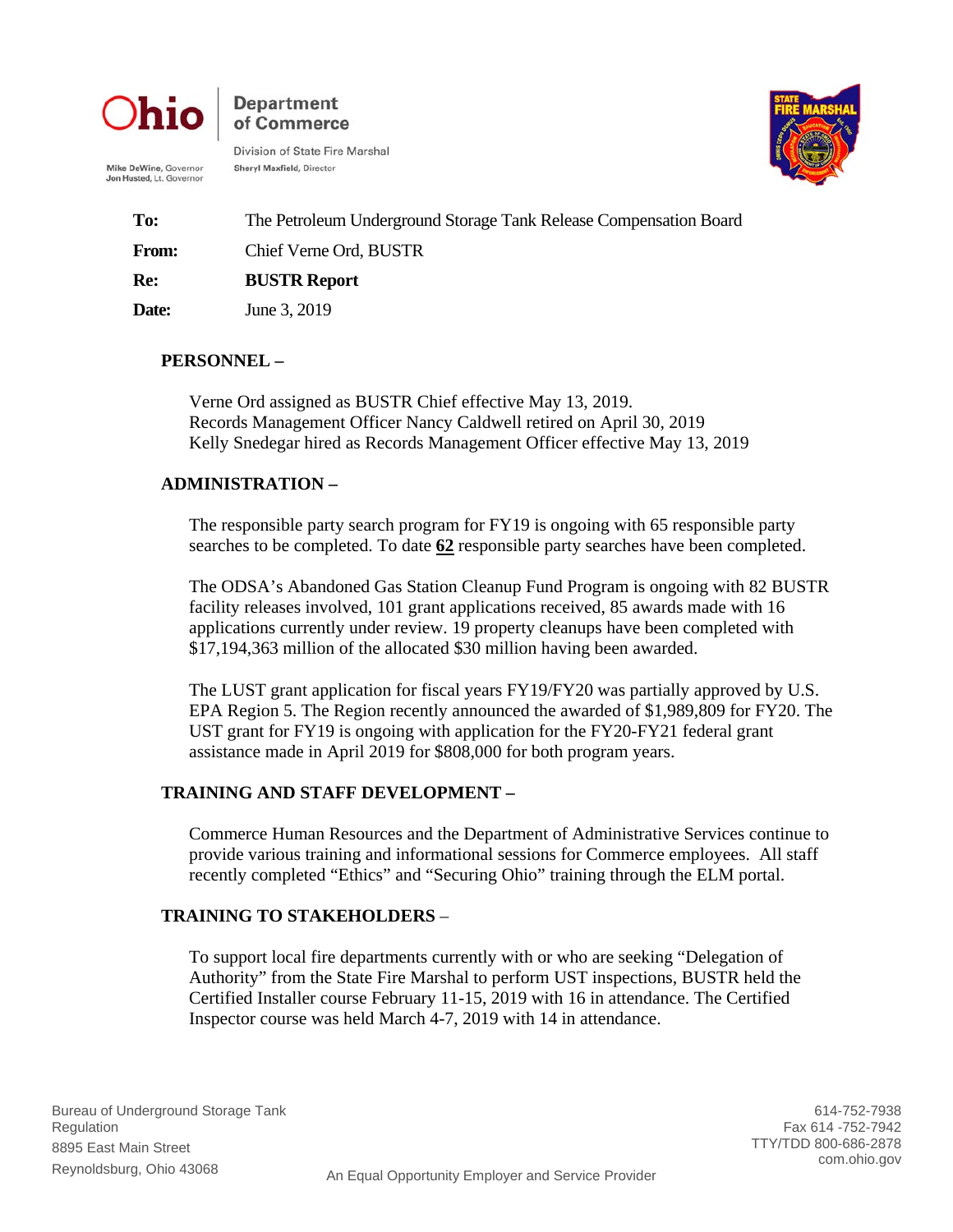#### **Five Year Rule Review –**

- Description: OAC 1301:7-9-20 "Revolving Loan Fund" January 23, 2019 Filed with JCARR requesting 6-month extension. Approval granted.
- Details: Rule submitted to CSI on May 22, 2019, will be filed upon receiving CSI approval. Anticipated effective date of September 1, 2019.
- Week of April 9, 2019 Stakeholder outreach performed
- Review by the administration requires the rule to be filed with CSI. BUSTR is putting the package together and following the required procedures for going through CSI
- Rule to be filed later and will require a second extension with JCARR

### **ACTIVITY –**

#### **OTTER Database**

IT Commerce continues to work with BUSTR to develop the new UST operational compliance statistics report to be used for the mid-year U.S. EPA LUST-4 reporting due April 5, 2019. The new report is currently in test mode.

#### **Click Scheduling**

No issues to report.

#### **STATISTICS and/or COMMENTS –**

#### **Release Prevention**

#### **UST Operation Compliance Inspections**

The current 3-year inspection cycle ends in May 2022. For the week ending **June 1, 2019 25** new inspections were performed for a total of **214** inspections. (3rd year of 3-year inspection cycle).

#### **Corrective Action**

#### **No Further Action Letters (NFA)**

The current grant cycle ends September 30, 2019. For the week ending **June 1, 2019** 

**5** NFA's were generated, for a total of **299** NFA's To - date target projection of total NFA's is **402** 

| <b>Statistic</b>                          | <b>Count as of 6/1/2019</b> |
|-------------------------------------------|-----------------------------|
| Number of Registered Tanks                | 21,132                      |
| Number of Owners of Registered Facilities | 3,512                       |
| Number of Registered Facilities           | 7,128                       |
| Number of Active Releases                 | 2,153                       |
| Number of Active Closures                 | 1,384                       |
| Number of Program No Further Actions      | 30,663                      |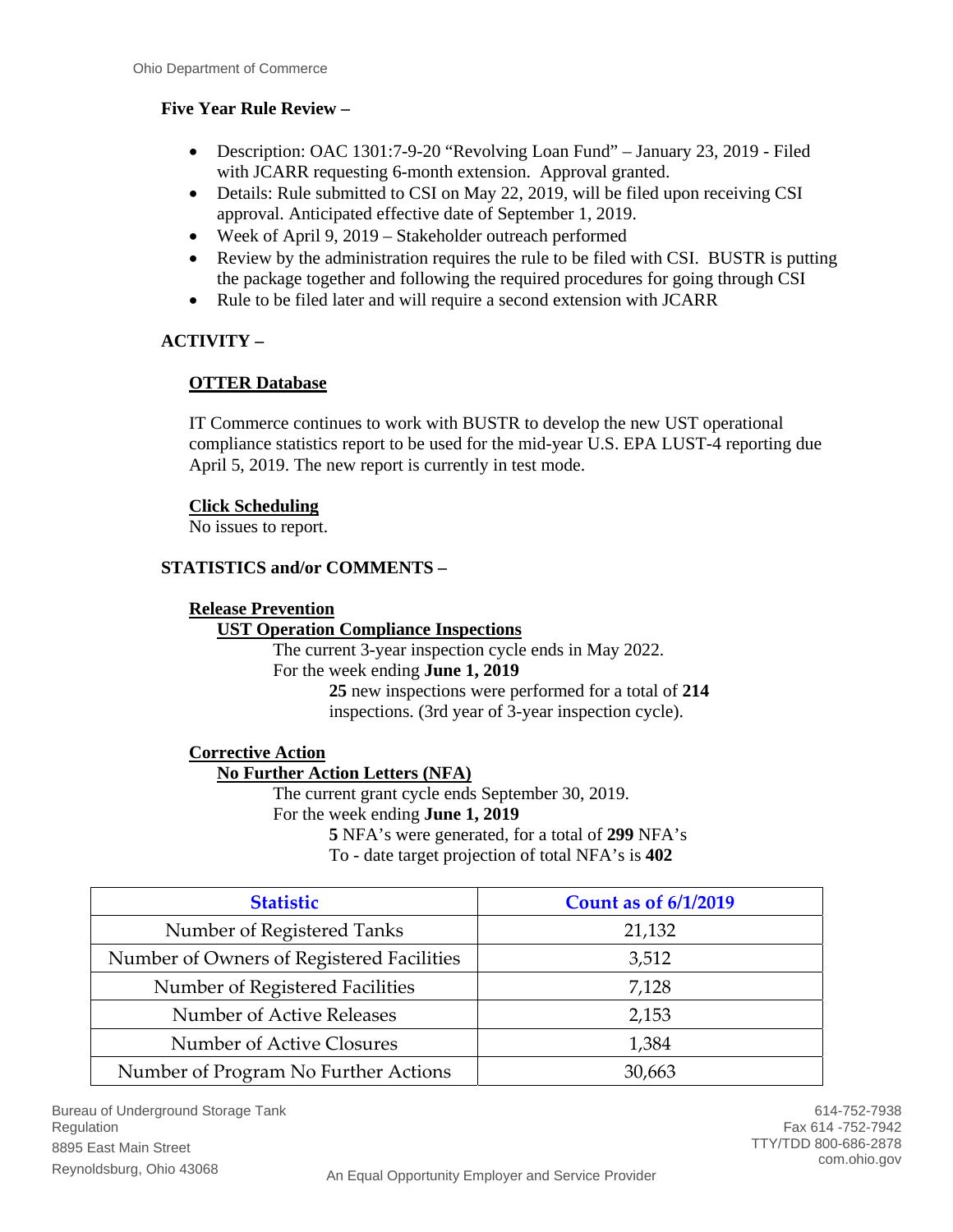| Fiscal 2019                         |              |              |              |            |                 |                 |            |            |            |              |                  | % Of          | FY 2019       |
|-------------------------------------|--------------|--------------|--------------|------------|-----------------|-----------------|------------|------------|------------|--------------|------------------|---------------|---------------|
|                                     | July         | August       | September    | October    | <b>November</b> | <b>December</b> | January    | February   | March      | April        | <b>Total YTD</b> | <b>Budget</b> | <b>Budget</b> |
| <b>Tank Revenue</b>                 |              |              |              |            |                 |                 |            |            |            |              |                  |               |               |
| In house collections *              | 7,724,907.00 | 302,646.00   | 132,647.00   | 77,010.00  | 35,660.00       | 53,940.00       | 57,650.00  | 16,118.00  | 32,436.00  | 45,106.00    | 8,478,120.00     |               |               |
| Net refunds paid                    | (22,992.00)  | (5,960.00)   | (2,750.00)   | (9,300.00) | (7,900.00)      | 500.00          | (8,833.00) | (6,275.00) | (5,945.00) | (16, 550.00) | (86,005.00)      |               |               |
| AG collections                      | 46,672.94    | 22,064.89    | 18,801.07    | 7,029.00   | 28,188.68       | 26,460.00       | 6,123.00   | 2,962.00   | 8,688.00   | 6,498.18     | 173,487.76       |               |               |
| Collection costs paid by owner      | (1,310.16)   | (3,255.00)   | (3,887.62)   | (660.00)   | (186.68)        | (1,658.56)      | (728.54)   | (337.45)   | (478.00)   | (1,568.58)   | (14,070.59)      |               |               |
| <b>Total Tank Revenue</b>           | 7,747,277.78 | 315,495.89   | 144,810.45   | 74,079.00  | 55,762.00       | 79,241.44       | 54,211.46  | 12,467.55  | 34,701.00  | 33,485.60    | 8,551,532.17     | 101.20%       | 8,450,000     |
| Interest Income                     |              |              |              |            |                 |                 |            |            |            |              |                  |               |               |
| <b>Interest Earned</b>              | 51,390.09    | 61,815.61    | 51,183.27    | 55,454.32  | 54,381.02       | 60,444.52       | 56,680.26  | 53,442.67  | 56,704.01  | 54,782.45    | 556,278.22       | 103.01%       | 540,000       |
| Unearned Gain/(Loss) on Investments | (25, 840.50) | 37,053.80    | (38, 637.40) | 3,528.90   | 36,562.20       | 86,829.70       | 20,103.40  | 2,663.00   | 70,635.80  | 6,641.10     | 199,540.00       |               |               |
| <b>Total Interest Income</b>        | 25,549.59    | 98,869.41    | 12,545.87    | 58,983.22  | 90,943.22       | 147,274.22      | 76,783.66  | 56,105.67  | 127,339.81 | 61,423.55    | 755,818.22       |               |               |
| Miscellaneous Income                | 5.58         | 11.44        | 11.95        | 16.56      | 18.94           | 59.17           | 9.16       | 8.54       | 9.96       | 9.63         | 160.93           | 16.09%        | 1,000         |
| <b>Total Income</b>                 | 7,772,832.95 | 414,376.74   | 157,368.27   | 133,078.78 | 146,724.16      | 226,574.83      | 131,004.28 | 68,581.76  | 162,050.77 | 94,918.78    | 9,307,511.32     | 103.52%       | 8,991,000     |
|                                     |              |              |              |            |                 |                 |            |            |            |              |                  |               |               |
| Claims Expense                      | 140,616.84   | 1,326,653.34 | 358,355.88   | 311,198.51 | 529,297.53      | 452,490.23      | 735,540.62 | 54,520.01  | 381,707.31 | 254,371.36   | 4,544,751.63     | 50.50%        | 9,000,000     |
| <b>Operating Expenses</b>           |              |              |              |            |                 |                 |            |            |            |              |                  |               |               |
| Salaries                            | 112,520.43   | 132,456.67   | 112,257.59   | 119,039.82 | 111,228.07      | 110,639.99      | 119,291.11 | 101,326.57 | 107,682.42 | 112,634.47   | 1,139,077.14     | 77.97%        | 1,461,000     |
| <b>Temp Services</b>                | 0.00         | 0.00         | 0.00         | 0.00       | 0.00            | 0.00            | 0.00       | 0.00       | 0.00       | 0.00         | 0.00             | 0.00%         | 20,000        |
| Rent                                | 25,619.72    | 0.00         | 12,809.86    | 12,809.86  | 25,619.72       | 12,787.07       | 12,787.07  | 0.00       | 21,202.82  | 12,787.07    | 136,423.19       | 87.45%        | 156,000       |
| <b>Office Supplies</b>              | 892.52       | 2,297.27     | 2,009.92     | 1,588.74   | 1,038.89        | 1,646.93        | 921.00     | 892.72     | 1,155.57   | 2,093.38     | 14,536.94        | 72.68%        | 20,000        |
| Printing & Copying *                | 2,204.31     | 282.78       | 851.59       | 1,413.13   | 379.59          | 409.68          | 153.75     | 1,122.88   | 368.43     | 1,208.43     | 8,394.57         | 55.96%        | 15,000        |
| Legal & Professional                |              |              |              |            |                 |                 |            |            |            |              |                  |               |               |
| L&P services                        | 22,464.53    | 3,357.17     | 1,866.99     | 31,069.42  | 60,525.44       | 17,335.28       | 38,356.48  | 3,505.00   | 16,340.00  | 21,950.34    | 216,770.65       |               |               |
| Collection costs                    | 3,792.59     | 475.02       | 6,320.20     | 5,023.15   | 2,055.60        | 2,975.41        | 2,875.75   | 415.55     | 896.63     | 857.50       | 25,687.40        |               |               |
| Collection costs paid by owner      | (1,310.16)   | (3,255.00)   | (3,887.62)   | (660.00)   | (186.68)        | (1,658.56)      | (728.54)   | (337.45)   | (478.00)   | (1,568.58)   | (14,070.59)      |               |               |
| <b>Total L &amp; P Expense</b>      | 24,946.96    | 577.19       | 4,299.57     | 35,432.57  | 62,394.36       | 18,652.13       | 40,503.69  | 3,583.10   | 16,758.63  | 21,239.26    | 228,387.46       | 95.16%        | 240,000       |
| Travel                              | 301.60       | 0.00         | 474.08       | 615.44     | 256.88          | 531.44          | 771.47     | 111.28     | 166.00     | 422.22       | 3,650.41         | 60.84%        | 6,000         |
| <b>Employee Expenses</b>            | 28.44        | 0.00         | 0.00         | 277.35     | 235.00          | 0.00            | 267.93     | 38.31      | 157.00     | 35.19        | 1,039.22         | 103.92%       | 1,000         |
| Telephone                           | 2,086.53     | 701.10       | 373.91       | 1,952.69   | 1,047.10        | 1,027.54        | 423.70     | 78.78      | 1,963.56   | 1,736.36     | 11,391.27        | 87.63%        | 13,000        |
| Postage *                           | 423.90       | 16,222.23    | 564.76       | 542.63     | 482.26          | 4,337.12        | 395.39     | 149.62     | 1,952.27   | 1,962.33     | 27,032.51        | 90.11%        | 30,000        |
| Depreciation                        | 2,173.55     | 2,173.55     | 2,173.55     | 2,173.55   | 2,173.55        | 2,173.44        | 2,144.54   | 2,144.54   | 2,144.54   | 2,061.02     | 21,535.83        | 73.00%        | 29,500        |
| <b>Total Operating Expenses</b>     | 171,197.96   | 154,710.79   | 135,814.83   | 175,845.78 | 204,855.42      | 152,205.34      | 177,659.65 | 109,447.80 | 153,551.24 | 156,179.73   | 1,591,468.54     | 79.91%        | 1,991,500     |
| Net Income (Cash method)            |              |              |              |            |                 |                 |            |            |            |              | 3,171,291.15     |               |               |

\* Extremely cylical; occurs mainly during and as a result of the fee assessment period.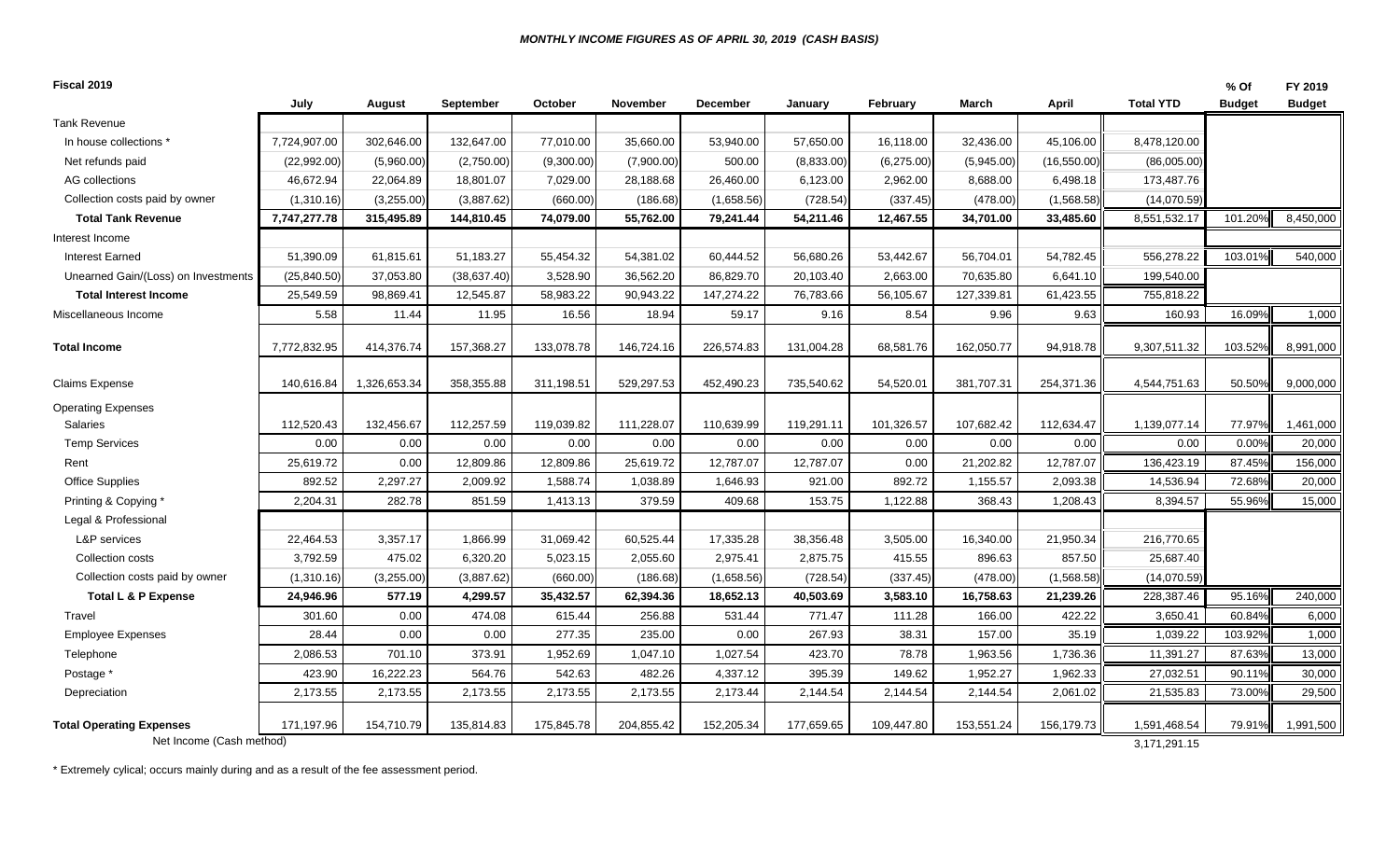### *Petroleum UST Release Compensation Board*  **Balance Sheet As of 04/30/2019**

| <b>Assets</b>                                                                                                                                                                                                                                                                            |                                                                                                     |                              |
|------------------------------------------------------------------------------------------------------------------------------------------------------------------------------------------------------------------------------------------------------------------------------------------|-----------------------------------------------------------------------------------------------------|------------------------------|
| <b>Current Assets</b><br>108 State Cash Balance<br>114 Treasury Notes<br>138 Unclaimed Monies Trust Account<br>140 Investments - Obligated<br>141 Reinvested Interest - Obligated<br>142 Investments - Unobligated<br>143 Reinvested Interest-Unobligated<br><b>Total Current Assets</b> | 18,262.68<br>16,403,646.48<br>70,225.26<br>4,433,427.29<br>121,529.94<br>9,934,698.65<br>194,961.81 | 31,176,752.11                |
| <b>Fixed Assets</b><br>160 Fixed Asset-Furniture<br>165 Fixed Asset-Data Processing<br>169 Accumulated Depreciation<br><b>Total Fixed Assets</b><br><b>Total Assets</b>                                                                                                                  | 118,454.48<br>866,909.82<br>(913, 486.70)                                                           | 71,877.60<br>\$31,248,629.71 |
| <b>Liabilities</b>                                                                                                                                                                                                                                                                       |                                                                                                     |                              |
| <b>Current Liabilities</b><br><b>Total Current Liabilities</b><br><b>Long Term Liabilities</b><br><b>Total Long Term Liabilities</b><br><b>Total Liabilities</b>                                                                                                                         |                                                                                                     | 0.00<br>0.00<br>\$0.00       |
| <b>Equity</b>                                                                                                                                                                                                                                                                            |                                                                                                     |                              |
| <b>Equity Accounts</b><br>283 Retained Earnings (Deficiency)<br>Current Year Income (Loss)<br><b>Total Equity</b>                                                                                                                                                                        | 25,424,743.12<br>5,823,886.59                                                                       | 31,248,629.71                |
| <b>Total Liabilities and Equity</b>                                                                                                                                                                                                                                                      |                                                                                                     | \$31,248,629.71              |

Г

Г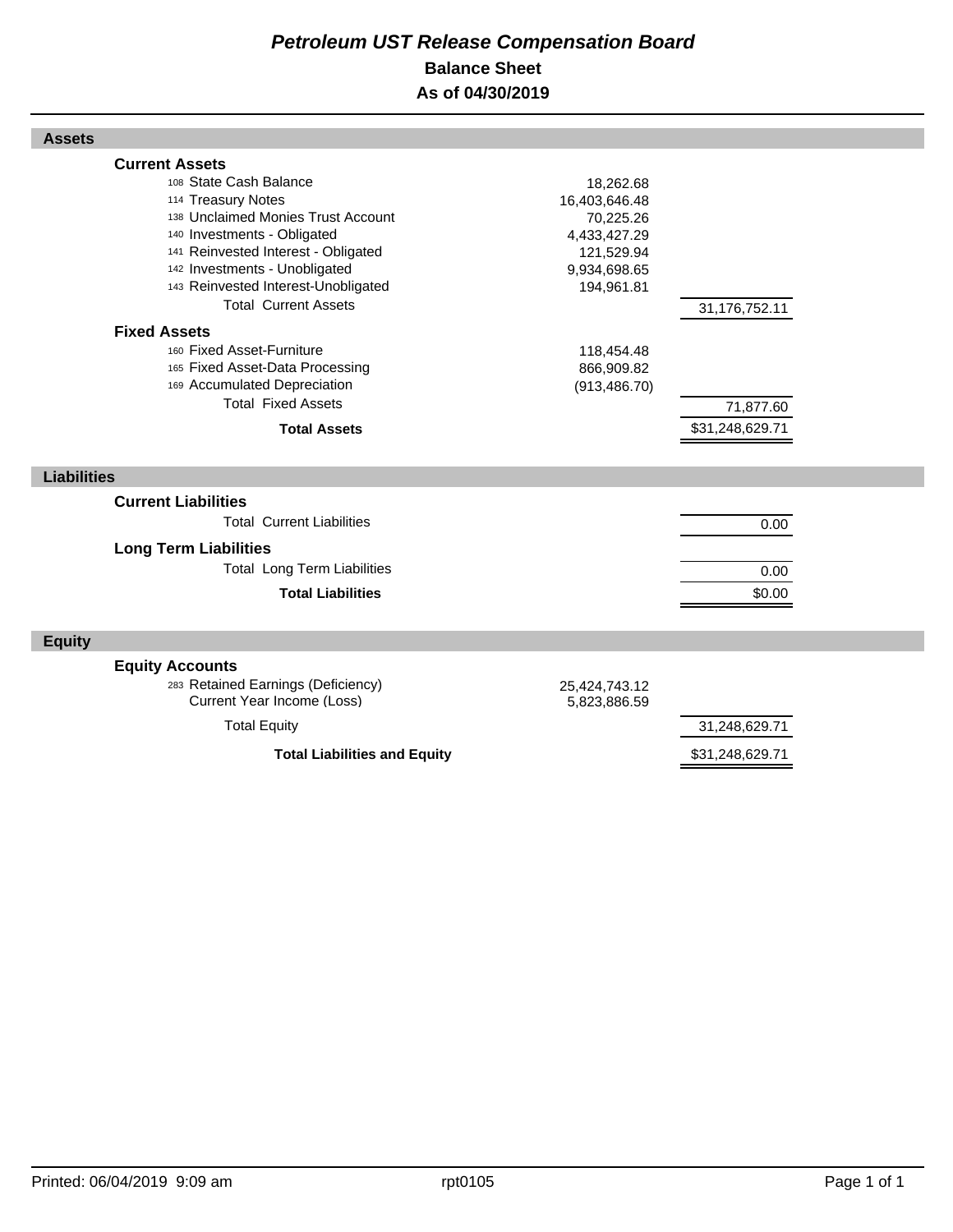### *Petroleum UST Release Compensation Board*  **Income Statement For the Month Ended 04/30/2019**

| <b>Operating Income</b>        |                                      |                | <b>Year To Date</b> |
|--------------------------------|--------------------------------------|----------------|---------------------|
| <b>Tank Fees</b><br>301        |                                      | 33,485.60      |                     |
| Investment Income<br>303       |                                      |                | 9,339,400.59        |
|                                |                                      | 61,423.55      | 755,818.22          |
|                                | <b>Total Operating Income</b>        | 94,909.15      | 10,095,218.81       |
| <b>Operating Expenses</b>      |                                      |                |                     |
| <b>Claims Paid</b><br>350      |                                      | 254,371.36     | 2,881,408.59        |
|                                | <b>Total Operating Expenses</b>      | 254,371.36     | 2,881,408.59        |
| <b>Administrative Expenses</b> |                                      |                |                     |
| Salaries<br>621                |                                      | 156,602.95     | 981,744.93          |
| Rent<br>634                    |                                      | 12,787.07      | 136,423.19          |
| <b>Office Supplies</b><br>638  |                                      | 2,093.38       | 13,644.42           |
| Printing & Copying<br>639      |                                      | 1,208.43       | 6,424.26            |
| 668                            | Legal & Professional                 | 21,239.26      | 203,989.17          |
| 669                            | <b>Depreciation Expense</b>          | 2,061.02       | 21,535.83           |
| Travel<br>672                  |                                      | 422.22         | 3,348.81            |
| 675                            | <b>Employee Expenses</b>             | 35.19          | 1,010.78            |
| Telephone<br>680               |                                      | 1,736.36       | 11,108.45           |
| Postage<br>681                 |                                      | 1,962.33       | 10,854.72           |
|                                | <b>Total Administrative Expenses</b> | 200,148.21     | 1,390,084.56        |
| <b>Other Income</b>            |                                      |                |                     |
| 701                            | Miscellaneous Income                 | 9.63           | 160.93              |
|                                | <b>Total Other Income</b>            | 9.63           | 160.93              |
| Net Income (Loss)              |                                      | (\$359,600.79) | \$5,823,886.59      |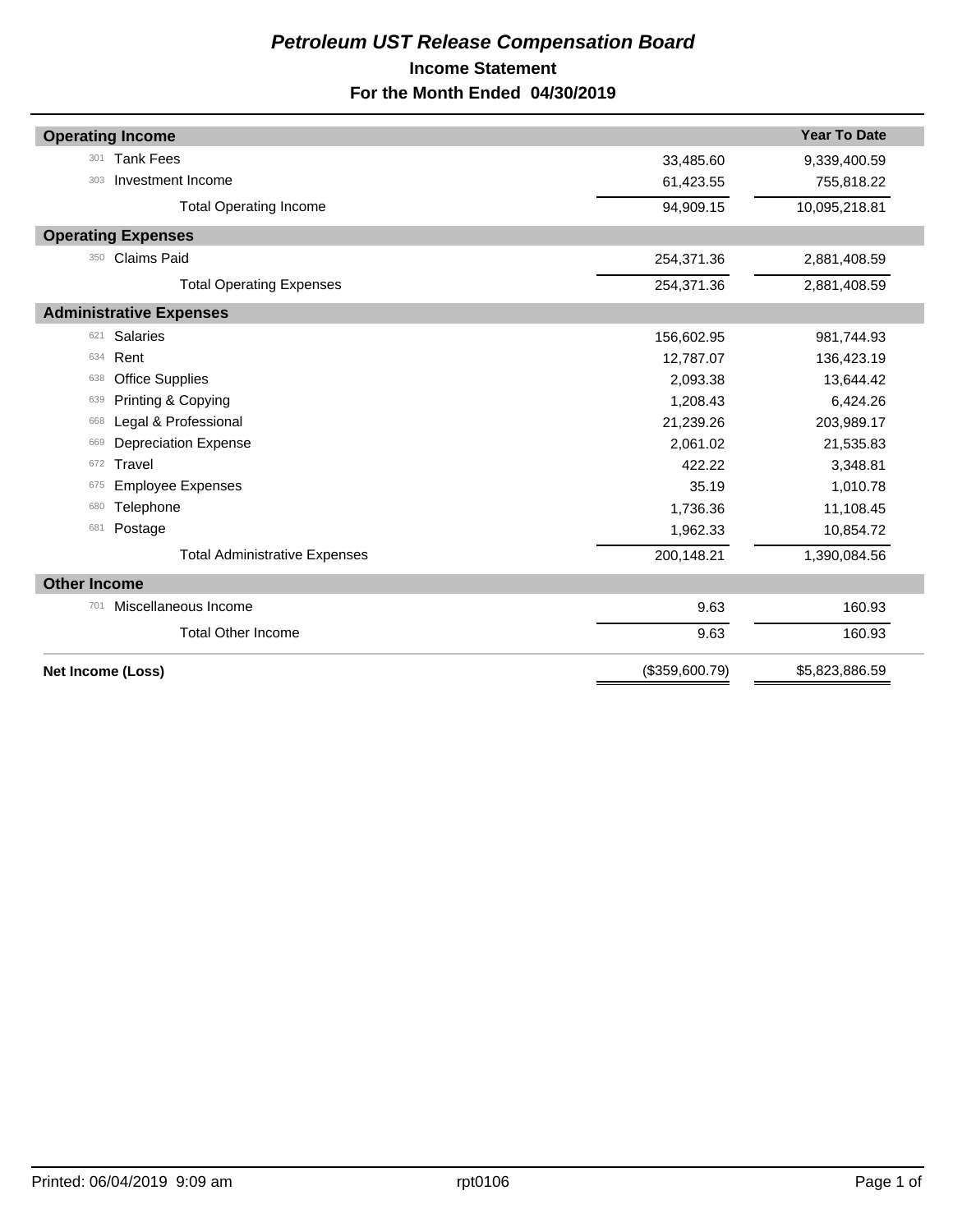## **Trial Balance** *Petroleum UST Release Compensation Board*

#### **Transaction Dates 04/01/2019 to 04/30/2019**

| Account | Account                               | <b>Beginning Balance</b> | Transaction   | <b>Ending Balance</b> |
|---------|---------------------------------------|--------------------------|---------------|-----------------------|
| 108     | State Cash Balance                    | 114,159.64               | (95,896.96)   | 18,262.68             |
| 114     | <b>Treasury Notes</b>                 | 16,373,361.86            | 30,284.62     | 16,403,646.48         |
| 138     | <b>Unclaimed Monies Trust Account</b> | 88,752.80                | (18, 527.54)  | 70,225.26             |
| 140     | Investments - Obligated               | 4,687,798.65             | (254, 371.36) | 4,433,427.29          |
| 141     | Reinvested Interest - Obligated       | 111,792.93               | 9.737.01      | 121,529.94            |
| 142     | Investments - Unobligated             | 9,984,698.65             | (50,000.00)   | 9,934,698.65          |
| 143     | Reinvested Interest-Unobligated       | 173,727.35               | 21,234.46     | 194,961.81            |
| 160     | <b>Fixed Asset-Furniture</b>          | 118,454.48               | 0.00          | 118,454.48            |
| 165     | <b>Fixed Asset-Data Processing</b>    | 866,909.82               | 0.00          | 866,909.82            |
| 169     | <b>Accumulated Depreciation</b>       | (911, 425.68)            | (2,061.02)    | (913, 486.70)         |
| 283     | Retained Earnings (Deficiency)        | (25, 424, 743.12)        | 0.00          | (25, 424, 743.12)     |
| 301     | <b>Tank Fees</b>                      | (9,305,914.99)           | (33, 485.60)  | (9,339,400.59)        |
| 303     | Investment Income                     | (694, 394.67)            | (61, 423.55)  | (755, 818.22)         |
| 350     | Claims Paid                           | 2,627,037.23             | 254,371.36    | 2,881,408.59          |
| 621     | <b>Salaries</b>                       | 825,141.98               | 156,602.95    | 981,744.93            |
| 634     | Rent                                  | 123,636.12               | 12,787.07     | 136,423.19            |
| 638     | <b>Office Supplies</b>                | 11,551.04                | 2,093.38      | 13,644.42             |
| 639     | Printing & Copying                    | 5,215.83                 | 1,208.43      | 6,424.26              |
| 668     | Legal & Professional                  | 182,749.91               | 21,239.26     | 203,989.17            |
| 669     | <b>Depreciation Expense</b>           | 19,474.81                | 2,061.02      | 21,535.83             |
| 672     | Travel                                | 2,926.59                 | 422.22        | 3,348.81              |
| 675     | <b>Employee Expenses</b>              | 975.59                   | 35.19         | 1,010.78              |
| 680     | Telephone                             | 9,372.09                 | 1,736.36      | 11,108.45             |
| 681     | Postage                               | 8,892.39                 | 1,962.33      | 10,854.72             |
| 701     | Miscellaneous Income                  | (151.30)                 | (9.63)        | (160.93)              |
|         |                                       | 0.00                     | 0.00          | 0.00                  |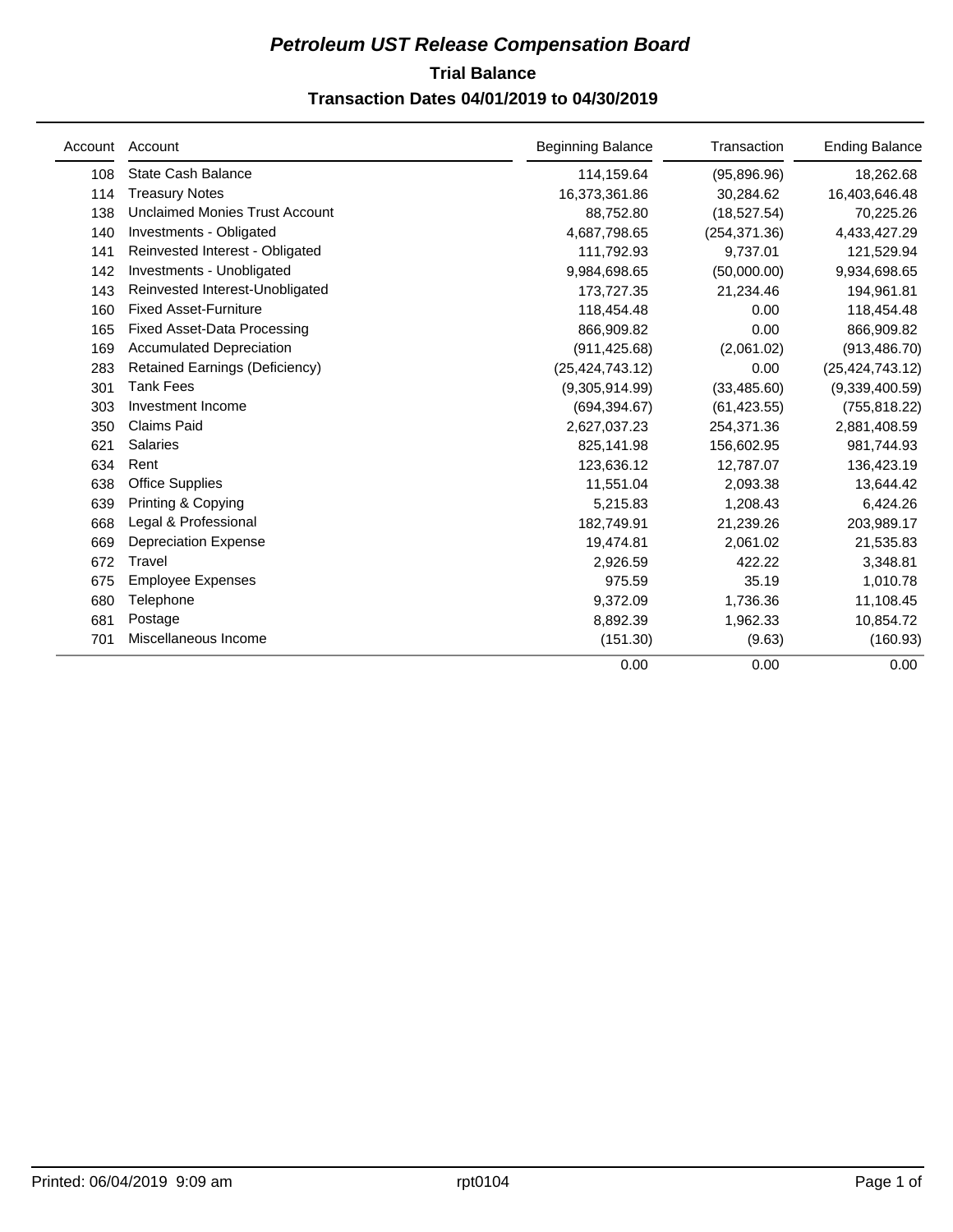#### *MONTHLY INCOME FIGURES AS OF MARCH 31, 2019 (CASH BASIS)*

| Fiscal 2019                         |              |              |              |            |            |                 |            |            |            |                  | % Of          | FY 2019       |
|-------------------------------------|--------------|--------------|--------------|------------|------------|-----------------|------------|------------|------------|------------------|---------------|---------------|
|                                     | July         | August       | September    | October    | November   | <b>December</b> | January    | February   | March      | <b>Total YTD</b> | <b>Budget</b> | <b>Budget</b> |
| <b>Tank Revenue</b>                 |              |              |              |            |            |                 |            |            |            |                  |               |               |
| In house collections *              | 7,724,907.00 | 302,646.00   | 132,647.00   | 77,010.00  | 35,660.00  | 53,940.00       | 57,650.00  | 16,118.00  | 32,436.00  | 8,433,014.00     |               |               |
| Net refunds paid                    | (22, 992.00) | (5,960.00)   | (2,750.00)   | (9,300.00) | (7,900.00) | 500.00          | (8,833.00) | (6,275.00) | (5,945.00) | (69, 455.00)     |               |               |
| AG collections                      | 46,672.94    | 22,064.89    | 18,801.07    | 7,029.00   | 28,188.68  | 26,460.00       | 6,123.00   | 2,962.00   | 8,688.00   | 166,989.58       |               |               |
| Collection costs paid by owner      | (1,310.16)   | (3,255.00)   | (3,887.62)   | (660.00)   | (186.68)   | (1,658.56)      | (728.54)   | (337.45)   | (478.00)   | (12,502.01)      |               |               |
| <b>Total Tank Revenue</b>           | 7,747,277.78 | 315,495.89   | 144,810.45   | 74,079.00  | 55,762.00  | 79,241.44       | 54,211.46  | 12,467.55  | 34,701.00  | 8,518,046.57     | 100.81%       | 8,450,000     |
| Interest Income                     |              |              |              |            |            |                 |            |            |            |                  |               |               |
| Interest Earned                     | 51,390.09    | 61,815.61    | 51,183.27    | 55,454.32  | 54,381.02  | 60,444.52       | 56,680.26  | 53,442.67  | 56,704.01  | 501,495.77       | 92.87%        | 540,000       |
| Unearned Gain/(Loss) on Investments | (25, 840.50) | 37,053.80    | (38, 637.40) | 3,528.90   | 36,562.20  | 86,829.70       | 20,103.40  | 2,663.00   | 70,635.80  | 192,898.90       |               |               |
| <b>Total Interest Income</b>        | 25,549.59    | 98,869.41    | 12,545.87    | 58,983.22  | 90,943.22  | 147,274.22      | 76,783.66  | 56,105.67  | 127,339.81 | 694,394.67       |               |               |
| Miscellaneous Income                | 5.58         | 11.44        | 11.95        | 16.56      | 18.94      | 59.17           | 9.16       | 8.54       | 9.96       | 151.30           | 15.13%        | 1,000         |
| <b>Total Income</b>                 | 7,772,832.95 | 414,376.74   | 157,368.27   | 133,078.78 | 146,724.16 | 226,574.83      | 131,004.28 | 68,581.76  | 162,050.77 | 9,212,592.54     | 102.46%       | 8,991,000     |
| <b>Claims Expense</b>               | 140,616.84   | 1,326,653.34 | 358,355.88   | 311,198.51 | 529,297.53 | 452,490.23      | 735,540.62 | 54,520.01  | 381,707.31 | 4,290,380.27     | 47.67%        | 9,000,000     |
| <b>Operating Expenses</b>           |              |              |              |            |            |                 |            |            |            |                  |               |               |
| Salaries                            | 112,520.43   | 132,456.67   | 112,257.59   | 119,039.82 | 111,228.07 | 110,639.99      | 119,291.11 | 101,326.57 | 107,682.42 | 1,026,442.67     | 70.26%        | 1,461,000     |
| <b>Temp Services</b>                | 0.00         | 0.00         | 0.00         | 0.00       | 0.00       | 0.00            | 0.00       | 0.00       | 0.00       | 0.00             | 0.00%         | 20,000        |
| Rent                                | 25,619.72    | 0.00         | 12,809.86    | 12,809.86  | 25,619.72  | 12,787.07       | 12,787.07  | 0.00       | 21,202.82  | 123,636.12       | 79.25%        | 156,000       |
| Office Supplies                     | 892.52       | 2,297.27     | 2,009.92     | 1,588.74   | 1,038.89   | 1,646.93        | 921.00     | 892.72     | 1,155.57   | 12,443.56        | 62.22%        | 20,000        |
| Printing & Copying *                | 2,204.31     | 282.78       | 851.59       | 1,413.13   | 379.59     | 409.68          | 153.75     | 1,122.88   | 368.43     | 7,186.14         | 47.91%        | 15,000        |
| Legal & Professional                |              |              |              |            |            |                 |            |            |            |                  |               |               |
| L&P services                        | 22,464.53    | 3,357.17     | 1,866.99     | 31,069.42  | 60,525.44  | 17,335.28       | 38,356.48  | 3,505.00   | 16,340.00  | 194,820.31       |               |               |
| Collection costs                    | 3,792.59     | 475.02       | 6,320.20     | 5,023.15   | 2,055.60   | 2,975.41        | 2,875.75   | 415.55     | 896.63     | 24,829.90        |               |               |
| Collection costs paid by owner      | (1,310.16)   | (3,255.00)   | (3,887.62)   | (660.00)   | (186.68)   | (1,658.56)      | (728.54)   | (337.45)   | (478.00)   | (12,502.01)      |               |               |
| <b>Total L &amp; P Expense</b>      | 24,946.96    | 577.19       | 4,299.57     | 35,432.57  | 62,394.36  | 18,652.13       | 40,503.69  | 3,583.10   | 16,758.63  | 207,148.20       | 86.31%        | 240,000       |
| Travel                              | 301.60       | 0.00         | 474.08       | 615.44     | 256.88     | 531.44          | 771.47     | 111.28     | 166.00     | 3,228.19         | 53.80%        | 6,000         |
| <b>Employee Expenses</b>            | 28.44        | 0.00         | 0.00         | 277.35     | 235.00     | 0.00            | 267.93     | 38.31      | 157.00     | 1,004.03         | 100.40%       | 1,000         |
| Telephone                           | 2,086.53     | 701.10       | 373.91       | 1,952.69   | 1,047.10   | 1,027.54        | 423.70     | 78.78      | 1,963.56   | 9,654.91         | 74.27%        | 13,000        |
| Postage *                           | 423.90       | 16,222.23    | 564.76       | 542.63     | 482.26     | 4,337.12        | 395.39     | 149.62     | 1,952.27   | 25,070.18        | 83.57%        | 30,000        |
| Depreciation                        | 2,173.55     | 2,173.55     | 2,173.55     | 2,173.55   | 2,173.55   | 2,173.44        | 2,144.54   | 2,144.54   | 2,144.54   | 19,474.81        | 66.02%        | 29,500        |
| <b>Total Operating Expenses</b>     | 171,197.96   | 154,710.79   | 135,814.83   | 175,845.78 | 204,855.42 | 152,205.34      | 177,659.65 | 109,447.80 | 153,551.24 | 1,435,288.81     | 72.07%        | 1,991,500     |
| Net Income (Cash method)            |              |              |              |            |            |                 |            |            |            | 3,486,923.46     |               |               |

\* Extremely cylical; occurs mainly during and as a result of the fee assessment period.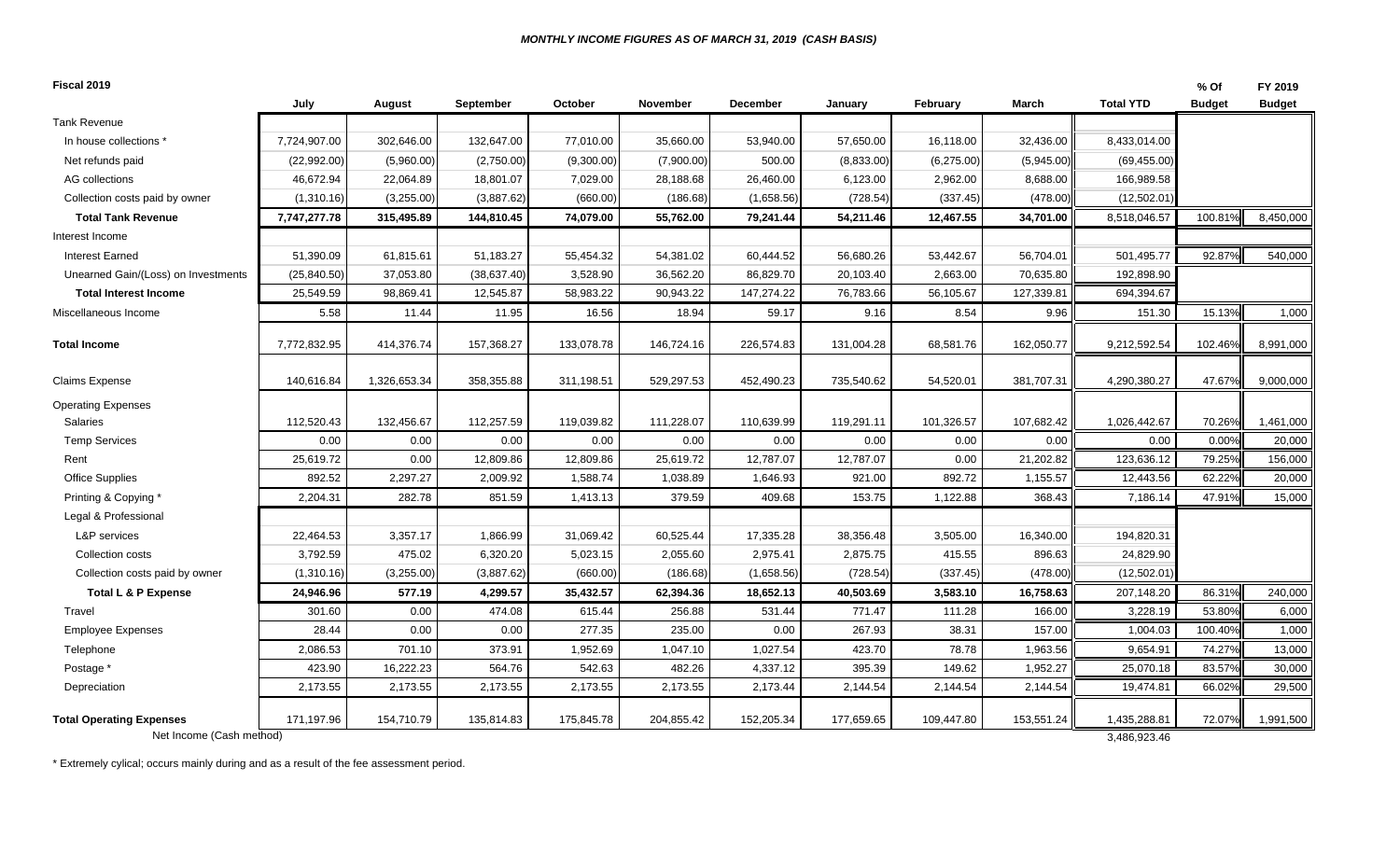### *Petroleum UST Release Compensation Board*  **Balance Sheet As of 03/31/2019**

| <b>Assets</b>                                                                                                                                                                                                                                                                            |                                                                                                      |                              |  |
|------------------------------------------------------------------------------------------------------------------------------------------------------------------------------------------------------------------------------------------------------------------------------------------|------------------------------------------------------------------------------------------------------|------------------------------|--|
| <b>Current Assets</b><br>108 State Cash Balance<br>114 Treasury Notes<br>138 Unclaimed Monies Trust Account<br>140 Investments - Obligated<br>141 Reinvested Interest - Obligated<br>142 Investments - Unobligated<br>143 Reinvested Interest-Unobligated<br><b>Total Current Assets</b> | 114,159.64<br>16,373,361.86<br>88,752.80<br>4,687,798.65<br>111,792.93<br>9,984,698.65<br>173,727.35 | 31,534,291.88                |  |
| <b>Fixed Assets</b><br>160 Fixed Asset-Furniture<br>165 Fixed Asset-Data Processing<br>169 Accumulated Depreciation<br><b>Total Fixed Assets</b><br><b>Total Assets</b>                                                                                                                  | 118,454.48<br>866,909.82<br>(911, 425.68)                                                            | 73,938.62<br>\$31,608,230.50 |  |
| <b>Liabilities</b>                                                                                                                                                                                                                                                                       |                                                                                                      |                              |  |
| <b>Current Liabilities</b><br><b>Total Current Liabilities</b><br><b>Long Term Liabilities</b><br><b>Total Long Term Liabilities</b><br><b>Total Liabilities</b>                                                                                                                         |                                                                                                      | 0.00<br>0.00<br>\$0.00       |  |
| <b>Equity</b>                                                                                                                                                                                                                                                                            |                                                                                                      |                              |  |
| <b>Equity Accounts</b><br>283 Retained Earnings (Deficiency)<br>Current Year Income (Loss)                                                                                                                                                                                               | 25,424,743.12<br>6,183,487.38                                                                        |                              |  |
| <b>Total Equity</b>                                                                                                                                                                                                                                                                      |                                                                                                      | 31,608,230.50                |  |
| <b>Total Liabilities and Equity</b>                                                                                                                                                                                                                                                      |                                                                                                      | \$31,608,230.50              |  |

Г

Г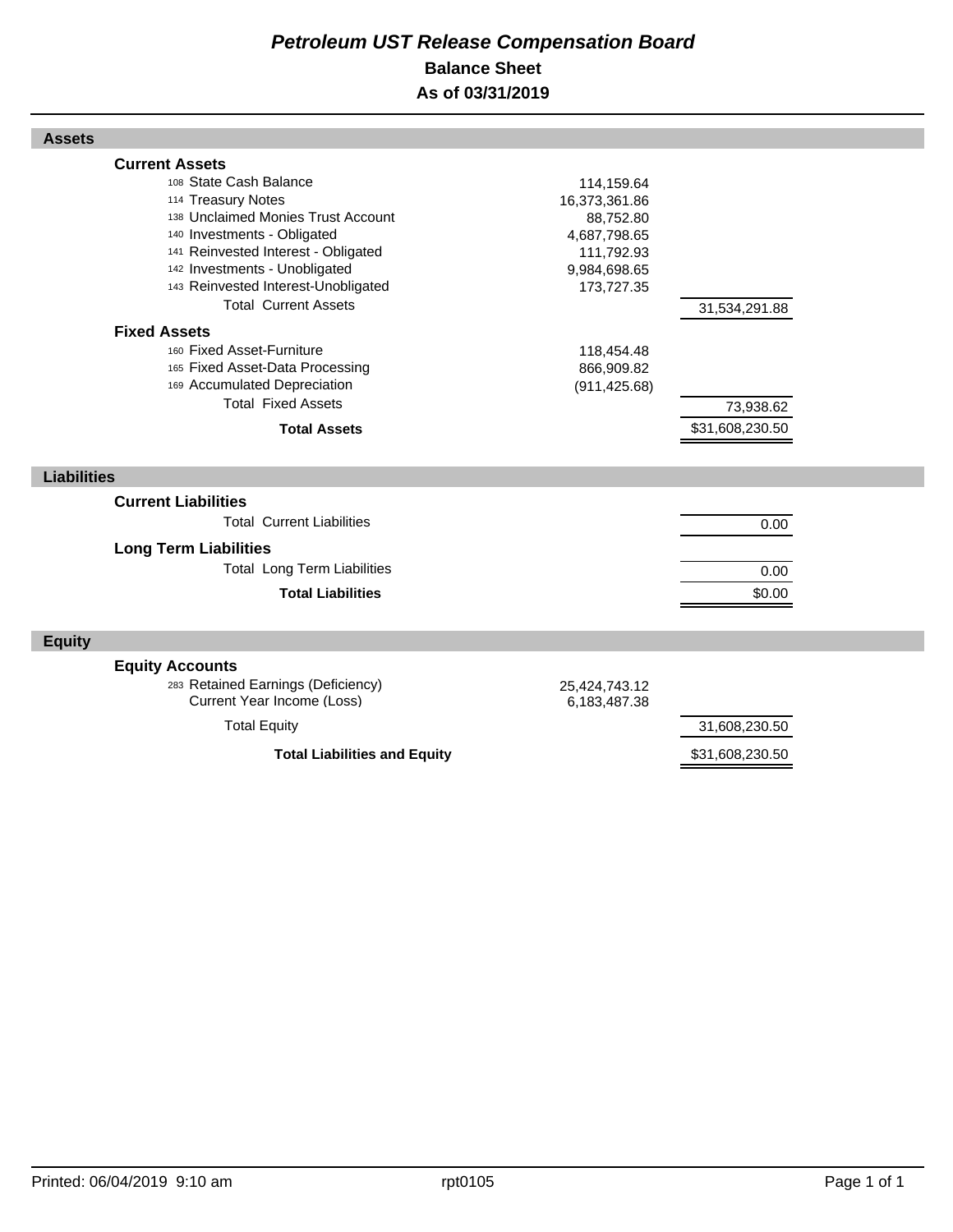### *Petroleum UST Release Compensation Board*  **Income Statement For the Month Ended 03/31/2019**

| <b>Operating Income</b>              |                 | <b>Year To Date</b> |
|--------------------------------------|-----------------|---------------------|
| <b>Tank Fees</b><br>301              | 34,701.00       | 9,305,914.99        |
| Investment Income<br>303             | 127,339.81      | 694,394.67          |
| <b>Total Operating Income</b>        | 162,040.81      | 10,000,309.66       |
| <b>Operating Expenses</b>            |                 |                     |
| <b>Claims Paid</b><br>350            | 381,707.31      | 2,627,037.23        |
| <b>Total Operating Expenses</b>      | 381,707.31      | 2,627,037.23        |
| <b>Administrative Expenses</b>       |                 |                     |
| Salaries<br>621                      | 103,300.00      | 825,141.98          |
| Rent<br>634                          | 21,202.82       | 123,636.12          |
| <b>Office Supplies</b><br>638        | 1,155.57        | 11,551.04           |
| Printing & Copying<br>639            | 368.43          | 5,215.83            |
| Legal & Professional<br>668          | 16,758.63       | 182,749.91          |
| Depreciation Expense<br>669          | 2,144.54        | 19,474.81           |
| Travel<br>672                        | 166.00          | 2,926.59            |
| <b>Employee Expenses</b><br>675      | 157.00          | 975.59              |
| Telephone<br>680                     | 1,963.56        | 9,372.09            |
| Postage<br>681                       | 1,952.27        | 8,892.39            |
| <b>Total Administrative Expenses</b> | 149,168.82      | 1,189,936.35        |
| <b>Other Income</b>                  |                 |                     |
| Miscellaneous Income<br>701          | 9.96            | 151.30              |
| <b>Total Other Income</b>            | 9.96            | 151.30              |
| Net Income (Loss)                    | (\$368, 825.36) | \$6,183,487.38      |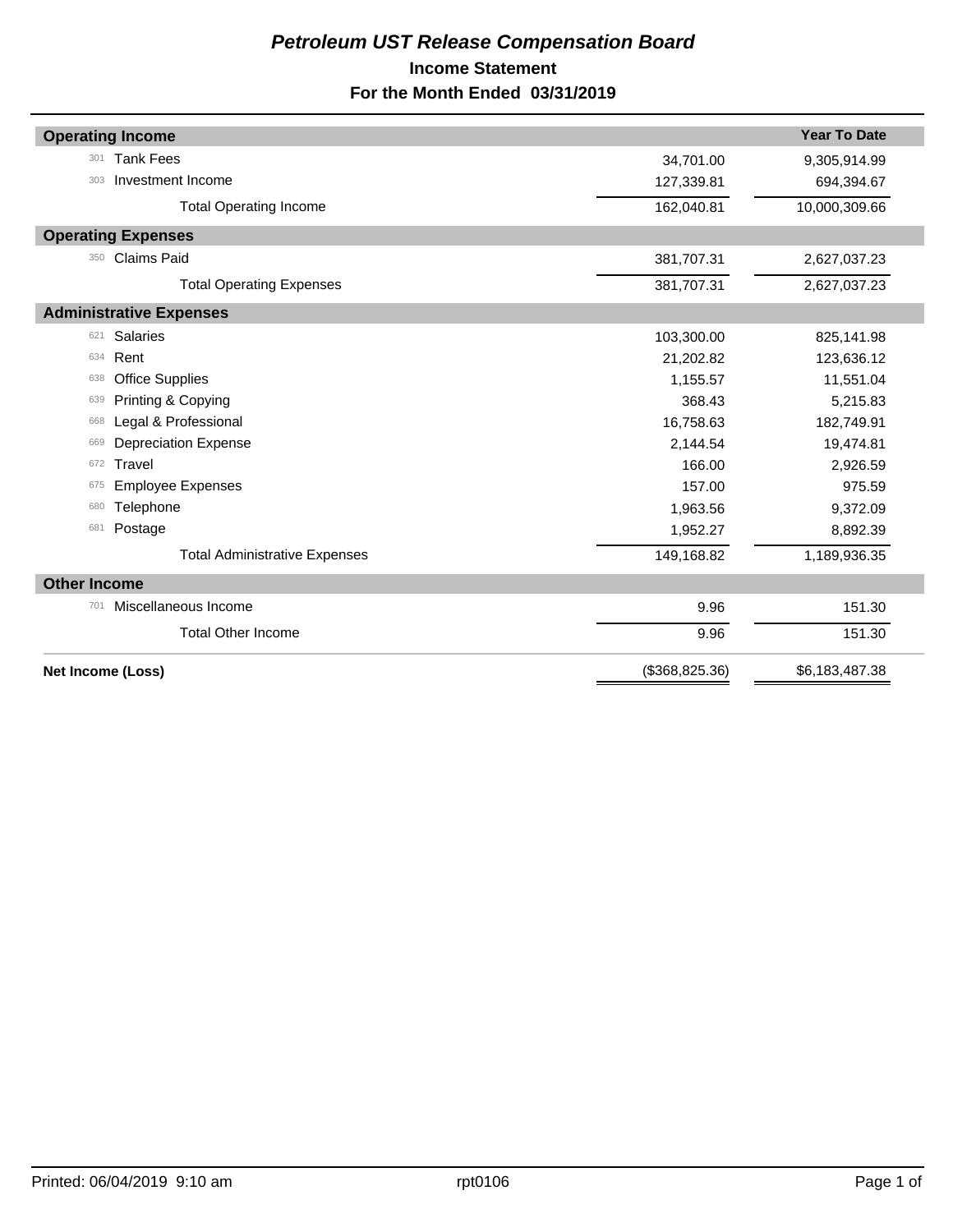### **Trial Balance** *Petroleum UST Release Compensation Board*  **Transaction Dates 03/01/2019 to 03/31/2019**

|     | Account Account                       | <b>Beginning Balance</b> | Transaction   | <b>Ending Balance</b> |
|-----|---------------------------------------|--------------------------|---------------|-----------------------|
| 108 | <b>State Cash Balance</b>             | 76,471.22                | 37,688.42     | 114,159.64            |
| 114 | <b>Treasury Notes</b>                 | 16,278,763.50            | 94,598.36     | 16,373,361.86         |
| 138 | <b>Unclaimed Monies Trust Account</b> | 88,561.16                | 191.64        | 88,752.80             |
| 140 | Investments - Obligated               | 5,069,505.96             | (381, 707.31) | 4,687,798.65          |
| 141 | Reinvested Interest - Obligated       | 101,179.62               | 10,613.31     | 111,792.93            |
| 142 | Investments - Unobligated             | 10,134,698.65            | (150,000.00)  | 9,984,698.65          |
| 143 | Reinvested Interest-Unobligated       | 151,792.59               | 21,934.76     | 173,727.35            |
| 160 | <b>Fixed Asset-Furniture</b>          | 118,454.48               | 0.00          | 118,454.48            |
| 165 | <b>Fixed Asset-Data Processing</b>    | 866,909.82               | 0.00          | 866,909.82            |
| 169 | <b>Accumulated Depreciation</b>       | (909, 281.14)            | (2, 144.54)   | (911, 425.68)         |
| 283 | <b>Retained Earnings (Deficiency)</b> | (25, 424, 743.12)        | 0.00          | (25, 424, 743.12)     |
| 301 | <b>Tank Fees</b>                      | (9,271,213.99)           | (34,701.00)   | (9,305,914.99)        |
| 303 | Investment Income                     | (567,054.86)             | (127, 339.81) | (694, 394.67)         |
| 350 | <b>Claims Paid</b>                    | 2,245,329.92             | 381,707.31    | 2,627,037.23          |
| 621 | Salaries                              | 721,841.98               | 103,300.00    | 825,141.98            |
| 634 | Rent                                  | 102.433.30               | 21,202.82     | 123,636.12            |
| 638 | <b>Office Supplies</b>                | 10,395.47                | 1,155.57      | 11,551.04             |
| 639 | Printing & Copying                    | 4,847.40                 | 368.43        | 5,215.83              |
| 668 | Legal & Professional                  | 165,991.28               | 16,758.63     | 182,749.91            |
| 669 | <b>Depreciation Expense</b>           | 17,330.27                | 2,144.54      | 19,474.81             |
| 672 | Travel                                | 2,760.59                 | 166.00        | 2,926.59              |
| 675 | <b>Employee Expenses</b>              | 818.59                   | 157.00        | 975.59                |
| 680 | Telephone                             | 7,408.53                 | 1,963.56      | 9,372.09              |
| 681 | Postage                               | 6,940.12                 | 1,952.27      | 8,892.39              |
| 701 | Miscellaneous Income                  | (141.34)                 | (9.96)        | (151.30)              |
|     |                                       | 0.00                     | 0.00          | 0.00                  |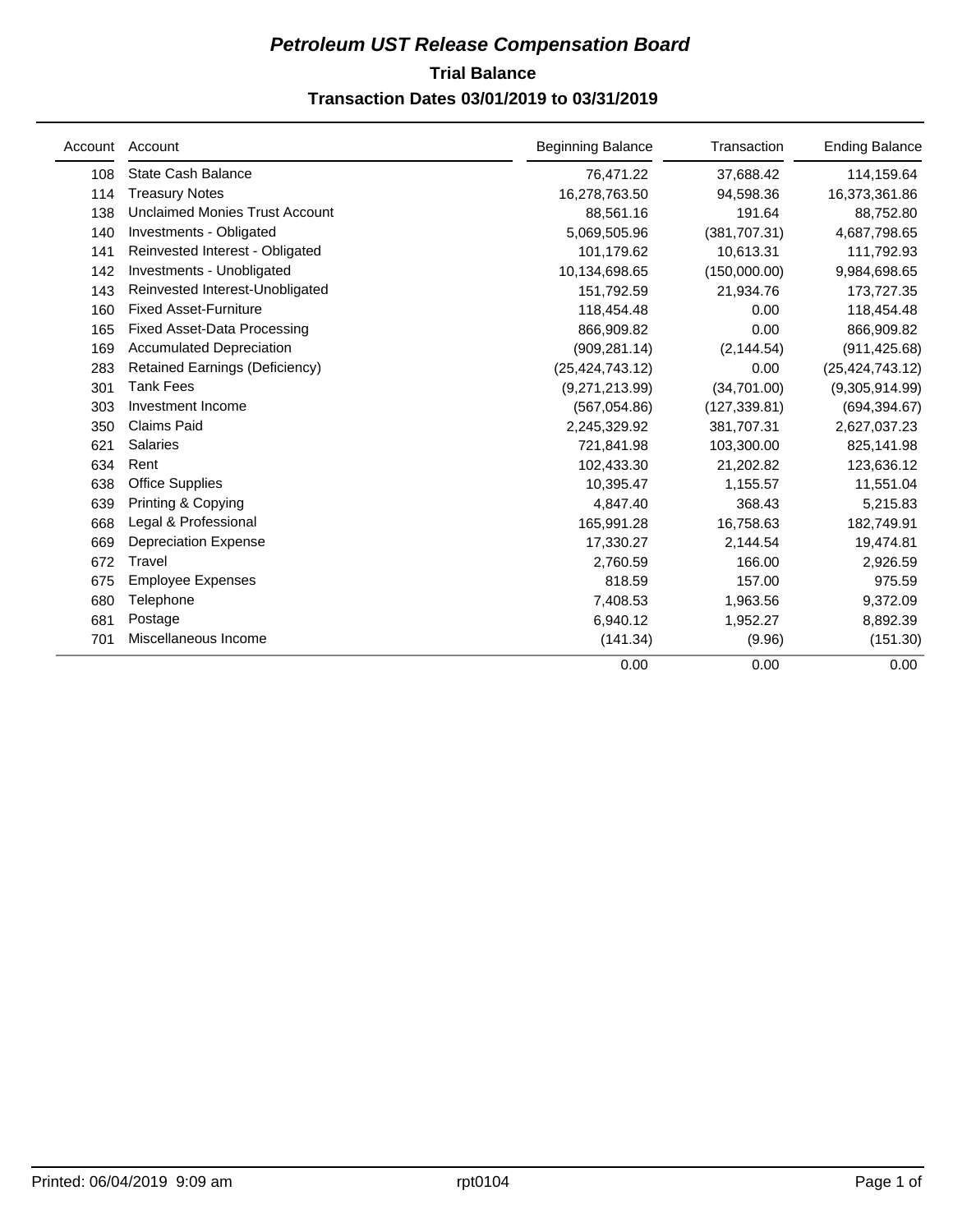| Fiscal 2019                         |              |              |              |            |            |            |            |            |                  | % Of          | FY 2019       |
|-------------------------------------|--------------|--------------|--------------|------------|------------|------------|------------|------------|------------------|---------------|---------------|
|                                     | July         | August       | September    | October    | November   | December   | January    | February   | <b>Total YTD</b> | <b>Budget</b> | <b>Budget</b> |
| Tank Revenue                        |              |              |              |            |            |            |            |            |                  |               |               |
| In house collections *              | 7,724,907.00 | 302,646.00   | 132,647.00   | 77,010.00  | 35,660.00  | 53,940.00  | 57,650.00  | 16,118.00  | 8,400,578.00     |               |               |
| Net refunds paid                    | (22,992.00)  | (5,960.00)   | (2,750.00)   | (9,300.00) | (7,900.00) | 500.00     | (8,833.00) | (6,275.00) | (63, 510.00)     |               |               |
| <b>AG</b> collections               | 46,672.94    | 22,064.89    | 18,801.07    | 7,029.00   | 28,188.68  | 26,460.00  | 6,123.00   | 2,962.00   | 158,301.58       |               |               |
| Collection costs paid by owner      | (1,310.16)   | (3,255.00)   | (3,887.62)   | (660.00)   | (186.68)   | (1,658.56) | (728.54)   | (337.45)   | (12,024.01)      |               |               |
| <b>Total Tank Revenue</b>           | 7,747,277.78 | 315,495.89   | 144,810.45   | 74,079.00  | 55,762.00  | 79,241.44  | 54,211.46  | 12,467.55  | 8,483,345.57     | 100.39%       | 8,450,000     |
| Interest Income                     |              |              |              |            |            |            |            |            |                  |               |               |
| <b>Interest Earned</b>              | 51,390.09    | 61,815.61    | 51,183.27    | 55,454.32  | 54,381.02  | 60,444.52  | 56,680.26  | 53,442.67  | 444,791.76       | 82.37%        | 540,000       |
| Unearned Gain/(Loss) on Investments | (25, 840.50) | 37,053.80    | (38, 637.40) | 3,528.90   | 36,562.20  | 86,829.70  | 20,103.40  | 2,663.00   | 122,263.10       |               |               |
| <b>Total Interest Income</b>        | 25,549.59    | 98,869.41    | 12,545.87    | 58,983.22  | 90,943.22  | 147,274.22 | 76,783.66  | 56,105.67  | 567,054.86       |               |               |
| Miscellaneous Income                | 5.58         | 11.44        | 11.95        | 16.56      | 18.94      | 59.17      | 9.16       | 8.54       | 141.34           | 14.13%        | 1,000         |
| <b>Total Income</b>                 | 7,772,832.95 | 414,376.74   | 157,368.27   | 133,078.78 | 146,724.16 | 226,574.83 | 131,004.28 | 68,581.76  | 9,050,541.77     | 100.66%       | 8,991,000     |
| Claims Expense                      | 140,616.84   | 1,326,653.34 | 358,355.88   | 311,198.51 | 529,297.53 | 452,490.23 | 735,540.62 | 54,520.01  | 3,908,672.96     | 43.43%        | 9,000,000     |
| <b>Operating Expenses</b>           |              |              |              |            |            |            |            |            |                  |               |               |
| Salaries                            | 112,520.43   | 132,456.67   | 112,257.59   | 119,039.82 | 111,228.07 | 110,639.99 | 119,291.11 | 101,326.57 | 918,760.25       | 62.89%        | 1,461,000     |
| <b>Temp Services</b>                | 0.00         | 0.00         | 0.00         | 0.00       | 0.00       | 0.00       | 0.00       | 0.00       | 0.00             | 0.00%         | 20,000        |
| Rent                                | 25,619.72    | 0.00         | 12,809.86    | 12,809.86  | 25,619.72  | 12,787.07  | 12,787.07  | 0.00       | 102,433.30       | 65.66%        | 156,000       |
| <b>Office Supplies</b>              | 892.52       | 2,297.27     | 2,009.92     | 1,588.74   | 1,038.89   | 1,646.93   | 921.00     | 892.72     | 11,287.99        | 56.44%        | 20,000        |
| Printing & Copying *                | 2,204.31     | 282.78       | 851.59       | 1,413.13   | 379.59     | 409.68     | 153.75     | 1,122.88   | 6,817.71         | 45.45%        | 15,000        |
| Legal & Professional                |              |              |              |            |            |            |            |            |                  |               |               |
| L&P services                        | 22,464.53    | 3,357.17     | 1,866.99     | 31,069.42  | 60,525.44  | 17,335.28  | 38,356.48  | 3,505.00   | 178,480.31       |               |               |
| Collection costs                    | 3,792.59     | 475.02       | 6,320.20     | 5,023.15   | 2,055.60   | 2,975.41   | 2,875.75   | 415.55     | 23,933.27        |               |               |
| Collection costs paid by owner      | (1,310.16)   | (3,255.00)   | (3,887.62)   | (660.00)   | (186.68)   | (1,658.56) | (728.54)   | (337.45)   | (12,024.01)      |               |               |
| Total L & P Expense                 | 24,946.96    | 577.19       | 4,299.57     | 35,432.57  | 62,394.36  | 18,652.13  | 40,503.69  | 3,583.10   | 190,389.57       | 79.33%        | 240,000       |
| Travel                              | 301.60       | 0.00         | 474.08       | 615.44     | 256.88     | 531.44     | 771.47     | 111.28     | 3,062.19         | 51.04%        | 6,000         |
| <b>Employee Expenses</b>            | 28.44        | 0.00         | 0.00         | 277.35     | 235.00     | 0.00       | 267.93     | 38.31      | 847.03           | 84.70%        | 1,000         |
| Telephone                           | 2,086.53     | 701.10       | 373.91       | 1,952.69   | 1,047.10   | 1,027.54   | 423.70     | 78.78      | 7,691.35         | 59.16%        | 13,000        |
| Postage *                           | 423.90       | 16,222.23    | 564.76       | 542.63     | 482.26     | 4,337.12   | 395.39     | 149.62     | 23,117.91        | 77.06%        | 30,000        |
| Depreciation                        | 2,173.55     | 2,173.55     | 2,173.55     | 2,173.55   | 2,173.55   | 2,173.44   | 2,144.54   | 2,144.54   | 17,330.27        | 58.75%        | 29,500        |
| <b>Total Operating Expenses</b>     | 171,197.96   | 154,710.79   | 135,814.83   | 175,845.78 | 204,855.42 | 152,205.34 | 177,659.65 | 109,447.80 | 1,281,737.57     | 64.36%        | 1,991,500     |
| Net Income (Cash method)            |              |              |              |            |            |            |            |            | 3,860,131.24     |               |               |

\* Extremely cylical; occurs mainly during and as a result of the fee assessment period.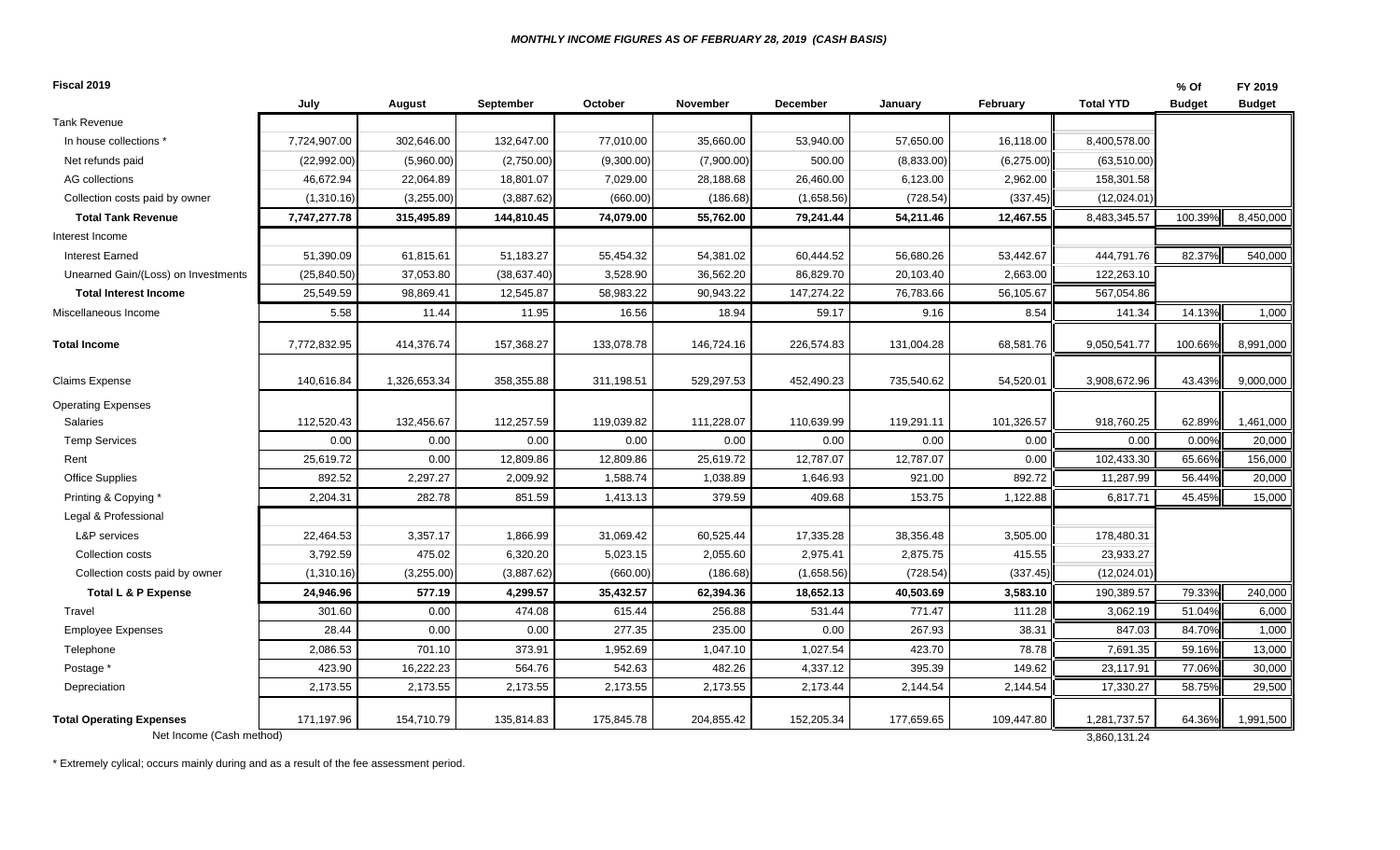### *Petroleum UST Release Compensation Board*  **Balance Sheet As of 02/28/2019**

| <b>Assets</b>                                                                                                                                                                                                                                                                            |                                                                                                      |                              |
|------------------------------------------------------------------------------------------------------------------------------------------------------------------------------------------------------------------------------------------------------------------------------------------|------------------------------------------------------------------------------------------------------|------------------------------|
| <b>Current Assets</b><br>108 State Cash Balance<br>114 Treasury Notes<br>138 Unclaimed Monies Trust Account<br>140 Investments - Obligated<br>141 Reinvested Interest - Obligated<br>142 Investments - Unobligated<br>143 Reinvested Interest-Unobligated<br><b>Total Current Assets</b> | 76,471.22<br>16,278,763.50<br>88,561.16<br>5,069,505.96<br>101,179.62<br>10,134,698.65<br>151,792.59 | 31,900,972.70                |
| <b>Fixed Assets</b><br>160 Fixed Asset-Furniture<br>165 Fixed Asset-Data Processing<br>169 Accumulated Depreciation<br><b>Total Fixed Assets</b><br><b>Total Assets</b>                                                                                                                  | 118,454.48<br>866,909.82<br>(909, 281.14)                                                            | 76,083.16<br>\$31,977,055.86 |
| <b>Liabilities</b>                                                                                                                                                                                                                                                                       |                                                                                                      |                              |
| <b>Current Liabilities</b><br><b>Total Current Liabilities</b><br><b>Long Term Liabilities</b><br><b>Total Long Term Liabilities</b><br><b>Total Liabilities</b>                                                                                                                         |                                                                                                      | 0.00<br>0.00<br>\$0.00       |
| <b>Equity</b>                                                                                                                                                                                                                                                                            |                                                                                                      |                              |
| <b>Equity Accounts</b><br>283 Retained Earnings (Deficiency)<br>Current Year Income (Loss)<br><b>Total Equity</b>                                                                                                                                                                        | 25,424,743.12<br>6,552,312.74                                                                        | 31,977,055.86                |
| <b>Total Liabilities and Equity</b>                                                                                                                                                                                                                                                      |                                                                                                      | \$31,977,055.86              |

I

Г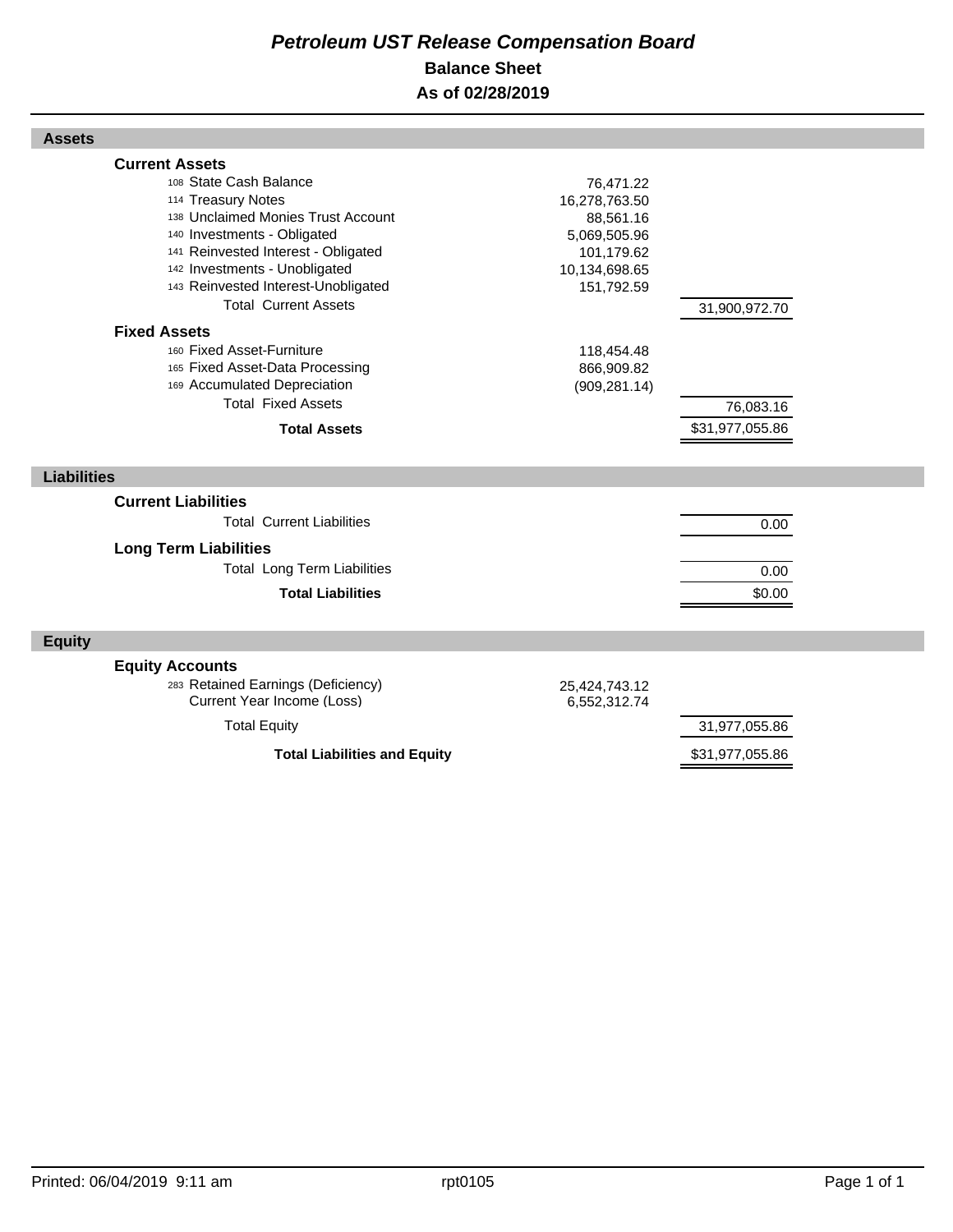### *Petroleum UST Release Compensation Board*  **Income Statement For the Month Ended 02/28/2019**

| <b>Operating Income</b>              |                  | <b>Year To Date</b> |
|--------------------------------------|------------------|---------------------|
| <b>Tank Fees</b><br>301              | (954, 963.95)    | 9,271,213.99        |
| Investment Income<br>303             | 56,105.67        | 567,054.86          |
| <b>Total Operating Income</b>        | (898, 858.28)    | 9,838,268.85        |
| <b>Operating Expenses</b>            |                  |                     |
| <b>Claims Paid</b><br>350            | 54,520.01        | 2,245,329.92        |
| <b>Total Operating Expenses</b>      | 54,520.01        | 2,245,329.92        |
| <b>Administrative Expenses</b>       |                  |                     |
| <b>Salaries</b><br>621               | 102,060.14       | 721,841.98          |
| Rent<br>634                          | 0.00             | 102,433.30          |
| <b>Office Supplies</b><br>638        | 892.72           | 10,395.47           |
| Printing & Copying<br>639            | 1,122.88         | 4,847.40            |
| Legal & Professional<br>668          | 3,583.10         | 165,991.28          |
| <b>Depreciation Expense</b><br>669   | 2,144.54         | 17,330.27           |
| Travel<br>672                        | 111.28           | 2,760.59            |
| <b>Employee Expenses</b><br>675      | 38.31            | 818.59              |
| Telephone<br>680                     | 78.78            | 7,408.53            |
| Postage<br>681                       | 149.62           | 6,940.12            |
| <b>Total Administrative Expenses</b> | 110,181.37       | 1,040,767.53        |
| <b>Other Income</b>                  |                  |                     |
| Miscellaneous Income<br>701          | 8.54             | 141.34              |
| <b>Total Other Income</b>            | 8.54             | 141.34              |
| Net Income (Loss)                    | (\$1,063,551.12) | \$6,552,312.74      |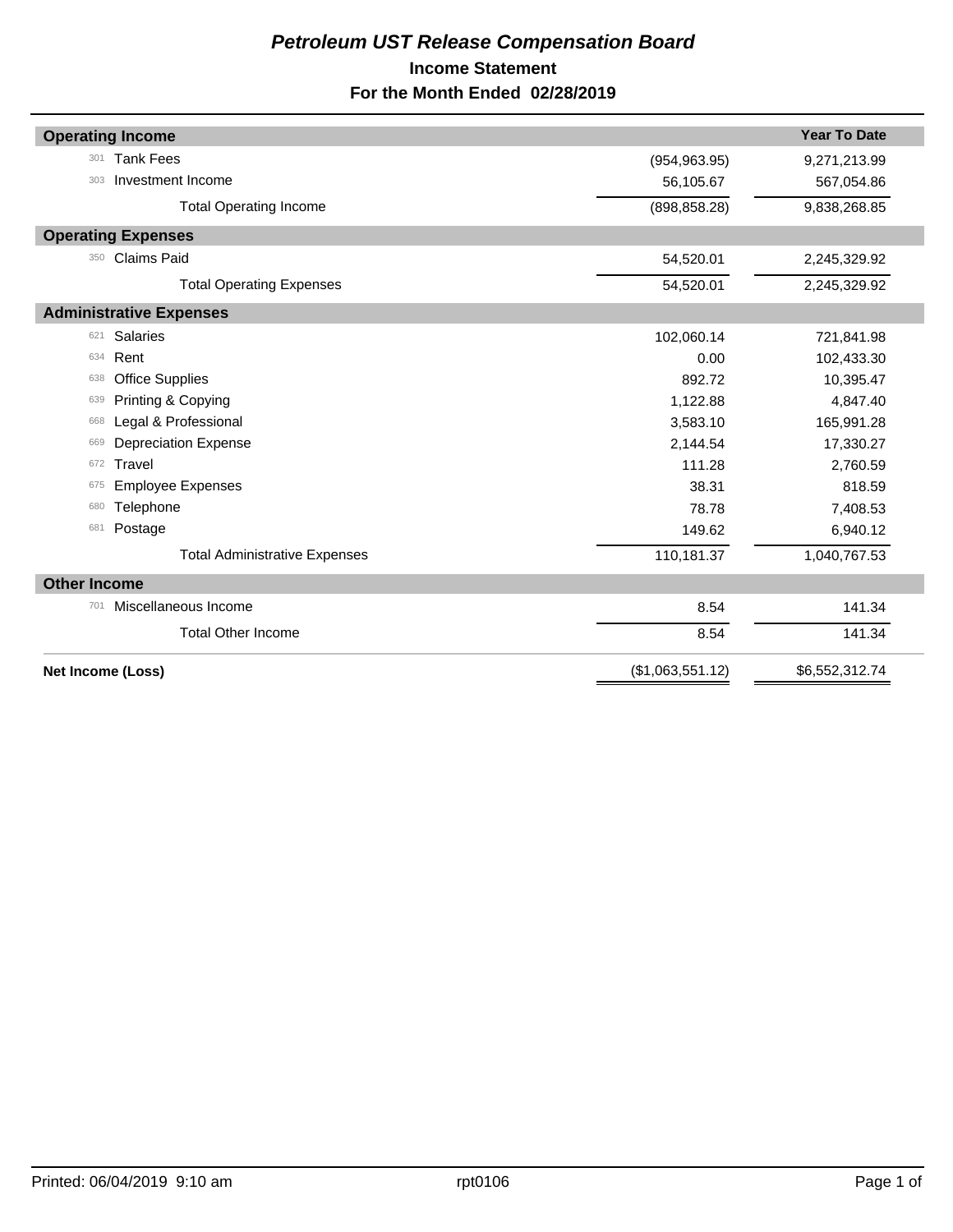### **Trial Balance** *Petroleum UST Release Compensation Board*  **Transaction Dates 02/01/2019 to 02/28/2019**

| Account | Account                               | <b>Beginning Balance</b> | Transaction   | <b>Ending Balance</b> |
|---------|---------------------------------------|--------------------------|---------------|-----------------------|
| 108     | <b>State Cash Balance</b>             | 171,971.82               | (95,500.60)   | 76,471.22             |
| 114     | <b>Treasury Notes</b>                 | 16,253,096.58            | 25,666.92     | 16,278,763.50         |
| 138     | <b>Unclaimed Monies Trust Account</b> | 88,388.19                | 172.97        | 88,561.16             |
| 140     | Investments - Obligated               | 5,124,025.97             | (54, 520.01)  | 5,069,505.96          |
| 141     | Reinvested Interest - Obligated       | 91,004.66                | 10,174.96     | 101,179.62            |
| 142     | Investments - Unobligated             | 10,134,698.65            | 0.00          | 10,134,698.65         |
| 143     | Reinvested Interest-Unobligated       | 131,701.77               | 20,090.82     | 151,792.59            |
| 160     | <b>Fixed Asset-Furniture</b>          | 118,454.48               | 0.00          | 118,454.48            |
| 165     | <b>Fixed Asset-Data Processing</b>    | 866,909.82               | 0.00          | 866,909.82            |
| 169     | <b>Accumulated Depreciation</b>       | (907, 136.60)            | (2, 144.54)   | (909, 281.14)         |
| 283     | Retained Earnings (Deficiency)        | (24, 457, 251.48)        | (967, 491.64) | (25, 424, 743.12)     |
| 301     | <b>Tank Fees</b>                      | (10, 226, 177.94)        | 954,963.95    | (9,271,213.99)        |
| 303     | Investment Income                     | (510, 949.19)            | (56, 105.67)  | (567,054.86)          |
| 350     | <b>Claims Paid</b>                    | 2,190,809.91             | 54,520.01     | 2,245,329.92          |
| 621     | Salaries                              | 619,781.84               | 102,060.14    | 721,841.98            |
| 634     | Rent                                  | 102,433.30               | 0.00          | 102,433.30            |
| 638     | <b>Office Supplies</b>                | 9,502.75                 | 892.72        | 10,395.47             |
| 639     | Printing & Copying                    | 3,724.52                 | 1,122.88      | 4,847.40              |
| 668     | Legal & Professional                  | 162,408.18               | 3,583.10      | 165,991.28            |
| 669     | <b>Depreciation Expense</b>           | 15,185.73                | 2,144.54      | 17,330.27             |
| 672     | Travel                                | 2,649.31                 | 111.28        | 2,760.59              |
| 675     | <b>Employee Expenses</b>              | 780.28                   | 38.31         | 818.59                |
| 680     | Telephone                             | 7,329.75                 | 78.78         | 7,408.53              |
| 681     | Postage                               | 6,790.50                 | 149.62        | 6,940.12              |
| 701     | Miscellaneous Income                  | (132.80)                 | (8.54)        | (141.34)              |
|         |                                       | 0.00                     | 0.00          | 0.00                  |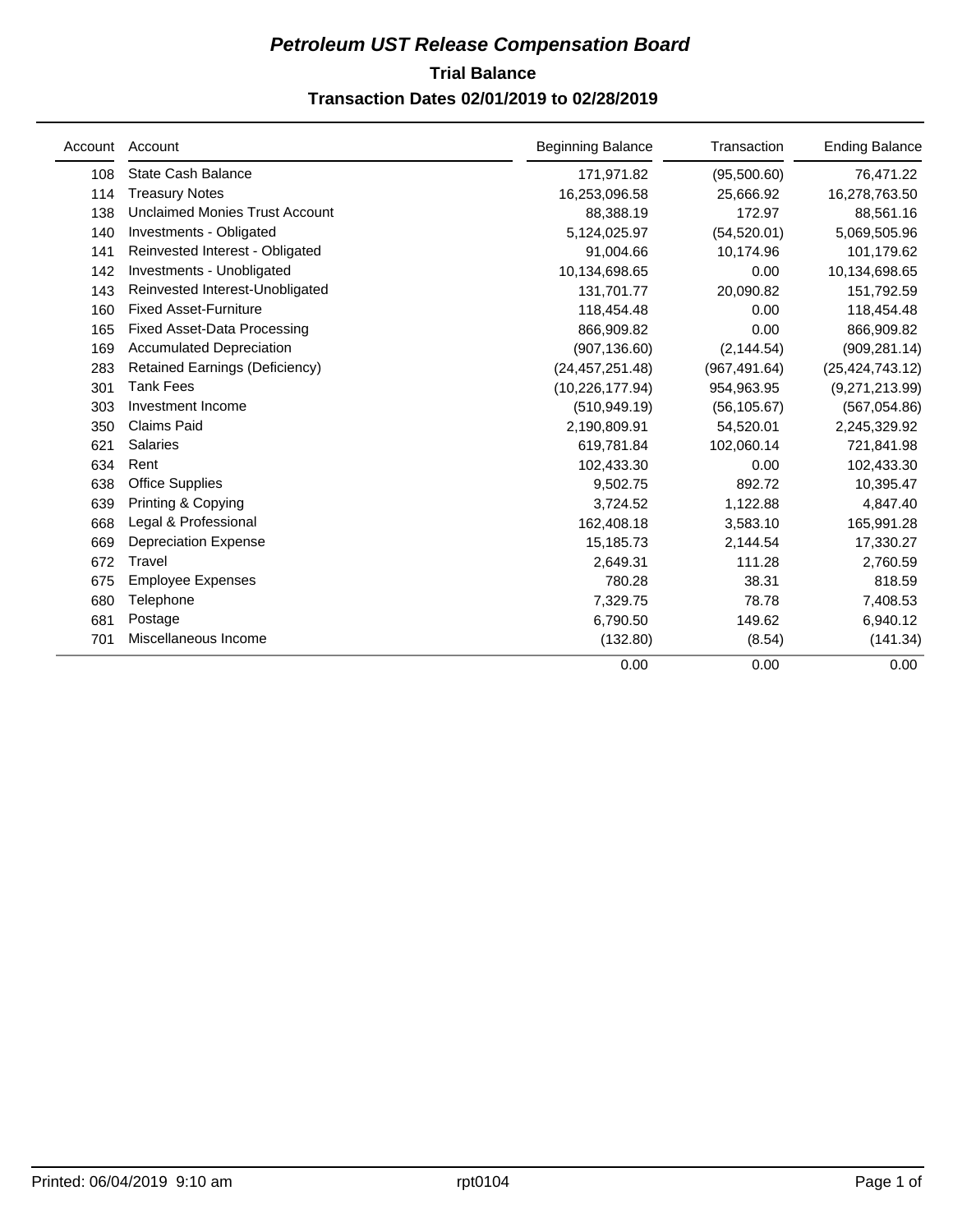#### **Fiscal Year 2020 Approved Operating Budget June 12, 2019 Petroleum UST Release Compensation Board**

|                          | <b>Annualized</b> | FY 2019       | <b>Variance Fav</b> | % Variance     | <b>Approved</b> |
|--------------------------|-------------------|---------------|---------------------|----------------|-----------------|
|                          | FY 2019-Actual    | <b>Budget</b> | or (Unfav)          | Fav or (Unfav) | FY 2020 Budget  |
| <b>Tank Revenue</b>      | 8,626,480         | 8,450,000     | 176,480             | 2.09%          | 8,440,000       |
| Interest Income          | 670,054           | 540,000       | 130,054             | 24.08%         | 720,000         |
| Miscellaneous Income     | 226               | 1,000         | (774)               | $-77.44%$      | 1,000           |
| <b>Total Income</b>      | 9,296,760         | 8,991,000     | 305,760             | 3.40%          | 9,161,000       |
| <b>Claims Expense</b>    | 5,615,517         | 9,000,000     | 3,384,483           | 37.61%         | 9,000,000       |
| Operating Income         | 3,681,242         | (9,000)       | 3,690,242           | -41002.69%     | 161,000         |
| <b>Salaries</b>          | 1,359,941         | 1,461,000     | 101,059             | 6.92%          | 1,410,700       |
| <b>Temp Services</b>     | 0                 | 20,000        | 20,000              | 100.00%        | 30,000          |
| Rent                     | 161,997           | 156,000       | (5,997)             | $-3.84%$       | 155,000         |
| <b>Office Supplies</b>   | 16,532            | 20,000        | 3,468               | 17.34%         | 20,000          |
| Printing & Copying       | 10,449            | 15,000        | 4,551               | 30.34%         | 15,000          |
| Legal & Professional     | 237,490           | 240,000       | 2,510               | 1.05%          | 240,000         |
| Travel                   | 4,451             | 6,000         | 1,549               | 25.82%         | 6,000           |
| <b>Employee Expenses</b> | 1,076             | 1,000         | (76)                | $-7.60\%$      | 1,000           |
| Telephone                | 13,445            | 13,000        | (445)               | $-3.42%$       | 13,000          |
| Postage                  | 28,480            | 30,000        | 1,520               | 5.07%          | 30,000          |
| Depreciation             | 25,768            | 29,500        | 3,732               | 12.65%         | 32,300          |
| <b>Total Expenses</b>    | 1,859,629         | 1,991,500     | 131,871             | 6.62%          | 1,953,000       |
| Net Income (Cash Basis)  | 1,821,613         | (2,000,500)   | 3,822,113           | 191.06%        | (1,792,000)     |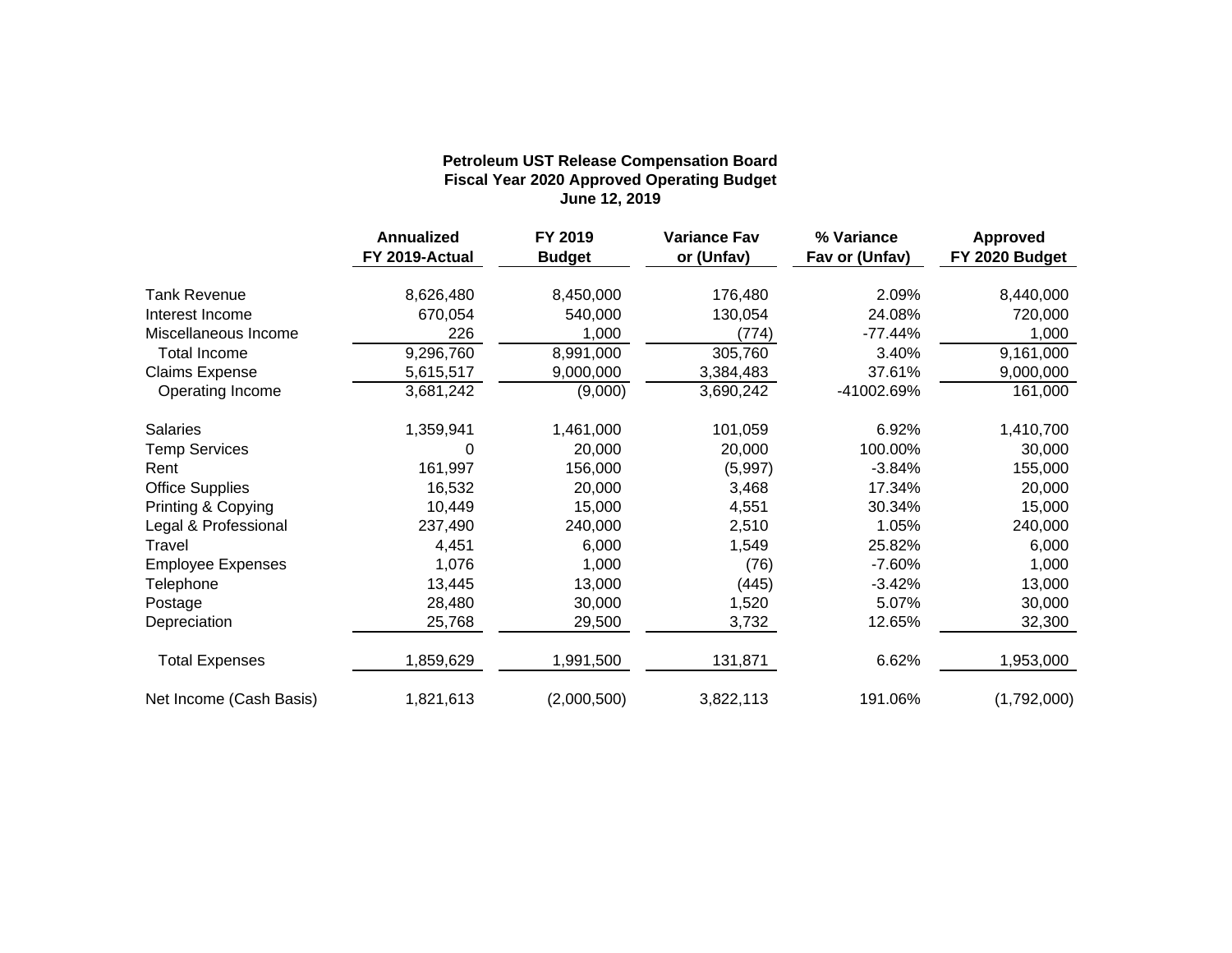#### **Petroleum UST Release Compensation Board Fiscal Year 2020 Approved Capital Budget June 12, 2019**

|                                | FY 2018 Actual          | FY 2019 Budget          | FY 2019<br>Annualized   | Approved<br>FY 2020 Budget |
|--------------------------------|-------------------------|-------------------------|-------------------------|----------------------------|
|                                | (July 2017 - June 2018) | (July 2018 - June 2019) | (July 2018 - June 2019) | (July 2019 - June 2020)    |
| <b>Asset Category</b>          |                         |                         |                         |                            |
| Furniture & Equipment          | \$42,554                | \$5,000                 | \$0                     | $$7,500$ (a)               |
| Data Processing & Electronics: | \$37,255                | \$25,000                | \$20,128                | $$50,000$ (b)              |
| <b>Total Capital Assets</b>    | \$79,809                | \$30,000                | \$20,128                | \$57,500                   |

(a) Includes \$7,500 for the purchase of office furniture during FY 20

(b) Includes funds for the purchase of scanner and software/licenses; and replacement IT equipment as needed.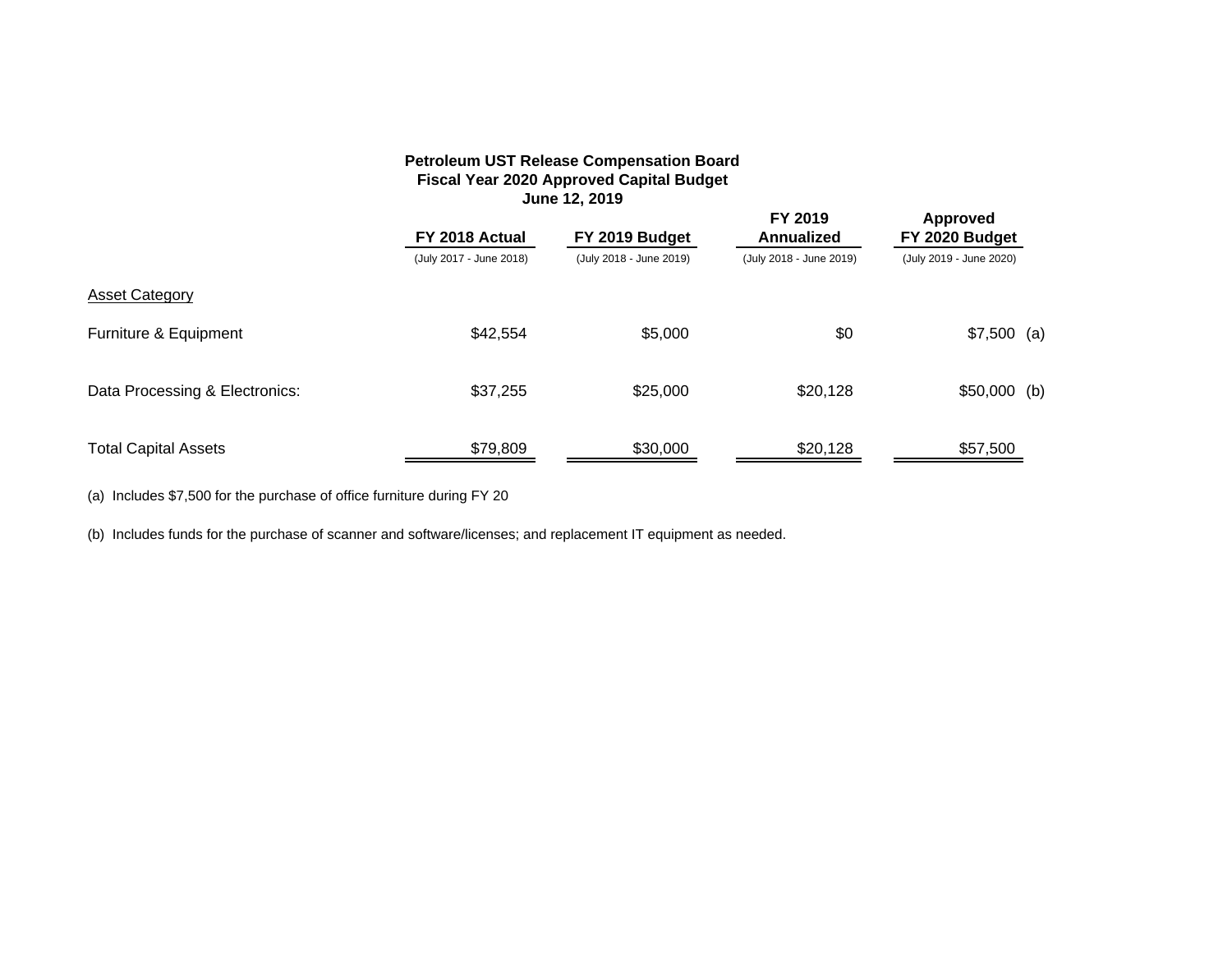#### **PETROLEUM UST RELEASE COMPENSATION BOARDPROGRAM YEAR 2019 FEE STATEMENT STATISTICS AS OF JUNE 11, 2019**

**PY 2018 / FY 2019**

|                                     | June 11, 2019<br>PY 2019 / FY 2020<br>(7/1/2019 - 6/30/2020) |                                  |     | June 11, 2018<br>PY 2018 / FY 2019<br>$(7/1/2018 - 6/30/2019)$ | <b>Percent of</b><br>PY 2018 / FY 2019 | <b>Actual</b><br><b>To Date</b> |  |
|-------------------------------------|--------------------------------------------------------------|----------------------------------|-----|----------------------------------------------------------------|----------------------------------------|---------------------------------|--|
|                                     | <b>Billed</b>                                                | Paid                             |     |                                                                |                                        |                                 |  |
| <b>ACTUAL COLLECTIONS:</b>          |                                                              |                                  |     |                                                                |                                        |                                 |  |
| Fees:                               |                                                              |                                  |     |                                                                |                                        |                                 |  |
| <b>Current Year Fees</b>            | \$8,358,450                                                  | \$3,819,570                      | 46% | \$3,492,442                                                    | 109.37%                                | \$8,374,986                     |  |
| Prior Year Fees (a)                 |                                                              | 0                                |     | 0                                                              |                                        | 270,677 (b)                     |  |
| <b>Total Fees Collected to Date</b> |                                                              | \$3,819,570                      |     | \$3,492,442                                                    |                                        | \$8,645,663                     |  |
| Number of Tanks:                    |                                                              |                                  |     |                                                                |                                        |                                 |  |
| <b>Standard Deductible</b>          | 15,394                                                       | 6,805                            | 44% | 5,845                                                          | 116.42%                                | 14,855                          |  |
| Reduced Deductible (c)              | 5,401                                                        | 2,613                            | 48% | 2,600                                                          | 100.50%                                | 5,518                           |  |
| <b>Total Tanks</b>                  | 20,795                                                       | 9,418                            | 45% | 8,445                                                          | 111.52%                                | 20,373                          |  |
| Number of Owners:                   |                                                              |                                  |     |                                                                |                                        |                                 |  |
| <b>Standard Deductible</b>          |                                                              | 498                              |     | 520                                                            | 95.77%                                 | 1,053                           |  |
| <b>Reduced Deductible</b>           |                                                              | 1,048                            |     | 1,072                                                          | 97.76%                                 | 2,061                           |  |
| <b>Total Owners</b>                 | 3,254                                                        | 1,546                            | 48% | 1,592                                                          | 97.11%                                 | 3,114                           |  |
|                                     |                                                              |                                  |     | PY 2019                                                        |                                        |                                 |  |
|                                     |                                                              | PY 2019<br><b>Actual To Date</b> |     | <b>Recommended</b><br><b>Budget</b>                            | % Actual vs<br>Projected               |                                 |  |

#### PY 2019 ACTUAL VS PROJECTED COLLECTIONS:

| Fee Revenue          | \$3,819,570 | \$8,440,000 | 45.26% |
|----------------------|-------------|-------------|--------|
| Number of Paid Tanks | 9.418       | 20,300      | 46.39% |

(a) Net of refunds paid

(b) As of June 11, 2019, net of refunds paid of \$93,605

(c) As of June 11, 2019, the percentage of tanks paid at the reduced deductible is 27.7% of the total number of tanks paid for PY 2019, and was 30.8% for the same period in PY 2018.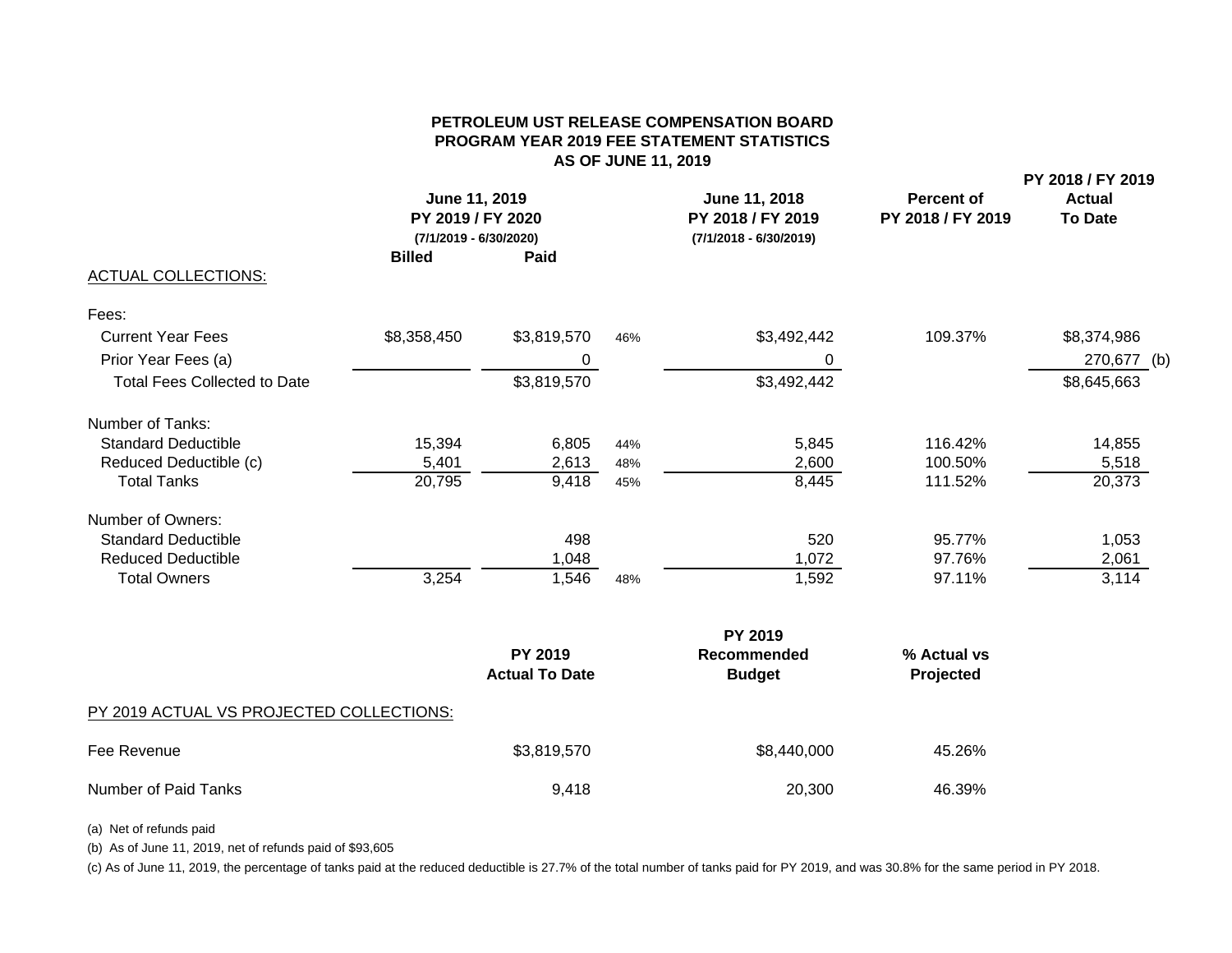#### **PETROLEUM UST RELEASE COMPENSATION BOARD PROGRAM YEAR 2018 COMPLIANCE / FEE ASSESSMENT REPORT AS OF MAY 31, 2019**

|                                                      | <b>PY 2018</b><br>As of 5/31/19 | PY 2018<br>$(7/1/18 - 3/13/19)$ | <b>Increase from</b><br><b>March Meeting</b> | PY 2017<br>$(7/1/17 - 6/30/18)$ | PY 2016<br>$(7/1/16 - 6/30/17)$                                                          | PY 2015<br>$(7/1/15 - 6/30/16)$ | PY 2014<br>$(7/1/14 - 6/30/15)$ | <b>Percent of</b><br>PY 2018/PY 2017 |
|------------------------------------------------------|---------------------------------|---------------------------------|----------------------------------------------|---------------------------------|------------------------------------------------------------------------------------------|---------------------------------|---------------------------------|--------------------------------------|
| Refunds                                              |                                 |                                 |                                              |                                 |                                                                                          |                                 |                                 |                                      |
| Amount of Refunds Paid                               | $$91,205$ (a)                   | \$65,710                        | \$25,495                                     | \$31,368                        | \$29,801                                                                                 | \$98,740                        | \$158,794                       | 291%                                 |
| Number of Refunds Paid                               | 167                             | 107                             | 60                                           | 56                              | 116                                                                                      | 311                             | 419                             | 298%                                 |
| Number of Owners Paid Refunds                        | 102                             | 67                              | 35                                           | 31                              | 19                                                                                       | 89                              | 156                             | 329%                                 |
| Number of Pending Refunds                            | 2,610                           | 2,662                           | (52)                                         |                                 |                                                                                          |                                 |                                 |                                      |
| Amount of Pending Refunds                            | \$1,376,921                     | \$1,400,456                     | (\$23,535)                                   |                                 |                                                                                          |                                 |                                 |                                      |
| <b>Collections</b>                                   |                                 |                                 |                                              |                                 |                                                                                          |                                 |                                 |                                      |
| Amount of Refunds Used to Offset Outstanding Fees    | \$36,670                        | \$27,260                        | \$9,410                                      | \$14,745                        | \$44,204                                                                                 | \$76,750                        | \$61,355                        | 249%                                 |
| Amount Collected by Attorney General/Special Counsel | \$180,096                       | \$158,302                       | \$21,794                                     | \$156,904                       | \$299,807                                                                                | \$364,401                       | \$200,352                       | 115%                                 |
| <b>Collection Costs</b>                              | \$26,879                        | \$23,933                        | \$2,946                                      | \$33,970                        | \$59,320                                                                                 | \$89,643                        | \$38,727                        |                                      |
| Amount Collected by AG/SC, Less Collection Costs     | \$153,217                       | \$134,369                       | \$18,848                                     | \$122,934                       | \$240,487                                                                                | \$274,758                       | \$161,625                       |                                      |
| Number of Accounts Certified to the AG's office      | $\bf{0}$                        | 23                              |                                              | 205                             | 249                                                                                      | 321                             | 340                             | 11%                                  |
| Number of Owners Certified to the AG's office        | $\bf{0}$                        | 16                              |                                              | 146                             | 172                                                                                      | 174                             | 196                             | 11%                                  |
| Amount Certified to the AG's office                  | \$0                             | \$64,220                        | \$0                                          | \$664,750                       | \$812,335                                                                                | \$1,124,050                     | \$1,086,440                     | 10%                                  |
| <b>Appeals</b>                                       |                                 |                                 |                                              |                                 |                                                                                          |                                 |                                 |                                      |
| <b>Orders Pursuant to Law</b>                        | 8                               | 7                               |                                              |                                 | 6 - information to support appeal is expected; 2 - information received and under review |                                 |                                 |                                      |
| Determination to Deny a Certificate of Coverage      | 1                               | 1                               |                                              |                                 | 1 - Determination upheld by Board, appealed to Court of Common Pleas                     |                                 |                                 |                                      |
| <b>Ability to Pay Applications</b>                   |                                 |                                 |                                              |                                 |                                                                                          |                                 |                                 |                                      |
| Ability to Pay Applications Pending Review           | 4                               | $\mathbf{3}$                    |                                              |                                 |                                                                                          |                                 |                                 |                                      |
| COC Applications (As of 6/4/19)                      |                                 |                                 |                                              |                                 |                                                                                          |                                 |                                 |                                      |
| COC Application/Fee Statements Sent - annual mailing | 3,276                           |                                 |                                              | 3,327                           | 3,439                                                                                    | 3,439                           | 3,538                           | 98%                                  |
| # of Owners Issued COC                               | 3,011                           | 2,925                           |                                              | 3,100                           | 3,133                                                                                    | 3,150                           | 3,211                           | 94%                                  |
| # of Owners w/COCs In-Process                        | 32                              | 115                             |                                              | 24                              | 26                                                                                       | n/a                             | n/a                             |                                      |
| # of Owners w/Unresolved Pending Denials of COC      | 19                              | 43                              |                                              | $\Omega$                        | $\mathbf 0$                                                                              | 0                               | $\Omega$                        |                                      |
| # of Owners w/Unresolved Determinations Denying COC  | 100                             | 34                              |                                              | 135                             | 126                                                                                      | 121                             | 116                             |                                      |
| <b>Unclaimed Monies/Refunds Pending</b>              |                                 |                                 |                                              |                                 |                                                                                          |                                 |                                 |                                      |
| Owners on Unclaimed Monies List (Uncashed Checks)    | 26                              | 44                              |                                              |                                 |                                                                                          |                                 |                                 |                                      |
| Amount of Unclaimed Monies (Uncashed Checks)         | \$24,315                        | \$47,135                        |                                              |                                 |                                                                                          |                                 |                                 |                                      |
| Owners with Refunds Pending - More Info Requested    | 7                               | 13                              |                                              |                                 |                                                                                          |                                 |                                 |                                      |
| Amount of Refunds Pending with More Info Requested   | \$9,590                         | \$28,860                        |                                              |                                 |                                                                                          |                                 |                                 |                                      |
| Owners with Refunds Pending - No Response to MIR     | 37                              | 33                              |                                              |                                 |                                                                                          |                                 |                                 |                                      |
| Amount with Refunds Pending - No Response to MIR     | \$70,455                        | \$64,120                        |                                              |                                 |                                                                                          |                                 |                                 |                                      |

(a) PY 2018 goal - \$225,000. PY 2018 refund/offsets as of 5/31/19: \$127,875 (57%). PY 2017 refunds/offsets: \$46,113. PY 2016 refund/offsets: \$74,005. PY 2015 refund/offsets: \$175,490. PY 2014 refund/offsets: \$220,149.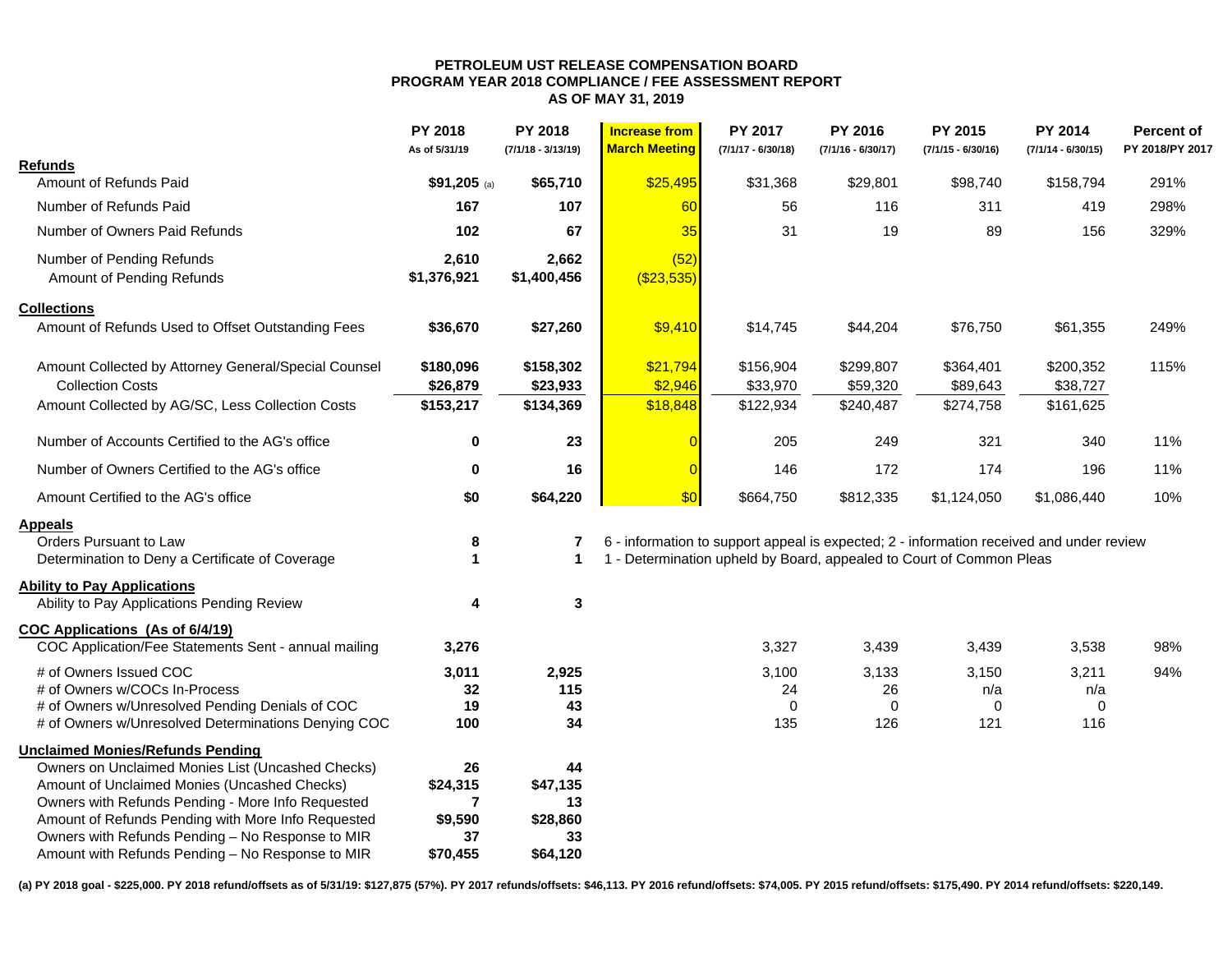#### CLAIMS STATISTICS REPORT June 3, 2019

| <b>Total Number of all Releases</b>                                                                | 3,169             |  |  |  |  |
|----------------------------------------------------------------------------------------------------|-------------------|--|--|--|--|
| Face Value of all Claims                                                                           | \$492,686,345     |  |  |  |  |
| Total Deductible Used for Settled Claims                                                           | (\$105, 146, 770) |  |  |  |  |
| Deductible Remaining for Open Claims                                                               | (\$6,196,499)     |  |  |  |  |
| <b>Net Value</b>                                                                                   | \$381,343,076     |  |  |  |  |
| <b>Total Disallowed Costs</b>                                                                      | (\$88,675,668)    |  |  |  |  |
| Total Payments & Installments                                                                      | (\$259,191,534)   |  |  |  |  |
| <b>Maximum Liability of Unpaid Claims</b>                                                          | \$33,475,874      |  |  |  |  |
|                                                                                                    |                   |  |  |  |  |
| <b>Average Clean-up Costs for All Releases Received NFA:</b>                                       |                   |  |  |  |  |
| Total Average Gross Value per Release                                                              | \$133,056         |  |  |  |  |
| Total Average Net Value per Release                                                                | \$99,343          |  |  |  |  |
| Total Average Payout per Release (2,551 releases)                                                  | \$72,542          |  |  |  |  |
| Costs for Releases Cleaned Up Exclusively Under BUSTR's Risk Based Corrective Action (RBCA) Rules: |                   |  |  |  |  |
| Above and Below the Deductible (582 releases):                                                     |                   |  |  |  |  |
| Average clean-up costs per release:                                                                | \$80,247          |  |  |  |  |
|                                                                                                    |                   |  |  |  |  |

| Average claim payout per release:    | \$28,687  |
|--------------------------------------|-----------|
| Above the Deductible (308 releases): |           |
| Average clean-up costs per release:  | \$126.740 |
| Average claim payout per release:    | \$54.208  |

| <b>Work in Progress: Open Claims</b>                     |        |        |
|----------------------------------------------------------|--------|--------|
| Number of Claims with More Information Requested         | 12     |        |
| Number of Claims with More Information Received          | 13     |        |
| Number of Pending Above Deductible Claims                | 1,610  |        |
| Total                                                    |        |        |
|                                                          |        | 1.635  |
| <b>Settled/Closed Claims</b>                             |        |        |
| Number of Settled Claims                                 | 5,455  |        |
| <b>Number of Closed Claims</b>                           | 11,387 |        |
| Below Deductible/NFA closed without review/Elig. Revoked | 900    |        |
| Number of Claims on Waiting List                         | 96     |        |
|                                                          |        |        |
| Total                                                    |        | 17.838 |
| <b>Held Claims</b>                                       |        |        |
| Number of Claims with Appeals Outstanding                | 12     |        |
| Number of Claims Below the Deductible                    | 166    |        |
|                                                          |        |        |
| Total                                                    |        | 178    |
| <b>Total Number of Claims</b>                            |        | 19.651 |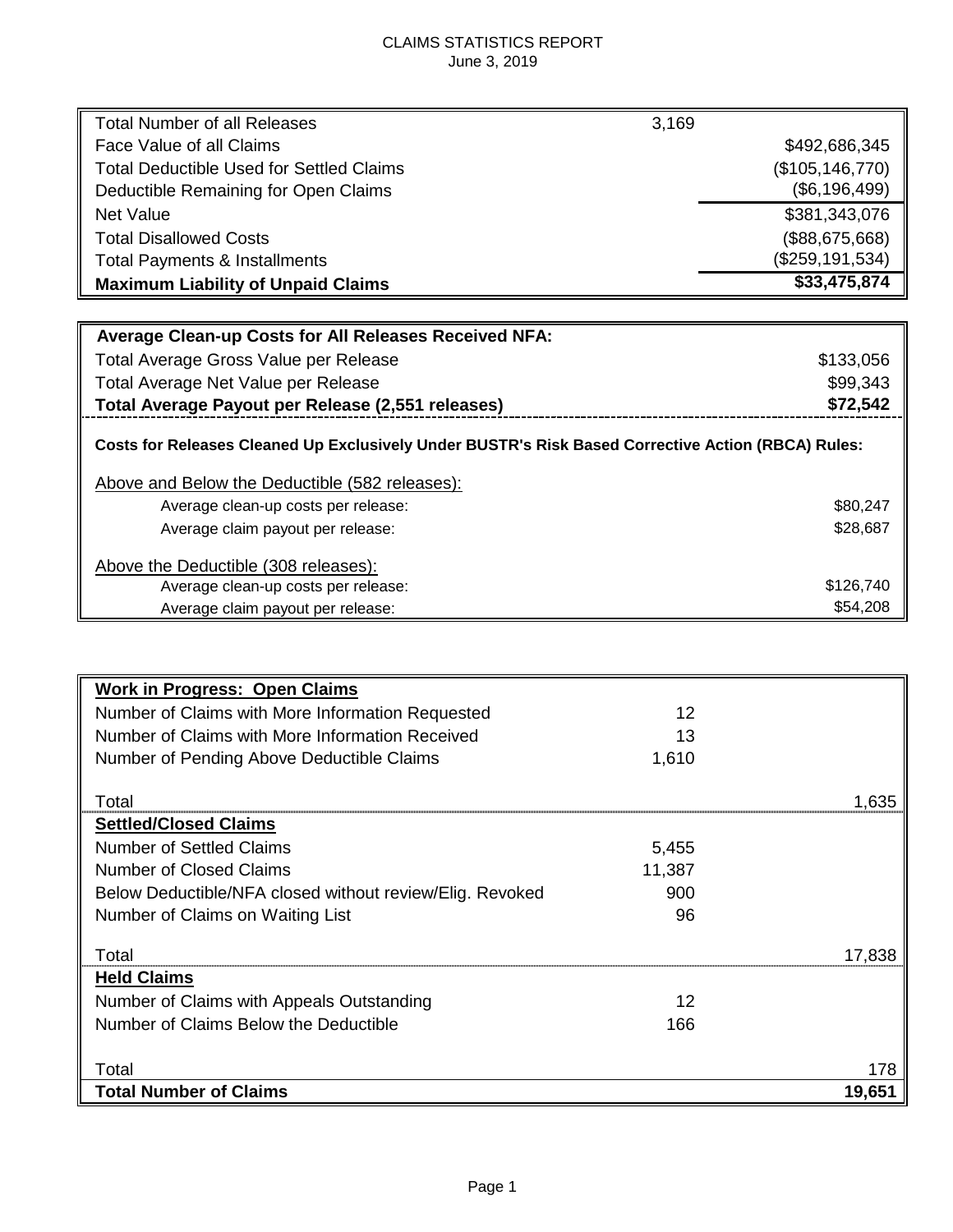#### **CLAIM SETTLEMENT SUMMARY**

|                                        | <b>CLAIMS REC'D</b> | <b>SETTLED</b> | RVK/BD-NFA+ | <b>FACE VALUE</b> | <b>DISALLOWED</b> | DEDUCTIBLE USED                 |              | <b>SETTLEMENT</b> |
|----------------------------------------|---------------------|----------------|-------------|-------------------|-------------------|---------------------------------|--------------|-------------------|
| 2010                                   | 808 (\$11.406 M)    | 705            | 52          | \$12,639,804      | \$3,001,516       | \$2,583,509                     | \$           | 7,054,779         |
| <b>AVG/MONTH</b>                       | $67 (\$0.951 M)$    | 63             |             |                   |                   | <b>AVERAGE PAYOUT PER CLAIM</b> | \$           | 10,007            |
| <b>PERCENTAGES</b>                     |                     |                |             |                   | 23.7%             |                                 |              | 70.2%             |
| 2011                                   | 795 (\$10.545 M)    | 725            | 94          | \$13,320,431      | \$2,753,772       | \$3,537,439                     | \$           | 7,029,220         |
| <b>AVG/MONTH</b>                       | 66 (\$0.878 M)      | 68             |             |                   |                   | <b>AVERAGE PAYOUT PER CLAIM</b> | \$           | 9,695             |
| <b>PERCENTAGES</b>                     |                     |                |             |                   | 20.7%             |                                 |              | 71.9%             |
| 2012                                   | 732 (\$10.130 M)    | 697            | 53          | \$11,779,357      | \$2,405,669       | \$2,374,716                     | \$           | 6,740,405         |
| <b>AVG/MONTH</b><br><b>PERCENTAGES</b> | 61 (\$0.844M)       | 63             |             |                   | 20.4%             | <b>AVERAGE PAYOUT PER CLAIM</b> | \$           | 9,671<br>71.7%    |
| 2013                                   | 932 (\$12.134 M)    | 891            | 55          | \$12,513,139      | \$2,334,057       | \$2,874,260                     | \$           | 7,304,822         |
| <b>AVG/MONTH</b><br><b>PERCENTAGES</b> | 78 (\$1.011 M)      | 79             |             |                   | 18.7%             | <b>AVERAGE PAYOUT PER CLAIM</b> | $\mathbf{s}$ | 8,198<br>75.8%    |
| 2014                                   | 768 (\$10.541 M)    | 898            | 58          | \$13,546,097      | \$2,466,260       | \$3,040,313                     | \$           | 8,039,525         |
| <b>AVG/MONTH</b><br><b>PERCENTAGES</b> | 64 (\$0.878 M)      | 80             |             |                   | 18.2%             | <b>AVERAGE PAYOUT PER CLAIM</b> | $\mathbf{s}$ | 8,953<br>76.5%    |
| 2015                                   | 790 (\$11.089 M)    | 792            | 67          | \$12,587,087      | \$2,517,791       | \$2,451,880                     | \$           | 7,617,416         |
| <b>AVG/MONTH</b><br><b>PERCENTAGES</b> | 66 (\$0.924 M)      | 72             |             |                   | 20.0%             | <b>AVERAGE PAYOUT PER CLAIM</b> | \$           | 9,618<br>75.2%    |
| 2016                                   | 678 (\$9.953 M)     | 704            | 21          | \$11,298,907      | \$2,247,136       | \$2,172,626                     | \$           | 6,879,146         |
| <b>AVG/MONTH</b><br><b>PERCENTAGES</b> | 57 (\$0.829 M)      | 60             |             |                   | 19.9%             | <b>AVERAGE PAYOUT PER CLAIM</b> | $\mathbf{s}$ | 9,772<br>75.4%    |
| 2017                                   | 592 (\$10.062 M)    | 627            | 68          | \$12,059,956      | \$1,775,926       | \$2,079,620                     |              | \$8,204,410       |
| <b>AVG/MONTH</b><br><b>PERCENTAGES</b> | 49 (\$0.839 M)      | 58             |             |                   | 14.7%             | <b>AVERAGE PAYOUT PER CLAIM</b> |              | \$13,085<br>82.2% |

#### **PROGRAM YEAR 2018**

| <b>MONTH</b>       | <b>CLAIMS REC'D</b>             | <b>SETTLED</b> | RVK/BD-NFA+ | <b>FACE VALUE</b> | <b>DISALLOWED</b> | <b>DEDUCTIBLE USED</b> | <b>SETTLEMENT</b> |
|--------------------|---------------------------------|----------------|-------------|-------------------|-------------------|------------------------|-------------------|
| $Jul-18$           | 55 (\$1.178 M)                  | 30             | 0           | \$416,482         | \$59,352          | \$129,536              | \$227,594         |
| Aug- $18$          | $67 (\$0.974 M)$                | 33             | 0           | \$566,467         | \$63,202          | \$39,632               | \$463,633         |
| $Sep-18$           | 33 (\$0.464 M)                  | 40             | 3           | \$579.842         | \$59,097          | \$138,365              | \$382,380         |
| $Oct-18$           | 35 (\$1.018 M)                  | 43             | $\theta$    | \$628,820         | \$131,045         | \$26,154               | \$471,621         |
| $Nov-18$           | 30 (\$0.477 M)                  | 28             | 0           | \$476,621         | \$28,978          | \$21,482               | \$426,160         |
| $Dec-18$           | 40 (\$0.827 M)                  | 39             | 4           | \$657,259         | \$108,093         | \$151,139              | \$398,027         |
| $Jan-19$           | 54 (\$1.097 M)                  | 26             | 0           | \$592,834         | \$145,038         | \$88,547               | \$359,248         |
| $Feb-19$           | 59 (\$0.814 M)                  | 23             | 0           | \$310,059         | \$47,327          | \$15,247               | \$247,485         |
| $Mar-19$           | 60 (1.393 M)                    | 36             | 0           | \$575,734         | \$118,393         | \$81,938               | \$375,403         |
| Apr- $19$          | 51 (\$0.845 M)                  | 24             | 0           | \$390.971         | \$87,270          | \$21,883               | \$281,818         |
| $May-19$           | 73 (\$1.811 M)                  | 47             | 24          | \$1,015,183       | \$77,867          | \$389,901              | \$547,415         |
| $Jun-19$           |                                 |                |             |                   |                   |                        |                   |
| <b>TOTAL</b>       | 557 (\$10.898M)                 | 369            | 31          | \$6,210,271       | \$925,663         | \$1,103,824            | \$4,180,785       |
| <b>AVG/MONTH</b>   | 51 (\$0.991 M)                  | 36             |             |                   |                   |                        |                   |
|                    | <b>AVERAGE PAYOUT PER CLAIM</b> |                |             |                   |                   |                        | \$11,330          |
| <b>PERCENTAGES</b> |                                 |                |             |                   | 14.9%             |                        | 81.9%             |

**†**Eligibility revoked and/or Below Deductible claims with an NFA are not included in the claims payout statistics.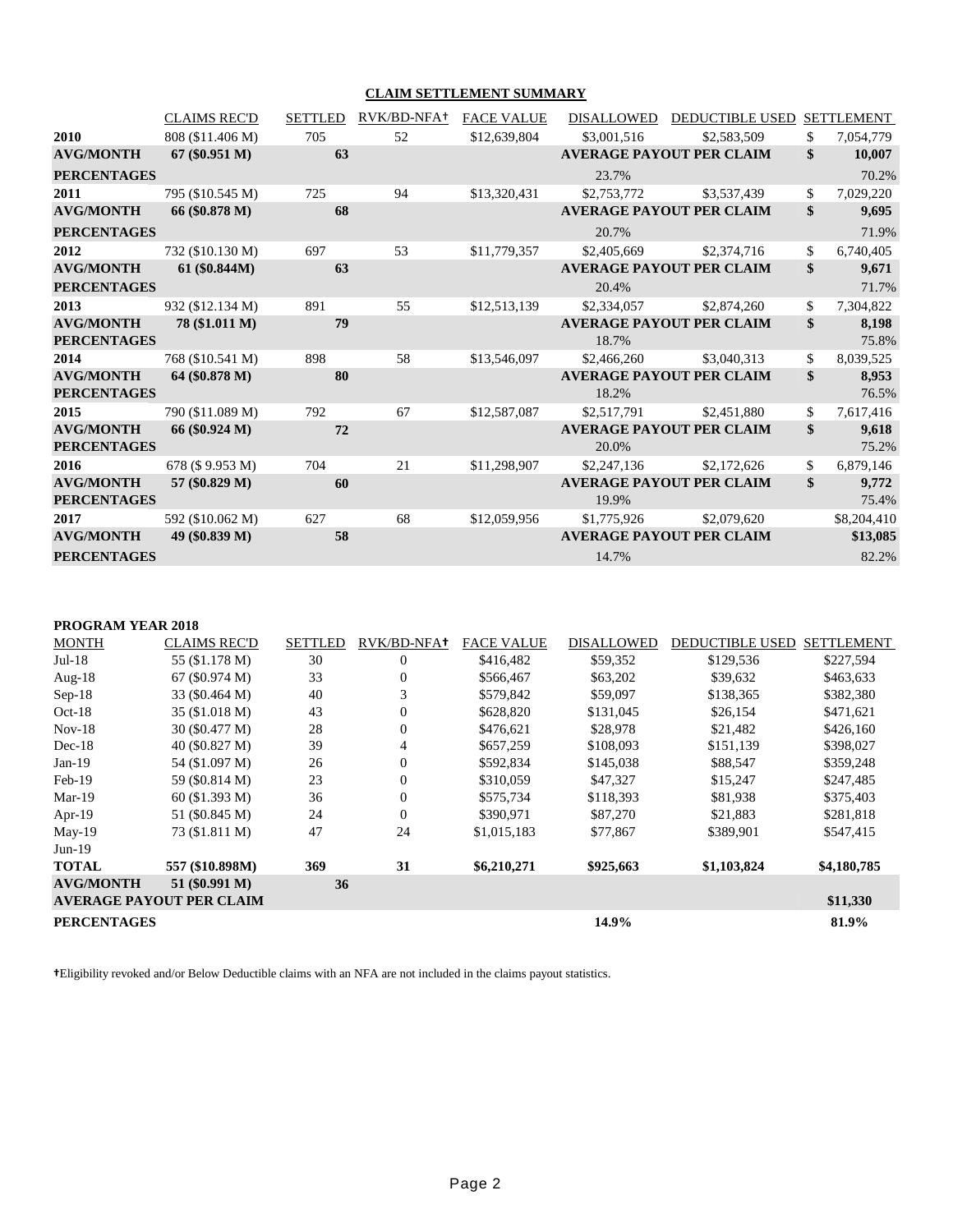#### **ELIGIBILITY STATISTICS REPORT**

June 3, 2019

#### **Breakdown of Applications**

| More Info Requested            | 5  |  |
|--------------------------------|----|--|
| <i>In Review</i>               | 49 |  |
| <b>Total Open Applications</b> | 54 |  |
|                                |    |  |

*Eligibility Determinations Under Appeal 4*

|                | <b>REC'D</b>            | <b>APP'D</b> | <b>DENIED</b>    |
|----------------|-------------------------|--------------|------------------|
| <b>PY 2004</b> | 72                      | 81           | 47               |
| Average/mo.    | 6                       |              | 11               |
| <b>PY 2005</b> | 97                      | 72           | 33               |
| Average/mo.    | ${\bf 8}$               |              | 9                |
| <b>PY 2006</b> | 109                     | 73           | 32               |
| Average/mo.    | $\boldsymbol{9}$        |              | $\boldsymbol{9}$ |
| <b>PY 2007</b> | 108                     | 74           | 28               |
| Average/mo.    | 9                       |              | 9                |
| <b>PY 2008</b> | 99                      | 68           | 26               |
| Average/mo.    | 8                       |              | 8                |
| <b>PY 2009</b> | 95                      | 84           | 19               |
| Average/mo.    | 8                       |              | $\boldsymbol{9}$ |
| <b>PY 2010</b> | 48                      | 51           | 16               |
| Average/mo.    | $\overline{\mathbf{4}}$ |              | 6                |
| <b>PY 2011</b> | 67                      | 47           | 14               |
| Average/mo.    | 6                       |              | 5                |
| <b>PY 2012</b> | 87                      | 54           | 17               |
| Average/mo.    | $\overline{7}$          |              | 6                |
| PY 2013        | 53                      | 65           | $\overline{7}$   |
| Average/mo.    | $\overline{\mathbf{4}}$ |              | 6                |
| <b>PY 2014</b> | 80                      | 64           | 15               |
| Average/mo.    | $\overline{7}$          |              | $\overline{7}$   |
| PY 2015        | 77                      | 43           | 26               |
| Average/mo.    | 6                       |              | 6                |
| PY 2016        |                         | 42           | 27               |
|                | 76                      |              |                  |
| Average/mo.    | 6                       |              | 6                |
| <b>PY 2017</b> | 78                      | 42           | 40               |

| Denial Reasons PY 2004-2017 |     | $\%$   |
|-----------------------------|-----|--------|
| No Release                  | 99  | 28.5%  |
| Late Filing                 | 59  | 17.0%  |
| No Valid COC                | 39  | 11.2%  |
| Abandoned/OOC Tank          | 33  | 9.5%   |
| No CA Required              | 65  | 18.7%  |
| Pre-Fund Release            | 7   | 2.0%   |
| Incomplete App              | 12  | 3.5%   |
| <b>Untimely Fees</b>        | 3   | 0.9%   |
| No Fee Payment              | 1   | 0.3%   |
| No Response                 | 3   | 0.9%   |
| Other                       | 26  | 7.5%   |
| Total                       | 347 | 100.0% |

#### **Program Year 2018**

|                | <b>REC'D</b> | <b>APP'D</b> | <b>DENIED</b>  | Denial Reasons PY 2018  |                | $\%$   |
|----------------|--------------|--------------|----------------|-------------------------|----------------|--------|
| $Jul-18$       | 3            | 2            |                | <b>No Release</b>       | 3              | 14.3%  |
| Aug- $18$      |              | 5            |                | Late Filing             | 0              | 0.0%   |
| $Sep-18$       |              |              |                | No Valid COC            | $\overline{c}$ | 9.5%   |
| $Oct-18$       | 3            | 9            | 2              | Abandoned/OOC           | $\overline{c}$ | 9.5%   |
| $Nov-18$       | 7            | 0            | 0              | No CA Required          | 14             | 66.7%  |
| $Dec-18$       | 20           | 4            |                | <b>Pre-Fund Release</b> | $\Omega$       | 0.0%   |
| $Jan-19$       | 8            | 0            | $\overline{c}$ | Incomplete App          | 0              | 0.0%   |
| $Feb-19$       | 7            | 3            | 4              | <b>Untimely Fees</b>    | 0              | 0.0%   |
| $Mar-19$       | 11           | 6            | 3              | No Fee Payment          | 0              | 0.0%   |
| Apr- $19$      | 10           |              | 0              | No Response             | 0              | 0.0%   |
| $May-19$       | 4            | 4            | 8              | Other                   | $\overline{0}$ | 0.0%   |
| $Jun-19$       |              |              |                | <b>Total</b>            | 21             | 100.0% |
| <b>PY 2018</b> | 81           | 35           | 21             |                         |                |        |
| Average/mo.    | 7            |              | 5              |                         |                |        |

| REC'D |   | <b>APP'D DENIED</b> | <b>Denial Reasons PY 2018</b> |          | $\%$    |
|-------|---|---------------------|-------------------------------|----------|---------|
| 3     |   |                     | No Release                    | 3        | 14.3%   |
|       |   |                     | Late Filing                   |          | $0.0\%$ |
|       |   |                     | No Valid COC                  |          | 9.5%    |
|       |   | $\mathfrak{D}$      | Abandoned/OOC                 | 2        | 9.5%    |
|       |   |                     | No CA Required                | 14       | 66.7%   |
| 20    |   |                     | <b>Pre-Fund Release</b>       | $\Omega$ | 0.0%    |
| 8     |   | 2                   | Incomplete App                |          | 0.0%    |
|       | 3 |                     | <b>Untimely Fees</b>          |          | 0.0%    |
|       | 6 |                     | No Fee Payment                |          | 0.0%    |
| 10    |   |                     | No Response                   |          | 0.0%    |
|       |   |                     | Other                         |          | 0.0%    |
|       |   |                     | <b>Total</b>                  | 21       | 100.0%  |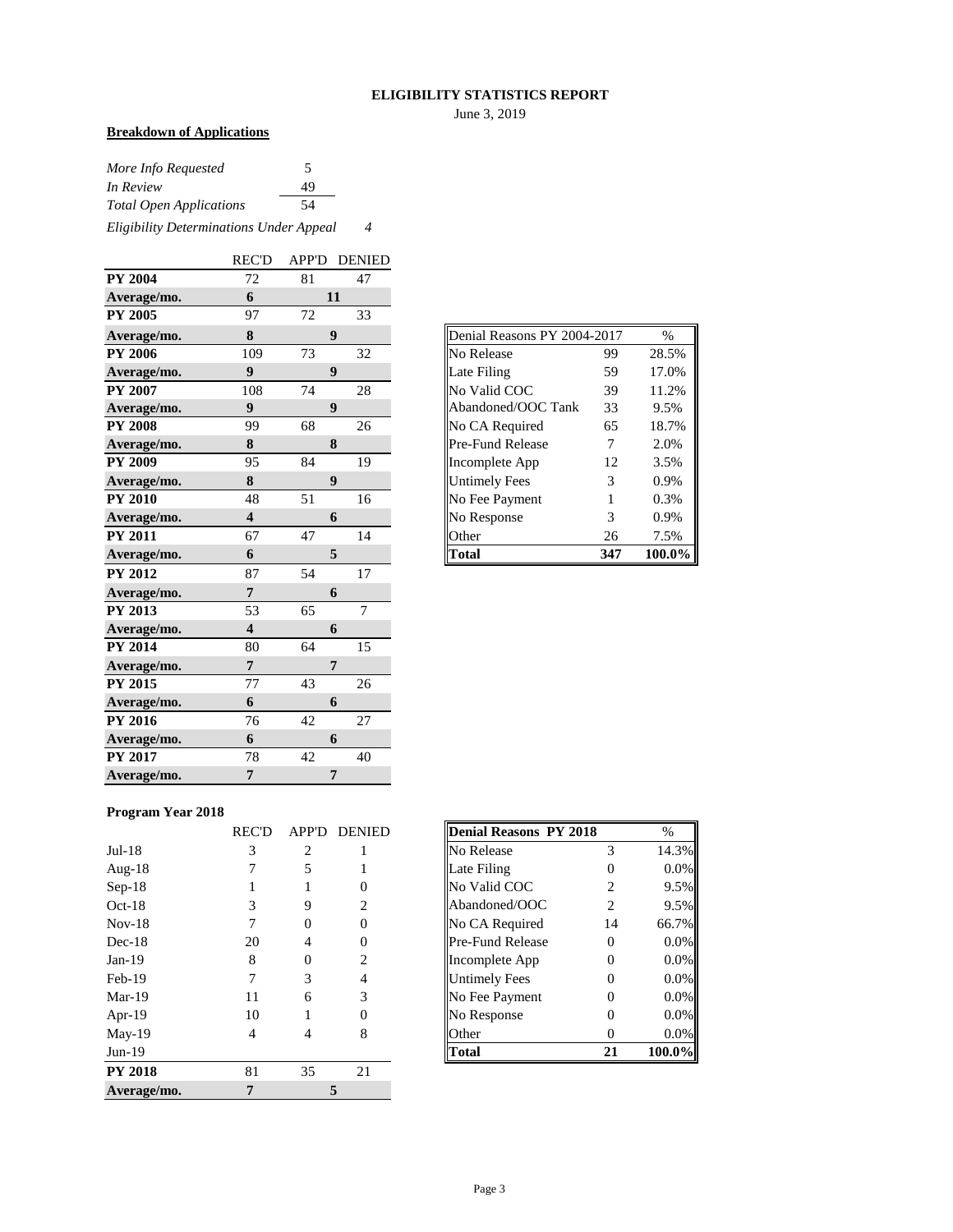### COST PRE-APPROVAL STATISTICS REPORT

#### June 3, 2019

#### **Mandatory Cost Pre-Approvals Voluntary Pre-Approvals**

| Number Annual RAPs in Review                 |     |
|----------------------------------------------|-----|
| Number Annual FPR in Review                  |     |
| All Other Mandatory Open Cost Pre-Approvals: |     |
| Total Open Mandatory Cost Pre-Approvals      | 38. |

Number in Review 6 Number in Review 6 Number in Review 6 Number 1988

#### **Notification of Cost Exceedance**

**The Manual Open Mandatory Cost Pre-Approvals** 3

|                |              | <b>New RAPs</b> |              | <b>Annual RAP</b><br><b>Cost Pre-</b><br><b>Approvals</b> |              | <b>Annual FPR</b><br><b>Cost Pre-</b><br><b>Approvals</b> |       | <b>Mandatory</b><br><b>IRA</b> |              | Tier 3 | Monitoring/ | Calibration<br>Plan |              | Notification of<br>Cost<br><b>Exceedance</b> |              | <b>Voluntary</b> |              | <b>TOTALS</b> |
|----------------|--------------|-----------------|--------------|-----------------------------------------------------------|--------------|-----------------------------------------------------------|-------|--------------------------------|--------------|--------|-------------|---------------------|--------------|----------------------------------------------|--------------|------------------|--------------|---------------|
|                | <b>REC'D</b> | <b>DET'D</b>    | <b>REC'D</b> | <b>DET'D</b>                                              | <b>REC'D</b> | <b>DET'D</b>                                              | REC'D | <b>DET'D</b>                   | <b>REC'D</b> | DET'D  | REC'D       | <b>DET'D</b>        | <b>REC'D</b> | DET'D                                        | <b>REC'D</b> | <b>DET'D</b>     | <b>REC'D</b> | <b>DET'D</b>  |
| PY 2010        | 22           | 22              | 21           | 24                                                        | 52           | 66                                                        | 8     |                                | 23           | 28     | 34          | 38                  |              | Previously                                   | 31           | 30               | 191          | 217           |
| PY 2011        | 36           | 30              | 18           | 17                                                        | 56           | 55                                                        |       |                                | 22           | 17     | 45          | 43                  |              | included in                                  |              | 46               | 223          | 210           |
| PY 2012        | 26           | 39              | 18           | 18                                                        | 57           | 68                                                        |       | 10                             | 13           | 23     | 30          | 41                  |              | <b>Annual RAP</b>                            | 35           | 35               | 186          | 234           |
| PY 2013        | 30           | 29              | 36           | 38                                                        | 51           | 54                                                        |       |                                | 14           | 16     | 20          | 21                  |              | Cost Pre-                                    | 18           | 22               | 174          | 184           |
| <b>PY 2014</b> | 32           | 35              | 31           | 33                                                        | 30           | 33                                                        | 6     |                                | 13           | Q      | 22          | 20                  |              | Approval column                              | 21           | 20               | 155          | 155           |
| <b>PY 2015</b> | 23           | 31              | 21           | 19                                                        | 38           | 37                                                        | 8     |                                | 10           | 13     | 22          | 18                  | 23           | 26                                           | 17           | 16               | 162          | 169           |
| <b>PY 2016</b> | 18           | 17              | 21           | 21                                                        | 22           | 28                                                        |       | $\sim$                         |              | 10     | 21          | 27                  | 14           | 16                                           | 21           | 22               | 130          | 143           |
| <b>PY 2017</b> | 25           | 15              | 30           | 36                                                        | 16           | 20                                                        |       |                                |              | 8      | 18          | 20                  | h.           | <sub>0</sub>                                 | 24           | 23               | 129          | 132           |

|                |              |                 | <b>Cost Pre-</b> | <b>Annual RAP</b> |              | <b>Annual FPR</b><br><b>Cost Pre-</b> |              | <b>Mandatory</b> |                |              | Monitoring/    | <b>Calibration</b> |          | <b>Notification of</b><br>Cost |                |                  |              |               |
|----------------|--------------|-----------------|------------------|-------------------|--------------|---------------------------------------|--------------|------------------|----------------|--------------|----------------|--------------------|----------|--------------------------------|----------------|------------------|--------------|---------------|
| <b>PY 2018</b> |              | <b>New RAPs</b> |                  | <b>Approvals</b>  |              | <b>Approvals</b>                      |              | <b>IRA</b>       |                | Tier 3       |                | Plan               |          | <b>Exceedance</b>              |                | <b>Voluntary</b> |              | <b>TOTALS</b> |
|                | <b>REC'D</b> | <b>DET'D</b>    | <b>REC'D</b>     | <b>DET'D</b>      | <b>REC'D</b> | <b>DET'D</b>                          | <b>REC'D</b> | <b>DET'D</b>     | <b>REC'D</b>   | <b>DET'D</b> | <b>REC'D</b>   | <b>DET'D</b>       | REC'D    | <b>DET'D</b>                   | <b>REC'D</b>   | <b>DET'D</b>     | <b>REC'D</b> | <b>DET'D</b>  |
| $Jul-18$       | 2            | 6               | 2                | $\overline{0}$    | 0            |                                       | $\Omega$     | 0                | $\Omega$       | $\Omega$     | $\overline{2}$ | 0                  | $\Omega$ | $\Omega$                       |                | 4                | ⇁            | 11            |
| Aug- $18$      | 0            | 4               | 6                | 5                 | 0            | $\Omega$                              | $\Omega$     | $\Omega$         | $\overline{0}$ | 0            | $\mathbf{0}$   | $\overline{c}$     | 2        | $\Omega$                       | 3              |                  | 11           | 12            |
| $Sep-18$       | 2            | $\Omega$        | $\overline{2}$   | $\overline{2}$    |              | $\Omega$                              |              | 0                |                |              |                |                    | 3        | $\Omega$                       | $\overline{c}$ | $\Omega$         | 13           | 4             |
| Oct-18         | 2            | 2               | 5                | 4                 | 0            | $\Omega$                              | $\Omega$     | $\Omega$         | $\Omega$       | 0            |                |                    | 2        | 2                              |                | 2                | 11           | 11            |
| $Nov-18$       | 5            | $\Omega$        | $\theta$         | 4                 | 5            |                                       | $\Omega$     | 2                | $\overline{0}$ |              | 4              |                    | 2        | 2                              |                | 3                | 17           | 14            |
| Dec-18         | $\Omega$     | 2               | 3                | $\mathbf{0}$      |              | 2                                     |              | 0                | $\Omega$       | 0            |                | 3                  |          | 2                              |                |                  | 8            | 10            |
| $Jan-19$       | 2            | $\Omega$        | $\overline{2}$   | 4                 | 3            |                                       | $\Omega$     | 0                | $\Omega$       | 0            | 2              | 2                  |          |                                | 0              | $\Omega$         | 10           | 8             |
| Feb-19         |              | $\Omega$        | 9                | 3                 | 2            | $\overline{2}$                        | $\Omega$     | $\Omega$         | $\Omega$       | 0            | 2              |                    | 4        | $\overline{2}$                 | 2              | $\Omega$         | 20           | 8             |
| Mar-19         | 2            |                 | 3                | 6                 | 2            | 3                                     | $\Omega$     |                  | 3              | 0            | $\overline{2}$ |                    | $\Omega$ | $\overline{2}$                 |                | 2                | 17           | 16            |
| Apr-19         |              | $\Omega$        | $\overline{2}$   | 6                 | 3            | $\overline{2}$                        | $\theta$     | $\Omega$         | $\overline{0}$ |              | $\overline{2}$ | 0                  |          | $\overline{2}$                 |                | 4                | 10           | 15            |
| May-19         | 5            | 3               | 2                | $\Omega$          | 0            | $\overline{2}$                        |              |                  | $\Omega$       | 0            | $\Omega$       | 2                  | $\theta$ |                                |                |                  | 9            | 10            |
| Jun-19         |              |                 |                  |                   |              |                                       |              |                  |                |              |                |                    |          |                                |                |                  |              |               |
| <b>TOTALS</b>  | 22           | 18              | 36               | 34                | 17           | 14                                    | 3            | 4                | 4              | 3            | 17             | 14                 | 16       | 14                             | 18             | 18               | 133          | 119           |
| Avg./Mo        |              |                 |                  |                   |              |                                       |              |                  |                |              |                |                    |          |                                |                |                  | 12           | 11            |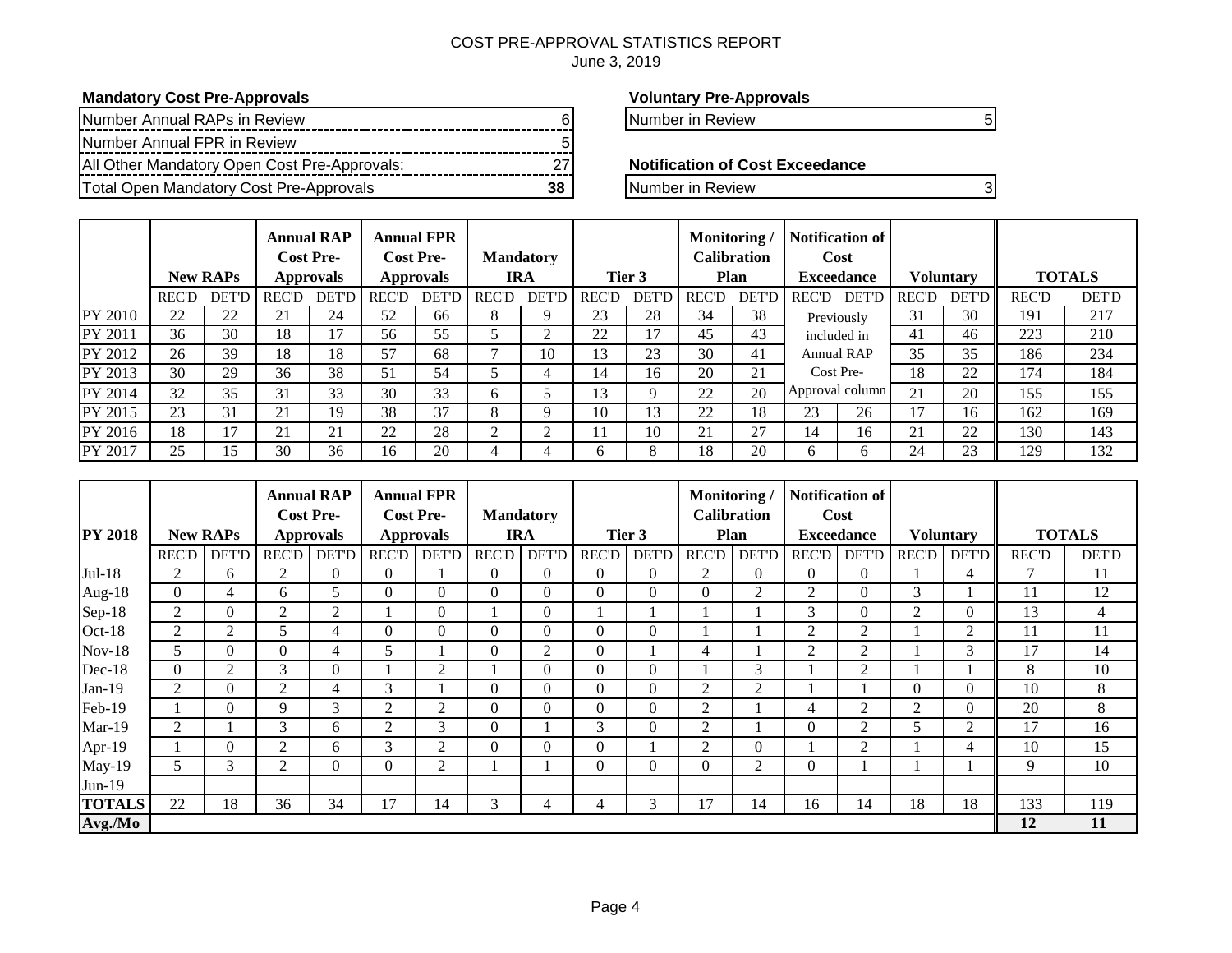**Facility Certificate Listing**

**Program Year 2016 COC Eff Date: No COC Print Date: No Denial Status: DETERMINATION**

#### **Date of Determination from 03/13/19 to 6/10/19**

| <b>Owner/Fac</b>        |    | UST Cnt Own / Fac Name         | <b>Own / Fac Address</b>        | <b>Eff Date</b> | <b>Print Date</b> | <b>Override Reason</b> | <b>Denial Status</b> |
|-------------------------|----|--------------------------------|---------------------------------|-----------------|-------------------|------------------------|----------------------|
| 19659-0001              | 3  | Speedy Gas 5                   | 3017 Brookpark Rd, Parma OH     |                 |                   | N/A                    | Determination        |
| 22674-0003              | 2  | N & G Takhar Oil LLC           | 1924 Sherman Avenue, Norwood OH |                 |                   | N/A                    | Determination        |
| 22691-0001              | 8  | Chuck's Automotive Repair, LLC | 3084 Massillon Road, Akron OH   |                 |                   | N/A                    | Determination        |
| 23300-0001              |    | <b>Buford Store</b>            | 2510 State Route 134, Buford OH |                 |                   | N/A                    | Determination        |
|                         |    |                                |                                 |                 |                   |                        |                      |
| <b>Total Owners</b>     | 4  |                                |                                 |                 |                   |                        |                      |
| <b>Total Facilities</b> | 4  |                                |                                 |                 |                   |                        |                      |
| <b>Total USTs</b>       | 15 |                                |                                 |                 |                   |                        |                      |

**Total Determinations 4**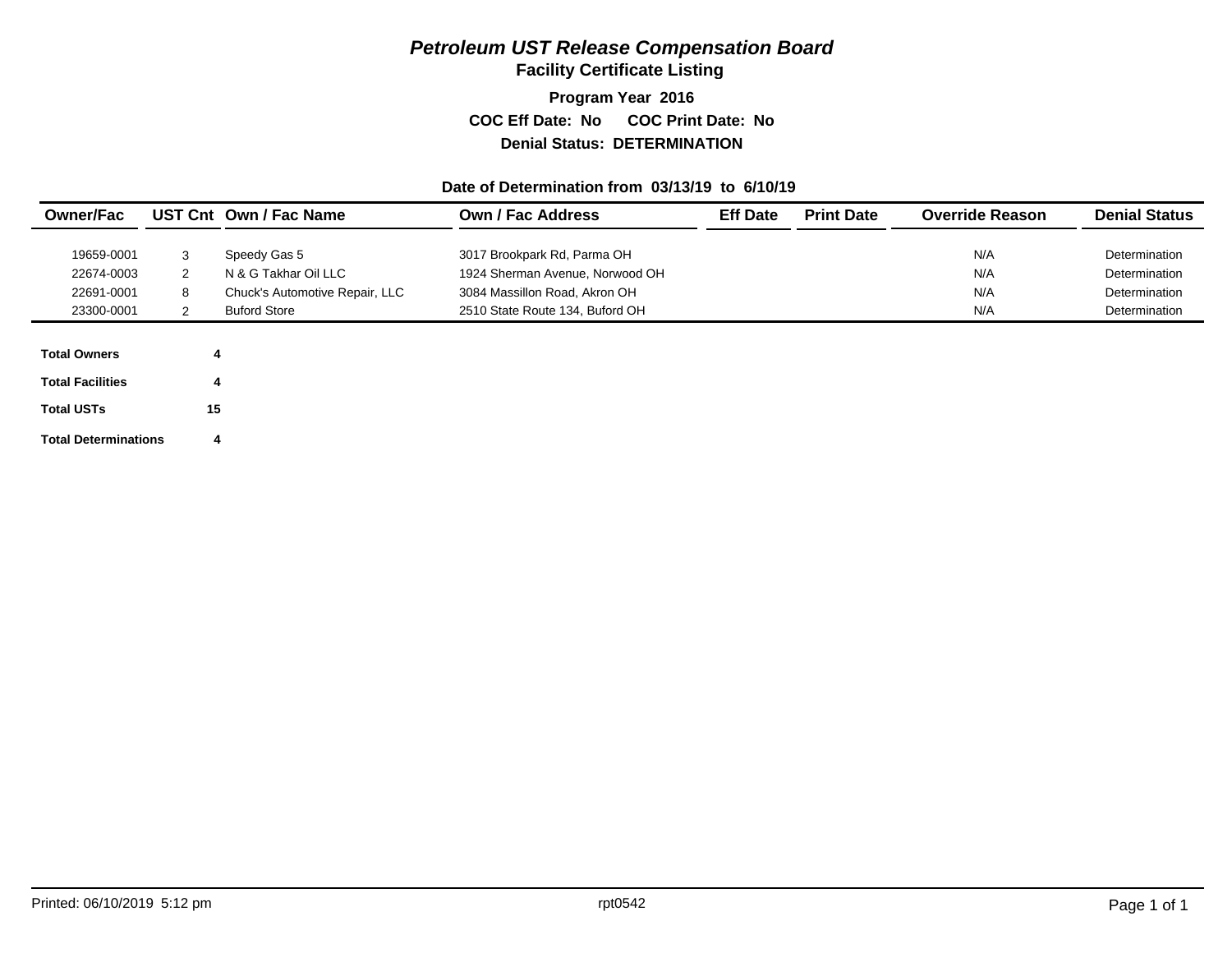**Facility Certificate Listing**

**Program Year 2017**

**COC Eff Date: Yes COC Print Date: Yes** 

#### **Printed from 03/13/19 to 06/11/19**

| <b>Owner/Fac</b> |                | UST Cnt Own / Fac Name       | <b>Own / Fac Address</b>              | <b>Eff Date</b> | <b>Print Date</b> | <b>Override Reason</b>          | <b>Denial Status</b> |
|------------------|----------------|------------------------------|---------------------------------------|-----------------|-------------------|---------------------------------|----------------------|
|                  |                | Newton Falls Convenient Mart |                                       | 07/01/2017      |                   |                                 |                      |
| 20742-0001       | 3              |                              | 321 Milton Boulevard, Newton Falls OH |                 | 04/01/2019        | Not Required: Post 11-30-09 Pay | N/A                  |
| 22674-0001       | $\overline{4}$ | N & G Takhar Oil, LLC        | 6670 State Route 503 N., Lewisburg OH | 07/03/2017      | 04/29/2019        | Not Required: Post 11-30-09 Pay | N/A                  |
| 22674-0002       | 3              | Valero                       | 1510 Germantown Road, Middletown OH   | 07/03/2017      | 04/29/2019        | Not Required: Post 11-30-09 Pay | N/A                  |
| 22674-0004       | 4              | N & G Takhar Oil, LLC        | 847 N Main St, Marion OH              | 07/03/2017      | 04/29/2019        | Not Required: Post 11-30-09 Pay | N/A                  |
| 22674-0005       | 4              | N & G Takhar Oil, LLC        | 473 S Sandusky, Delaware OH           | 07/03/2017      | 04/29/2019        | Not Required: Post 11-30-09 Pay | N/A                  |
| 22674-0006       | 4              | N & G Takhar Oil, LLC        | 1491 US Rt 23 North, Delaware OH      | 07/03/2017      | 04/29/2019        | Not Required: Post 11-30-09 Pay | N/A                  |
| 22674-0007       | 4              | N & G Takhar Oil, LLC        | 1273 South US Hwy. 68, Urbana OH      | 07/03/2017      | 04/29/2019        | Not Required: Post 11-30-09 Pay | N/A                  |
| 22674-0008       | 4              | N & G Takhar Oil, LLC        | 5280 Westerville Rd. Columbus OH      | 07/03/2017      | 04/29/2019        | Not Required: Post 11-30-09 Pay | N/A                  |
| 22674-0009       | 4              | N & G Takhar Oil, LLC        | 1814 Harrisburg Pike, Columbus OH     | 07/03/2017      | 04/29/2019        | Not Required: Post 11-30-09 Pay | N/A                  |
| 22674-0010       | $\overline{4}$ | N & G Takhar Oil, LLC        | 300 Rome Hillard Rd. Columbus OH      | 07/03/2017      | 04/29/2019        | Not Required: Post 11-30-09 Pay | N/A                  |
| 22674-0011       | 4              | N & G Takhar Oil, LLC        | 3877 Refugee Rd, Columbus OH          | 07/03/2017      | 04/29/2019        | Not Required: Post 11-30-09 Pay | N/A                  |
| 22674-0012       | 4              | Swifty Serv Station 235      | 9786 Reading Road, Cincinnati OH      | 07/03/2017      | 04/29/2019        | Not Required: Post 11-30-09 Pay | N/A                  |
|                  |                |                              |                                       |                 |                   |                                 |                      |

| <b>Total Owners</b>         | 2  |
|-----------------------------|----|
| <b>Total Facilities</b>     | 12 |
| <b>Total USTs</b>           | 46 |
| <b>Total Determinations</b> | 12 |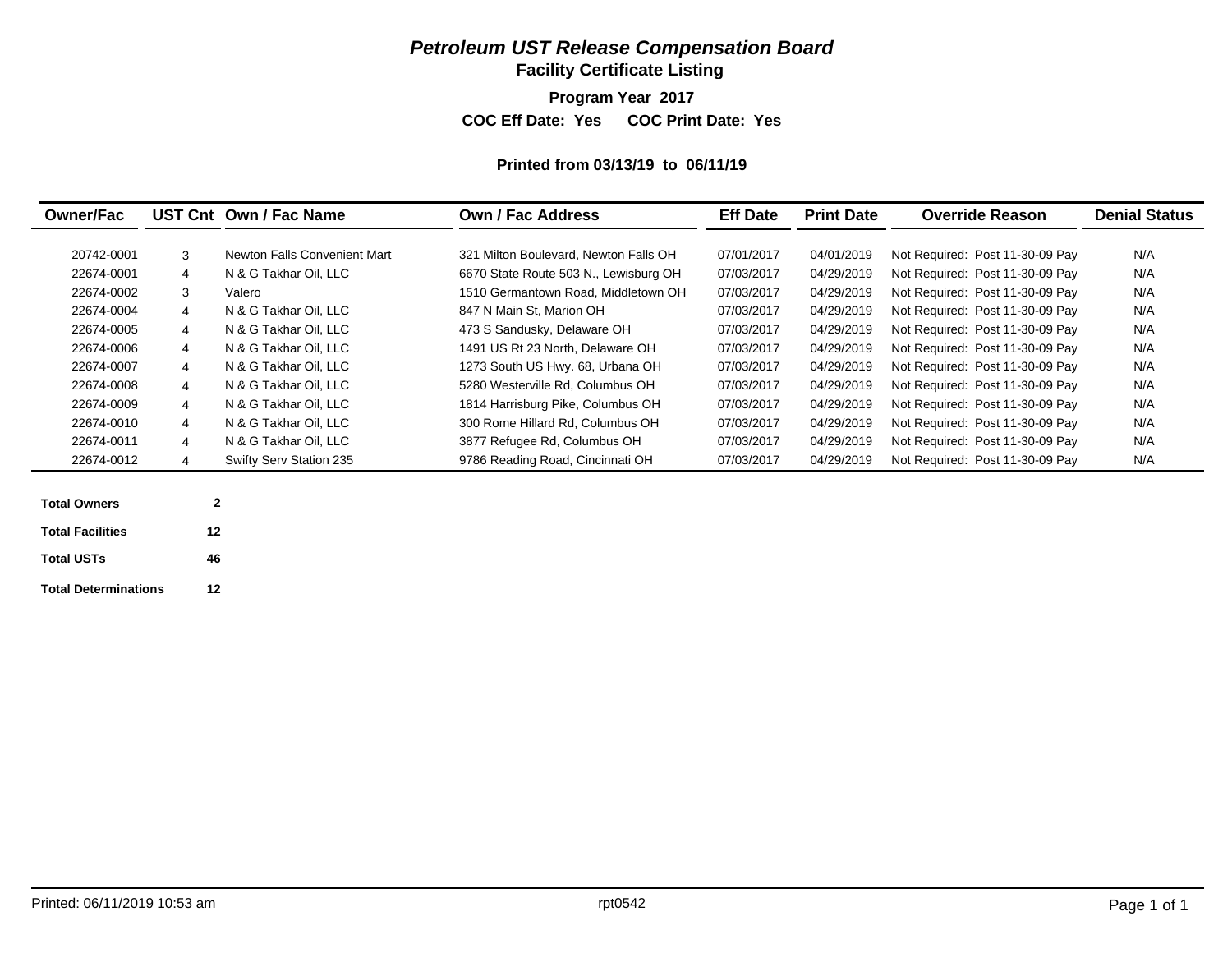**Facility Certificate Listing**

**Program Year 2017 COC Eff Date: No COC Print Date: No Denial Status: DETERMINATION**

#### **Date of Determination from 03/13/19 to 6/10/19**

| <b>Owner/Fac</b>            |                         | UST Cnt Own / Fac Name        | <b>Own / Fac Address</b>        | <b>Eff Date</b> | <b>Print Date</b> | <b>Override Reason</b> | <b>Denial Status</b> |
|-----------------------------|-------------------------|-------------------------------|---------------------------------|-----------------|-------------------|------------------------|----------------------|
| 22674-0003                  | $\mathcal{P}$           | N & G Takhar Oil LLC          | 1924 Sherman Avenue, Norwood OH |                 |                   | N/A                    | Determination        |
| 23113-0001                  | 3                       | Claire's Corner Fuel Mart LLC | 321 W. Main Street, Caldwell OH |                 |                   | N/A                    | Determination        |
|                             |                         |                               |                                 |                 |                   |                        |                      |
| <b>Total Owners</b>         | $\mathbf{2}$            |                               |                                 |                 |                   |                        |                      |
| <b>Total Facilities</b>     | $\mathbf{2}$            |                               |                                 |                 |                   |                        |                      |
| <b>Total USTs</b>           | 5                       |                               |                                 |                 |                   |                        |                      |
| <b>Total Determinations</b> | $\overline{\mathbf{2}}$ |                               |                                 |                 |                   |                        |                      |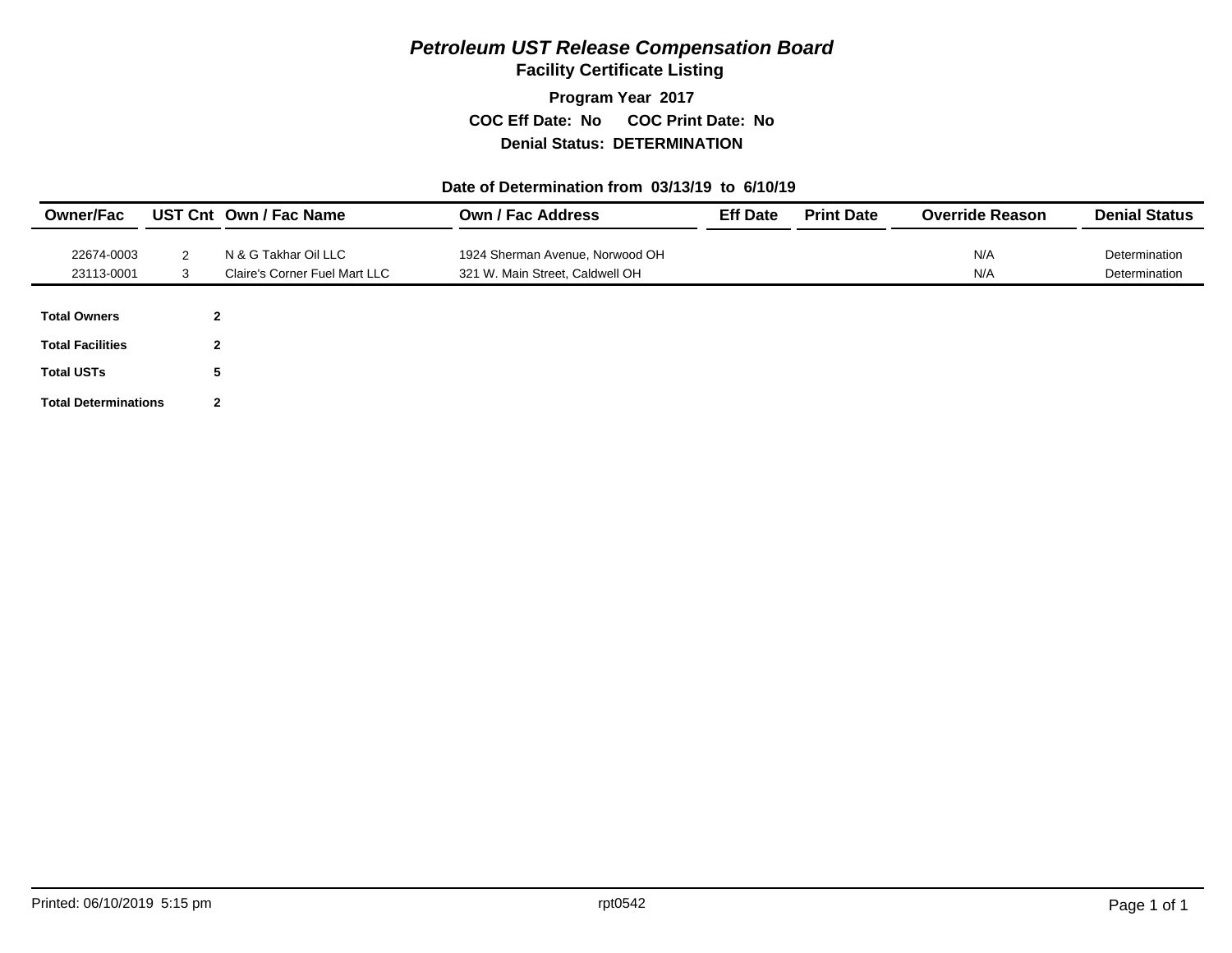**Facility Certificate Listing**

**Program Year 2018 COC Eff Date: Yes COC Print Date: Yes** 

#### **Printed from 03/13/19 to 06/11/19**

| <b>Owner/Fac</b> |                | UST Cnt Own / Fac Name                  | <b>Own / Fac Address</b>                  | <b>Eff Date</b> | <b>Print Date</b> | <b>Override Reason</b>          | <b>Denial Status</b> |
|------------------|----------------|-----------------------------------------|-------------------------------------------|-----------------|-------------------|---------------------------------|----------------------|
|                  |                |                                         |                                           |                 |                   |                                 |                      |
| 1265-0001        | $\mathbf{1}$   | Broughton Foods Co.                     | 1701 Greene Street (State Route 26), Mari | 12/26/2018      | 05/13/2019        | PD Response Accepted            | Accepted             |
| 1267-0005        | $\mathbf{1}$   | Brown County Sheriff's Building         | 800 Mount Orab Pike, Georgetown OH        | 05/20/2019      | 05/29/2019        | Not Required: Post 11-30-09 Pay | N/A                  |
| 1532-0023        | 5              | West Liberty Bellstores #25             | 516 W. Liberty Street, Wooster OH         | 07/25/2018      | 04/29/2019        | Not Required: Post 11-30-09 Pay | N/A                  |
| 1532-0029        | 3              | Six Nineteen Bellstores #24             | 2361 E. Turkeyfoot Lake Road, Akron OH    | 07/25/2018      | 04/29/2019        | Not Required: Post 11-30-09 Pay | N/A                  |
| 1532-0032        | 5              | Orrville Bellstores #51                 | 425 W. High Street, Orrville OH           | 07/25/2018      | 04/29/2019        | Not Required: Post 11-30-09 Pay | N/A                  |
| 1532-0033        | 5              | East Market Bellstores #49              | 1805 E. Market Street, Akron OH           | 07/25/2018      | 04/29/2019        | Not Required: Post 11-30-09 Pay | N/A                  |
| 1532-0036        | $\overline{4}$ | Midway Bellstores #35                   | 7170 E. Lincoln Way, Wooster OH           | 07/25/2018      | 04/29/2019        | Not Required: Post 11-30-09 Pay | N/A                  |
| 1532-0038        | 5              | Tuslaw Bellstores #31                   | 13172 Lincoln Way N.W., Massillon OH      | 07/25/2018      | 04/29/2019        | Not Required: Post 11-30-09 Pay | N/A                  |
| 1532-0039        | 5              | Southside Bellstores #65                | 110 Commercial Avenue SE, New Philad      | 07/25/2018      | 04/29/2019        | Not Required: Post 11-30-09 Pay | N/A                  |
| 1532-0040        | 5              | Strasburg Bellstores #66                | 7467 State Route 250 N.W., Strasburg OH   | 07/25/2018      | 04/29/2019        | Not Required: Post 11-30-09 Pay | N/A                  |
| 1532-0042        | 3              | S. Market Bellstores #16                | 404 S. Market Street, Wooster OH          | 07/25/2018      | 04/29/2019        | Not Required: Post 11-30-09 Pay | N/A                  |
| 1532-0043        | 3              | Jackson Bellstores #27                  | 5508 Wales Road N.W., Massillon OH        | 07/25/2018      | 04/29/2019        | Not Required: Post 11-30-09 Pay | N/A                  |
| 1532-0044        | 5              | Wales Road Bellstores #22               | 3917 Wales Road N.W., Massillon OH        | 07/25/2018      | 04/29/2019        | Not Required: Post 11-30-09 Pay | N/A                  |
| 1532-0046        | $\overline{4}$ | Wadsworth Bellstores #33                | 835 High Street, Wadsworth OH             | 07/25/2018      | 04/29/2019        | Not Required: Post 11-30-09 Pay | N/A                  |
| 1532-0048        | $\overline{2}$ | Viaduct Bellstores #26                  | 519 Lincoln Way W., Massillon OH          | 07/25/2018      | 04/29/2019        | Not Required: Post 11-30-09 Pay | N/A                  |
| 1532-0051        | 3              | Waco Bellstores #28                     | 2540 Waynesburg Drive S.E., Canton OH     | 07/25/2018      | 04/29/2019        | Not Required: Post 11-30-09 Pay | N/A                  |
| 1532-0053        | $\overline{4}$ | First Street Bellstores #34             | 108 Lake Avenue, Massillon OH             | 07/25/2018      | 04/29/2019        | Not Required: Post 11-30-09 Pay | N/A                  |
| 1532-0056        | $\overline{4}$ | Navarre Fuel Stop / South Massillon #40 | 100 Navarre Road S.E., Massillon OH       | 07/25/2018      | 04/29/2019        | Not Required: Post 11-30-09 Pay | N/A                  |
| 1532-0057        | $\overline{4}$ | 585 Bellstores #17                      | 2424 Akron Road, Wooster OH               | 07/25/2018      | 04/29/2019        | Not Required: Post 11-30-09 Pay | N/A                  |
| 1532-0058        | 4              | Crossroads Bellstores #36               | 11089 State Route 800 N.E., Magnolia OH   | 07/25/2018      | 04/29/2019        | Not Required: Post 11-30-09 Pay | N/A                  |
| 1532-0073        | $\overline{2}$ | Louisville Fuel Stop                    | 5085 Louisville Street, Louisville OH     | 07/25/2018      | 04/29/2019        | Not Required: Post 11-30-09 Pay | N/A                  |
| 1532-0075        | 3              | Belden Village Bellstores #45           | 3985 Everhard Road N.W., Canton OH        | 07/25/2018      | 04/29/2019        | Not Required: Post 11-30-09 Pay | N/A                  |
| 1532-0082        | 3              | <b>North Market</b>                     | 2820 Market Avenue N., Canton OH          | 07/25/2018      | 04/29/2019        | Not Required: Post 11-30-09 Pay | N/A                  |
| 1532-0090        | $\overline{4}$ | Alliance Bellstores #52                 | 2491 W. State Street, Alliance OH         | 07/25/2018      | 04/29/2019        | Not Required: Post 11-30-09 Pay | N/A                  |
| 1532-0091        | $\overline{4}$ | Canton South Bellstores #53             | 2612 Cleveland Avenue S.W., Canton OH     | 07/25/2018      | 04/29/2019        | Not Required: Post 11-30-09 Pay | N/A                  |
| 1532-0092        | $\overline{4}$ | Market & Easton Bellstores #21          | 6358 Market Avenue N., N Canton OH        | 07/25/2018      | 04/29/2019        | Not Required: Post 11-30-09 Pay | N/A                  |
| 1532-0096        | $\overline{4}$ | East Canton Bellstores #69              | 102 E. Nassau Street, East Canton OH      | 07/25/2018      | 04/29/2019        | Not Required: Post 11-30-09 Pay | N/A                  |
| 1532-0097        | 4              | Shreve Bellstores #30                   | 103 S. Market Street, Shreve OH           | 07/25/2018      | 04/29/2019        | Not Required: Post 11-30-09 Pay | N/A                  |
| 1532-0099        | 4              | North End Bellstores #111               | 132 W. Milltown Road, Wooster OH          | 07/25/2018      | 04/29/2019        | Not Required: Post 11-30-09 Pay | N/A                  |
| 1532-0101        | 5              | Hartville Bellstores #15                | 1261 W. Maple Street, Hartville OH        | 07/25/2018      | 04/29/2019        | Not Required: Post 11-30-09 Pay | N/A                  |
| 1532-0103        | $\overline{4}$ | Brewster Bellstores #32                 | 120 Wabash Avenue S., Brewster OH         | 07/25/2018      | 04/29/2019        | Not Required: Post 11-30-09 Pay | N/A                  |
| 1532-0104        | 6              | Dalton Bellstores #18                   | 208 Mill Street S., Dalton OH             | 07/25/2018      | 04/29/2019        | Not Required: Post 11-30-09 Pay | N/A                  |
| 1532-0105        | $\overline{4}$ | Ashland Bellstores #56                  | 1011 Sugarbrush Drive, Ashland OH         | 07/25/2018      | 04/29/2019        | Not Required: Post 11-30-09 Pay | N/A                  |
| 1532-0106        | 6              | South Wooster Bellstores #50            | 1337 Blachleyville Road, Wooster OH       | 07/25/2018      | 04/29/2019        | Not Required: Post 11-30-09 Pay | N/A                  |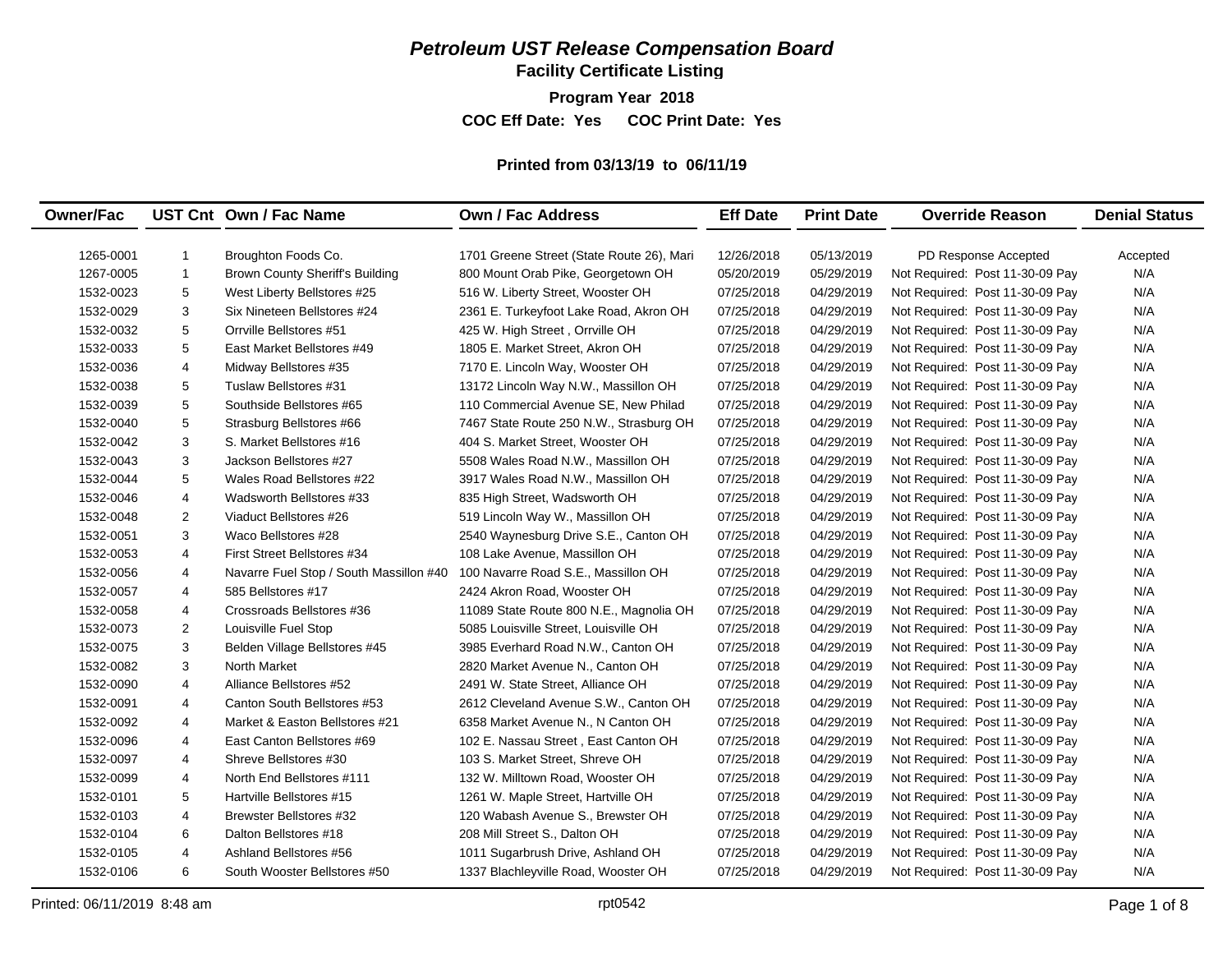| Owner/Fac |                | UST Cnt Own / Fac Name                | <b>Own / Fac Address</b>                   | <b>Eff Date</b> | <b>Print Date</b> | <b>Override Reason</b>          | <b>Denial Status</b> |
|-----------|----------------|---------------------------------------|--------------------------------------------|-----------------|-------------------|---------------------------------|----------------------|
| 1532-0107 | 5              | Mount Eaton Bellstores #54            | 15927 E. Main Street, Mount Eaton OH       | 07/25/2018      | 04/29/2019        | Not Required: Post 11-30-09 Pay | N/A                  |
| 1532-0108 | 6              | Dalton West Marathon #48              | 216 S. Mill Street, Dalton OH              | 07/25/2018      | 04/29/2019        | Not Required: Post 11-30-09 Pay | N/A                  |
| 1532-0109 | $\overline{2}$ | <b>Buehlers Milltown Store</b>        | 3540 Burbank Road, Wooster OH              | 07/25/2018      | 04/29/2019        | Not Required: Post 11-30-09 Pay | N/A                  |
| 1532-0110 | $\overline{2}$ | <b>Buehler's Parkside</b>             | 3000 N. Wooster Avenue, Dover OH           | 07/25/2018      | 04/29/2019        | Not Required: Post 11-30-09 Pay | N/A                  |
| 1532-0112 | 3              | Ashland West #59                      | 2115 Baney Road, Ashland OH                | 07/25/2018      | 04/29/2019        | Not Required: Post 11-30-09 Pay | N/A                  |
| 1532-0113 | 4              | Cherry Street Bellstores #64          | 146 E. Cherry Street, Canal Fulton OH      | 07/25/2018      | 04/29/2019        | Not Required: Post 11-30-09 Pay | N/A                  |
| 1532-0114 | 4              | Holmesville Bellstores #110           | 160 Vermilion Street, Holmesville OH       | 07/25/2018      | 04/29/2019        | Not Required: Post 11-30-09 Pay | N/A                  |
| 1532-0115 | 4              | Ontario Bellstores #112               | 1340 Lexington Springmill Road, Ontario O  | 07/25/2018      | 04/29/2019        | Not Required: Post 11-30-09 Pay | N/A                  |
| 1532-0117 | 4              | Coshocton Bellstores #116             | 501 S. Second Street, Coshocton OH         | 07/25/2018      | 04/29/2019        | Not Required: Post 11-30-09 Pay | N/A                  |
| 1532-0118 | 4              | New Lexington Bellstores #117         | 149 W. Broadway Street, New Lexington O    | 07/25/2018      | 04/29/2019        | Not Required: Post 11-30-09 Pay | N/A                  |
| 1532-0119 | 4              | Millersburg West Bellstores #114      | 8490 State Route 39, Millersburg OH        | 07/25/2018      | 04/29/2019        | Not Required: Post 11-30-09 Pay | N/A                  |
| 1532-0120 | 5              | Triway Bellstores #120                | 2240 Columbus Road, Wooster OH             | 07/25/2018      | 04/29/2019        | Not Required: Post 11-30-09 Pay | N/A                  |
| 1532-0121 | 4              | Fredericktown Bellstores #121         | 300 Sandusky Street W., Fredericktown O    | 07/25/2018      | 04/29/2019        | Not Required: Post 11-30-09 Pay | N/A                  |
| 1532-0122 | 3              | Fisher Road Bellstores #124           | 5501 Fisher Road, Columbus OH              | 07/25/2018      | 04/29/2019        | Not Required: Post 11-30-09 Pay | N/A                  |
| 1532-0123 | 3              | Cleveland Ave Bellstores #122         | 3812 Cleveland Avenue N.W., Canton OH      | 07/25/2018      | 04/29/2019        | Not Required: Post 11-30-09 Pay | N/A                  |
| 1532-0124 | 4              | Beal Avenue Bellstore #131            | 1530 Beall Avenue, Wooster OH              | 07/25/2018      | 04/29/2019        | Not Required: Post 11-30-09 Pay | N/A                  |
| 1532-0125 | 4              | Sawmill Road Bellstores #123          | 7200 Sawmill Road, Columbus OH             | 07/25/2018      | 04/29/2019        | Not Required: Post 11-30-09 Pay | N/A                  |
| 1532-0126 | 4              | Dover North Bellstores #133           | 201 W. Ohio Avenue, Dover OH               | 07/25/2018      | 04/29/2019        | Not Required: Post 11-30-09 Pay | N/A                  |
| 1532-0128 | 5              | Millersburg South Bellstores #136     | 1129 South Washington, Millersburg OH      | 07/25/2018      | 04/29/2019        | Not Required: Post 11-30-09 Pay | N/A                  |
| 1532-0130 | $\overline{4}$ | Walnut Creek Bellstores #142          | 2894 State Route 39, Walnut Creek OH       | 07/25/2018      | 04/29/2019        | Not Required: Post 11-30-09 Pay | N/A                  |
| 1532-0131 | $\overline{2}$ | Stone Creek Bellstores #141           | 112 S. Bridge Street S.W., Stone Creek O   | 07/25/2018      | 04/29/2019        | Not Required: Post 11-30-09 Pay | N/A                  |
| 1532-0132 | 4              | Bolivar Bellstores #140               | 450 Canal Street SE, Bolivar OH            | 07/25/2018      | 04/29/2019        | Not Required: Post 11-30-09 Pay | N/A                  |
| 1532-0133 | 6              | Findlay Bellstores #145               | 1215 West Main Cross Street, Findlay OH    | 07/25/2018      | 04/29/2019        | Not Required: Post 11-30-09 Pay | N/A                  |
| 1532-0134 | 5              | Berlin Bellstores #138                | 4716 State Route 39, Millersburg OH        | 07/25/2018      | 04/29/2019        | Not Required: Post 11-30-09 Pay | N/A                  |
| 1532-0135 | 5              | Hills & Dales Bellstore #147          | 8015 Hills & Dales Rd NW, Massillon OH     | 07/25/2018      | 04/29/2019        | Not Required: Post 11-30-09 Pay | N/A                  |
| 1532-0136 | 5              | <b>Malvern Bellstores</b>             | 7397 Canton Road, Malvern OH               | 07/25/2018      | 04/29/2019        | Not Required: Post 11-30-09 Pay | N/A                  |
| 1532-0137 | 5              | <b>Hayesville Bellstores</b>          | 706 Twp Road 1904, Ashland OH              | 07/25/2018      | 04/29/2019        | Not Required: Post 11-30-09 Pay | N/A                  |
| 1532-0138 | 5              | <b>Locust Street Bellstores</b>       | 2506 Locust Street, Canal Fulton OH        | 07/25/2018      | 04/29/2019        | Not Required: Post 11-30-09 Pay | N/A                  |
| 1658-0001 | 3              | Carroll County Airport Author         | 253 Airport Road, Carrollton OH            | 05/02/2019      | 05/13/2019        | PD Response Accepted            | Accepted             |
| 1999-0001 | 3              | <b>Chillicothe Wastewater</b>         | 405 Environmental Way, Chillicothe OH      | 04/30/2019      | 05/13/2019        | PD Response Accepted            | Accepted             |
| 2002-0065 | $\mathbf{1}$   | <b>Greater Cincinnati Water Works</b> | 5651 Kellogg Avenue, Cincinnati OH         | 04/04/2019      | 04/29/2019        | PD Response Accepted            | Accepted             |
| 2005-0001 | $\mathbf{1}$   | Cleveland Heights City Hall           | 40 Severance Circle, Cleveland Heights O   | 03/11/2019      | 03/18/2019        | PD Response Accepted            | Accepted             |
| 2005-0003 | $\overline{2}$ | Municipal Garage Transfer Station     | 14200 Superior Road, Cleveland Heights O   | 03/11/2019      | 03/18/2019        | PD Response Accepted            | Accepted             |
| 2125-0001 | $\overline{2}$ | <b>Sidney Airport</b>                 | 14833 Sidney-Plattsville Road, Sidney OH   | 07/01/2018      | 05/29/2019        | Not Required: Post 11-30-09 Pay | N/A                  |
| 2125-0004 | $\mathbf{1}$   | Waste Water Treatment Plant           | 1091 Children's Home Road, Sidney OH       | 05/09/2019      | 05/29/2019        | PD Response Accepted            | Accepted             |
| 2125-0006 | -1             | <b>Water Treatment Plant</b>          | 880 E. Court Street, Sidney OH             | 07/01/2018      | 05/29/2019        | Not Required: Post 11-30-09 Pay | N/A                  |
| 2125-0007 | -1             | <b>Pump Station</b>                   | 301 Riverside Drive (State Route 47), Sidn | 07/01/2018      | 05/29/2019        | Not Required: Post 11-30-09 Pay | N/A                  |
| 3305-0001 | 2              | E Clinton Local School Dist           | 97 Astro Way, Sabina OH                    | 04/15/2019      | 04/29/2019        | PD Response Accepted            | Accepted             |
| 4755-0001 | $\overline{2}$ | Pearces Auto Care                     | 6014 Hamilton Avenue, Cincinnati OH        | 03/06/2019      | 04/29/2019        | Not Required: Post 11-30-09 Pay | N/A                  |
| 4755-0001 | 1              | Pearces Auto Care                     | 6014 Hamilton Avenue, Cincinnati OH        | 07/02/2018      | 04/29/2019        | Not Required: Post 11-30-09 Pay | N/A                  |
| 6105-0007 |                | Troy Hospital and Medical Center      | 600 West Main Street, Troy OH              | 03/20/2019      | 04/29/2019        | PD Response Accepted            | Accepted             |
| 6439-0002 | 5              | Leake Oil Co Inc                      | 1020 E Taggart St, E Palestine OH          | 07/01/2018      | 04/29/2019        | PD Response Accepted            | Accepted             |
| 7119-0043 | 4              | Meijer Gas Station #308               | 1820 Nagel Road, Avon OH                   | 05/21/2019      | 05/29/2019        | Not Required: Post 11-30-09 Pay | N/A                  |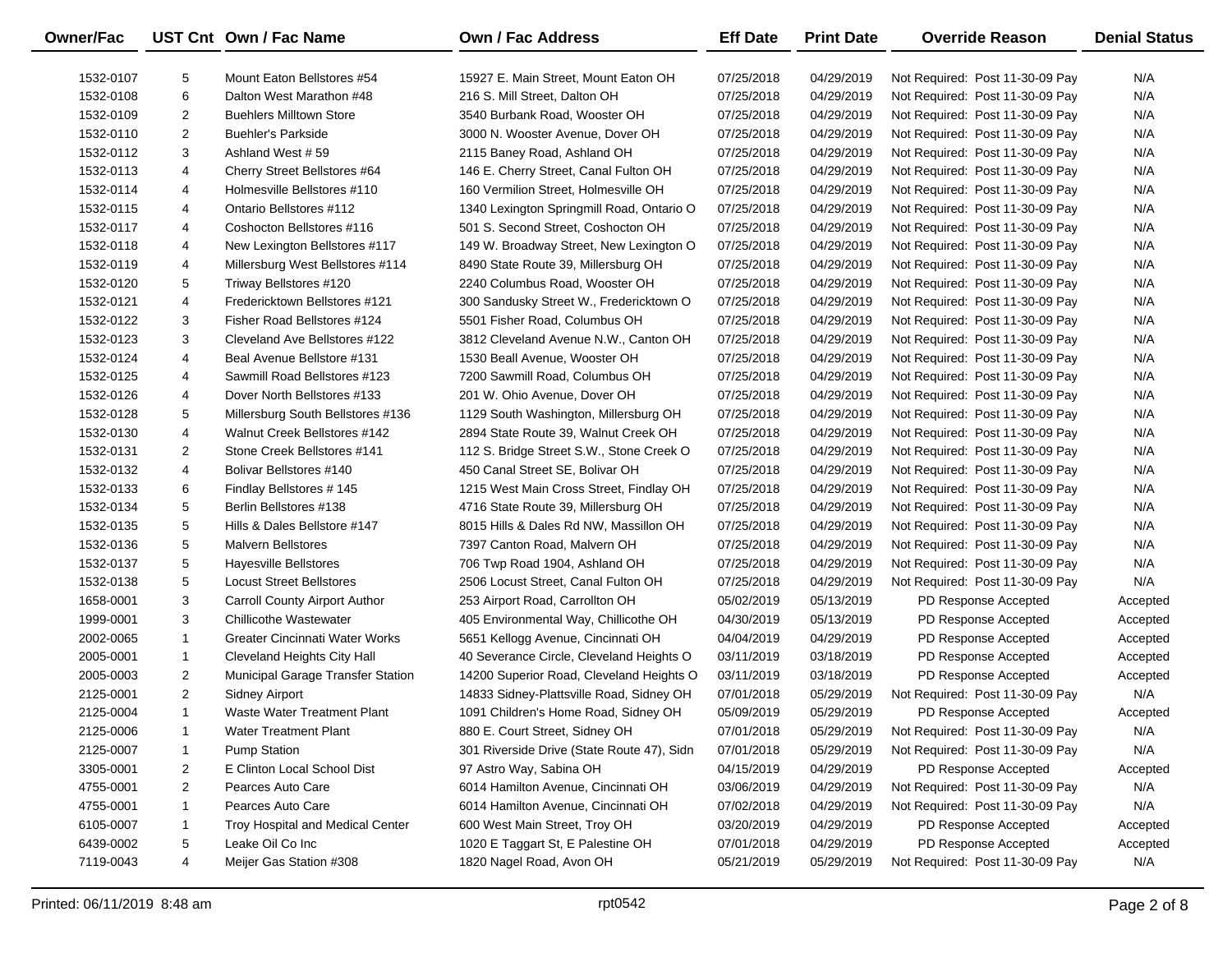| <b>Owner/Fac</b> |                | UST Cnt Own / Fac Name                  | Own / Fac Address                       | <b>Eff Date</b> | <b>Print Date</b> | <b>Override Reason</b>          | <b>Denial Status</b> |
|------------------|----------------|-----------------------------------------|-----------------------------------------|-----------------|-------------------|---------------------------------|----------------------|
| 9208-0004        | 5              | Roppe Corporation                       | 1600 North Union Street, Fostoria OH    | 05/10/2019      | 05/29/2019        | Not Required: Post 11-30-09 Pay | N/A                  |
| 12260-0002       | $\mathbf{1}$   | <b>Central Transport</b>                | 1985 Crescentville Road, Cincinnati OH  | 02/13/2019      | 04/16/2019        | PD Response Accepted            | Accepted             |
| 12260-0014       | 3              | Crown Enterprises Inc                   | 5400 W. 137th Street, Brook Park OH     | 07/30/2018      | 04/16/2019        | Not Required: Post 11-30-09 Pay | N/A                  |
| 12260-0017       | $\overline{2}$ | Crown Enterprises Inc                   | 2450 Sobeck Road, Columbus OH           | 07/30/2018      | 04/16/2019        | Not Required: Post 11-30-09 Pay | N/A                  |
| 12260-0020       | $\mathbf{1}$   | Crown Enterprise Inc                    | 11040 N Dixie Dr, Vandalia OH           | 07/30/2018      | 04/16/2019        | Not Required: Post 11-30-09 Pay | N/A                  |
| 12302-0001       | 5              | <b>Beaver Pike Express</b>              | 5611 Beaver Pike Road, Beaver OH        | 07/01/2018      | 04/29/2019        | Not Required: Post 11-30-09 Pay | N/A                  |
| 12302-0002       | 6              | <b>Bodimer's Grocery</b>                | 3747 Rt-35, Rodney OH                   | 07/01/2018      | 04/29/2019        | Not Required: Post 11-30-09 Pay | N/A                  |
| 12302-0003       | 5              | Brown's Market 1                        | Route 4 Box 1508, Gallipolis OH         | 07/01/2018      | 04/29/2019        | Not Required: Post 11-30-09 Pay | N/A                  |
| 12302-0004       | 3              | Spring Valley Marathon                  | 391 Jackson Pike, Gallipolis OH         | 07/01/2018      | 04/29/2019        | Not Required: Post 11-30-09 Pay | N/A                  |
| 12302-0009       | 3              | G & G Grocery                           | St Rt 7, Addison OH                     | 07/01/2018      | 04/29/2019        | Not Required: Post 11-30-09 Pay | N/A                  |
| 12302-0012       | 5              | Main Express #6                         | 259 Chillicothe St, Jackson OH          | 07/01/2018      | 04/29/2019        | Not Required: Post 11-30-09 Pay | N/A                  |
| 12302-0014       | 5              | Marathon Food Mart                      | 17286 State Route 247, Seaman OH        | 07/01/2018      | 04/29/2019        | Not Required: Post 11-30-09 Pay | N/A                  |
| 12302-0015       | 5              | Food Mart 218                           | 6770 SR 7 S, Gallipolis OH              | 07/01/2018      | 04/29/2019        | Not Required: Post 11-30-09 Pay | N/A                  |
| 12302-0016       | 4              | Robert's Five Pt's Exp                  | 34110 State Route 7, Pomeroy OH         | 07/01/2018      | 04/29/2019        | Not Required: Post 11-30-09 Pay | N/A                  |
| 12302-0020       | 3              | Main Express #7                         | 1390 North Bridge St, Chillicothe OH    | 07/01/2018      | 04/29/2019        | Not Required: Post 11-30-09 Pay | N/A                  |
| 12302-0021       | 5              | Marathon Food Mart                      | 25360 State Route 41, Peebles OH        | 07/01/2018      | 04/29/2019        | Not Required: Post 11-30-09 Pay | N/A                  |
| 12302-0031       | 4              | <b>Riverside Food Mart</b>              | 431 West Main, Pomeroy OH               | 07/01/2018      | 04/29/2019        | Not Required: Post 11-30-09 Pay | N/A                  |
| 12302-0032       | 4              | <b>Marathon Food Center</b>             | 5615 Washington Rd, Albany OH           | 07/01/2018      | 04/29/2019        | Not Required: Post 11-30-09 Pay | N/A                  |
| 12302-0035       | 4              | Little Hocking Grocery & Deli           | 15 Arrowhead Road, Little Hocking OH    | 07/01/2018      | 04/29/2019        | Not Required: Post 11-30-09 Pay | N/A                  |
| 12302-0036       | 3              | <b>Guysville Food Mart</b>              | 19100 Route 50, Guysville OH            | 07/01/2018      | 04/29/2019        | Not Required: Post 11-30-09 Pay | N/A                  |
| 12302-0037       | 5              | <b>Bud's One Stop</b>                   | 970 E. Main Street, Jackson OH          | 07/01/2018      | 04/29/2019        | Not Required: Post 11-30-09 Pay | N/A                  |
| 12302-0038       | 3              | Chauncey Food Mart                      | 5 Converse Street, Chauncey OH          | 07/01/2018      | 04/29/2019        | Not Required: Post 11-30-09 Pay | N/A                  |
| 12302-0039       | 3              | Beverly Marathon                        | 415 5th Street, Beverly OH              | 07/01/2018      | 04/29/2019        | Not Required: Post 11-30-09 Pay | N/A                  |
| 12302-0040       | 4              | Mason Co. E One Twenty Four Mart        | 31637 Dead Man's Curve Rd., Pomeroy O   | 07/01/2018      | 04/29/2019        | Not Required: Post 11-30-09 Pay | N/A                  |
| 12302-0041       | 4              | The Detour                              | 7575 St. Rt. 327, Wellston OH           | 07/01/2018      | 04/29/2019        | Not Required: Post 11-30-09 Pay | N/A                  |
| 12302-0043       | 4              | Hamden Marathon                         | 38321 State Route 93, Hamden OH         | 07/01/2018      | 04/29/2019        | Not Required: Post 11-30-09 Pay | N/A                  |
| 12302-0044       | 3              | Marietta Marathon                       | 498 Pike Street, Marietta OH            | 07/01/2018      | 04/29/2019        | Not Required: Post 11-30-09 Pay | N/A                  |
| 12302-0045       | 3              | <b>Bud's One Stop</b>                   | 5220 State Route 78, Buchtel OH         | 07/01/2018      | 04/29/2019        | Not Required: Post 11-30-09 Pay | N/A                  |
| 12302-0046       | $\overline{2}$ | Gillespies Store                        | 1111 N. Main St., Jackson OH            | 07/01/2018      | 04/29/2019        | Not Required: Post 11-30-09 Pay | N/A                  |
| 12308-0002       | $\overline{2}$ | Ashtabula City Public Works Department  | 501 W. 24th Street, Ashtabula OH        | 08/15/2018      | 05/13/2019        | PD Response Accepted            | Accepted             |
| 13166-0002       | $\mathbf{1}$   | Floro's Marina                          | 6627 N Thompson Rd, Oak Harbor OH       | 03/11/2019      | 04/01/2019        | PD Response Accepted            | Accepted             |
| 13746-0001       | $\mathbf{1}$   | R+L Carriers - Delaware Data Center     | 268 Greif Parkway, Delaware OH          | 05/20/2019      | 05/29/2019        | Not Required: Post 11-30-09 Pay | N/A                  |
| 14218-0717       | 3              | United Dairy Farmers #187               | 300 East Sharon Road, Glendale OH       | 06/06/2019      | 06/10/2019        | Not Required: Post 11-30-09 Pay | N/A                  |
| 14512-0002       | $\mathbf{1}$   | Chillicothe Corr Institute              | 15802 SR 104 North, Chillicothe OH      | 07/10/2018      | 03/18/2019        | PD Response Accepted            | Accepted             |
| 14512-0003       | 3              | <b>Correction Reception Ctr</b>         | 11271 State Route 762, Orient OH        | 07/10/2018      | 03/18/2019        | PD Response Accepted            | Accepted             |
| 14512-0004       | 2              | Dayton Correctional Inst                | 4104 Germantown Street, Dayton OH       | 07/10/2018      | 03/18/2019        | PD Response Accepted            | Accepted             |
| 14512-0005       | $\overline{2}$ | <b>Grafton Correctional Institution</b> | 2500 S. Avon Belden Road, Grafton OH    | 07/10/2018      | 03/18/2019        | PD Response Accepted            | Accepted             |
| 14512-0006       | $\mathbf{1}$   | <b>Hocking Correctional Inst</b>        | 16759 Snake Hollow Road, Nelsonville OH | 07/10/2018      | 03/18/2019        | PD Response Accepted            | Accepted             |
| 14512-0007       | 4              | <b>Lebanon Correctional Inst</b>        | 3791 State Route 63, Lebanon OH         | 07/10/2018      | 03/18/2019        | PD Response Accepted            | Accepted             |
| 14512-0009       | 4              | London Correctional Institution         | 1580 State Route 56, London OH          | 07/10/2018      | 03/18/2019        | PD Response Accepted            | Accepted             |
| 14512-0010       | $\overline{2}$ | Lorain Correctional Inst                | 2075 South Avon-Belden Road, Grafton O  | 07/10/2018      | 03/18/2019        | PD Response Accepted            | Accepted             |
| 14512-0012       | $\mathbf{1}$   | <b>Marion Correctional Inst</b>         | 940 Marion-Williamsport Road, Marion OH | 07/10/2018      | 03/18/2019        | PD Response Accepted            | Accepted             |
| 14512-0015       | $\mathbf{1}$   | Ohio Reformatory For Women              | 1479 Collins Avunue, Marysville OH      | 07/10/2018      | 03/18/2019        | PD Response Accepted            | Accepted             |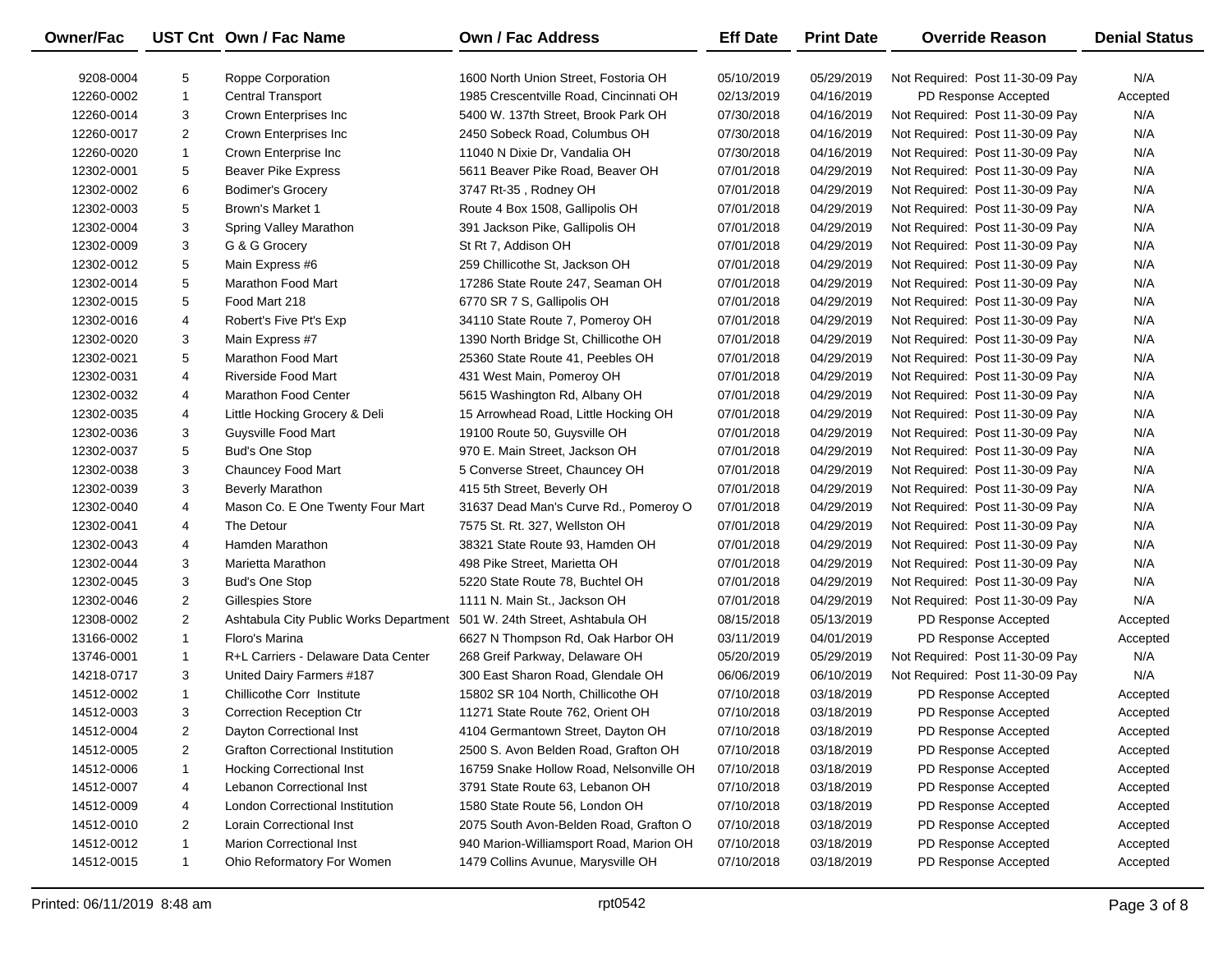| Owner/Fac  |                | UST Cnt Own / Fac Name                     | <b>Own / Fac Address</b>                 | <b>Eff Date</b> | <b>Print Date</b> | <b>Override Reason</b>          | <b>Denial Status</b> |
|------------|----------------|--------------------------------------------|------------------------------------------|-----------------|-------------------|---------------------------------|----------------------|
| 14512-0017 | 3              | <b>Pickaway Correctional Inst</b>          | 11781 State Route 762, Orient OH         | 07/10/2018      | 03/18/2019        | PD Response Accepted            | Accepted             |
| 14512-0018 | 4              | <b>Ross Correctional Inst</b>              | 16149 State Route 104, Chillicothe OH    | 07/10/2018      | 03/18/2019        | PD Response Accepted            | Accepted             |
| 14512-0019 | 3              | <b>Mansfield Correctional Inst</b>         | State Route 13. Mansfield OH             | 07/10/2018      | 03/18/2019        | PD Response Accepted            | Accepted             |
| 14512-0020 | $\mathbf{1}$   | Southeastern Corrr Inst                    | 5900 Bis Rd, Lancaster OH                | 07/10/2018      | 03/18/2019        | PD Response Accepted            | Accepted             |
| 14512-0021 | 4              | Southern Oh Corr Inst                      | Lucasville-Minford Rd, Lucasville OH     | 07/10/2018      | 03/18/2019        | PD Response Accepted            | Accepted             |
| 14512-0022 | 1              | <b>Warren Corr Inst</b>                    | 5787 St 63, Lebanon OH                   | 07/10/2018      | 03/18/2019        | PD Response Accepted            | Accepted             |
| 14512-0023 | 3              | <b>Belmont Correctional Instit</b>         | 68513 Bannick Road, St Clairsville OH    | 07/10/2018      | 03/18/2019        | PD Response Accepted            | Accepted             |
| 14512-0025 | $\overline{2}$ | <b>Corrections Medical Center</b>          | 1990 Harmon Ave, Columbus OH             | 07/10/2018      | 03/18/2019        | PD Response Accepted            | Accepted             |
| 14512-0026 | $\overline{2}$ | <b>Trumbull Correctional Institution</b>   | 5701 Burnett Road, Leavittsburg OH       | 07/10/2018      | 03/18/2019        | PD Response Accepted            | Accepted             |
| 14512-0027 | 3              | Noble Correctional Institute               | 15708 St Rt 78, Caldwell OH              | 07/10/2018      | 03/18/2019        | PD Response Accepted            | Accepted             |
| 14512-0028 | 3              | <b>Richland Correctional Inst</b>          | 1001 Olivesburg Rd, Mansfield OH         | 07/10/2018      | 03/18/2019        | PD Response Accepted            | Accepted             |
| 14512-0029 | $\overline{2}$ | Ohio State Penitentiary                    | 878 Coitsville-Hubbard Rd, Youngstown O  | 07/10/2018      | 03/18/2019        | PD Response Accepted            | Accepted             |
| 14512-0031 | 1              | <b>Toledo Correctional Institution</b>     | 2001 E Central Ave, Toledo OH            | 07/10/2018      | 03/18/2019        | PD Response Accepted            | Accepted             |
| 14512-0036 | 4              | Oakwood Correctional Facility              | 3200 North West Street, Lima OH          | 07/10/2018      | 03/18/2019        | PD Response Accepted            | Accepted             |
| 14513-0174 | $\overline{2}$ | ODOT District 10 HQ Garage                 | 1401 Colegate Dr., Marietta OH           | 07/01/2018      | 04/29/2019        | Not Required: Post 11-30-09 Pay | N/A                  |
| 17759-0001 | 1              | <b>Canton Regency Retirement Community</b> | 4515 22nd Street NW, Canton OH           | 07/01/2018      | 03/18/2019        | PD Response Accepted            | Accepted             |
| 17911-0001 | 3              | Tnt Pit Stop 1                             | 28451 State Route 7, Middleport OH       | 07/02/2018      | 04/01/2019        | Not Required: Post 11-30-09 Pay | N/A                  |
| 17911-0002 | 6              | TNT Pit Stop 2                             | 36270 State Route 7, Chester OH          | 07/02/2018      | 04/01/2019        | Not Required: Post 11-30-09 Pay | N/A                  |
| 17911-0003 | 5              | TNT Pit Stop 3                             | 2377 3rd Street, Syracuse OH             | 07/02/2018      | 04/01/2019        | Not Required: Post 11-30-09 Pay | N/A                  |
| 17911-0004 | 4              | TNT Pit Stop                               | 382 N. 2nd Street, Middleport OH         | 07/02/2018      | 04/01/2019        | Not Required: Post 11-30-09 Pay | N/A                  |
| 17911-0005 | 3              | TNT Pit Stop                               | 540 General Hartinger Parkway, Middlepo  | 07/02/2018      | 04/01/2019        | Not Required: Post 11-30-09 Pay | N/A                  |
| 18349-0001 | 3              | <b>University Hospital</b>                 | 234 Goodman Street, Cincinnati OH        | 07/01/2018      | 05/13/2019        | Not Required: Post 11-30-09 Pay | N/A                  |
| 18349-0002 | -1             | <b>University Hospital</b>                 | 200 Bethesda Street, Holmes Lot 16, Cinc | 07/01/2018      | 05/13/2019        | Not Required: Post 11-30-09 Pay | N/A                  |
| 18349-0003 | 1              | <b>University Hospital</b>                 | 3235 Eden Avenue, Holmes Hpp, Cincinn    | 07/01/2018      | 05/13/2019        | Not Required: Post 11-30-09 Pay | N/A                  |
| 18349-0006 | 1              | University Hospital Business Center        | 3200 Burnet Avenue, Cincinnati OH        | 07/01/2018      | 05/13/2019        | Not Required: Post 11-30-09 Pay | N/A                  |
| 18349-0007 | 1              | <b>Drake Center</b>                        | 151 W. Galbraith Road, Cincinnati OH     | 07/01/2018      | 05/13/2019        | Not Required: Post 11-30-09 Pay | N/A                  |
| 18349-0008 | 2              | West Chester Hospital                      | 7700 University Drive, West Chester OH   | 07/01/2018      | 05/13/2019        | Not Required: Post 11-30-09 Pay | N/A                  |
| 18540-0011 | 4              | Sheetz Inc # 311                           | 20 W. Waterloo Road, Akron OH            | 10/04/2018      | 04/29/2019        | Not Required: Post 11-30-09 Pay | N/A                  |
| 18914-0001 | $\overline{2}$ | Spencerville Quick Stop                    | 202 N. Broadway Street, Spencerville OH  | 07/01/2018      | 04/01/2019        | Not Required: Post 11-30-09 Pay | N/A                  |
| 18914-0002 | 4              | National Oil & Gas                         | 305 S. Main Street, New Knoxville OH     | 07/01/2018      | 04/01/2019        | Not Required: Post 11-30-09 Pay | N/A                  |
| 18914-0003 | 3              | The Point                                  | 1150 Elida Road, Delphos OH              | 07/01/2018      | 04/01/2019        | Not Required: Post 11-30-09 Pay | N/A                  |
| 18914-0005 | 4              | Antwerp Deli                               | River And Monroe St, Antwerp OH          | 07/01/2018      | 04/01/2019        | Not Required: Post 11-30-09 Pay | N/A                  |
| 18914-0006 | 4              | Wapakoneta Marathon                        | 1003 Defiance Avenue, Wapakoneta OH      | 07/01/2018      | 04/01/2019        | Not Required: Post 11-30-09 Pay | N/A                  |
| 18914-0007 | 4              | St Marys Marathon                          | 202 W. South Street, St. Marys OH        | 07/01/2018      | 04/01/2019        | Not Required: Post 11-30-09 Pay | N/A                  |
| 18914-0008 | 3              | National Oil & Gas, Inc.                   | 4970 State Route 66, New Bremen OH       | 07/01/2018      | 04/01/2019        | Not Required: Post 11-30-09 Pay | N/A                  |
| 18914-0009 | 2              | Black Gold Ventures Ohio, LLC              | 515 E. Market Street, Celina OH          | 07/01/2018      | 04/01/2019        | Not Required: Post 11-30-09 Pay | N/A                  |
| 18914-0011 | 3              | National Oil and Gas Inc.                  | 10391 US Route 127, Mendon OH            | 07/01/2018      | 04/01/2019        | Not Required: Post 11-30-09 Pay | N/A                  |
| 18914-0012 | 5              | <b>Black Gold Ventures Ohio LLC</b>        | 402 S. Main Street, Bryan OH             | 07/01/2018      | 04/01/2019        | Not Required: Post 11-30-09 Pay | N/A                  |
| 18971-0070 | 3              | Kroger Fuel Center #968                    | 3650 Springdale Road, Cincinnati OH      | 03/21/2019      | 04/01/2019        | PD Response Accepted            | Accepted             |
| 18971-0071 | 3              | Kroger Fuel Center #959                    | 7990 Princeton Glendale Road, West Ches  | 04/15/2019      | 04/16/2019        | Not Required: Post 11-30-09 Pay | N/A                  |
| 19006-0001 | 2              | Dover Marathon                             | 2016 State Route 39 NW, Dover OH         | 07/01/2018      | 04/29/2019        | Not Required: Post 11-30-09 Pay | N/A                  |
| 19213-0001 | 6              | Love's Travel Stop #221                    | 605 Sonora Road, Zanesville OH           | 07/01/2018      | 03/18/2019        | Not Required: Post 11-30-09 Pay | N/A                  |
| 19213-0002 | 6              | Love's Travel Stop #352                    | 13023 US Highway 35 N.W., Jeffersonville | 07/01/2018      | 03/18/2019        | Not Required: Post 11-30-09 Pay | N/A                  |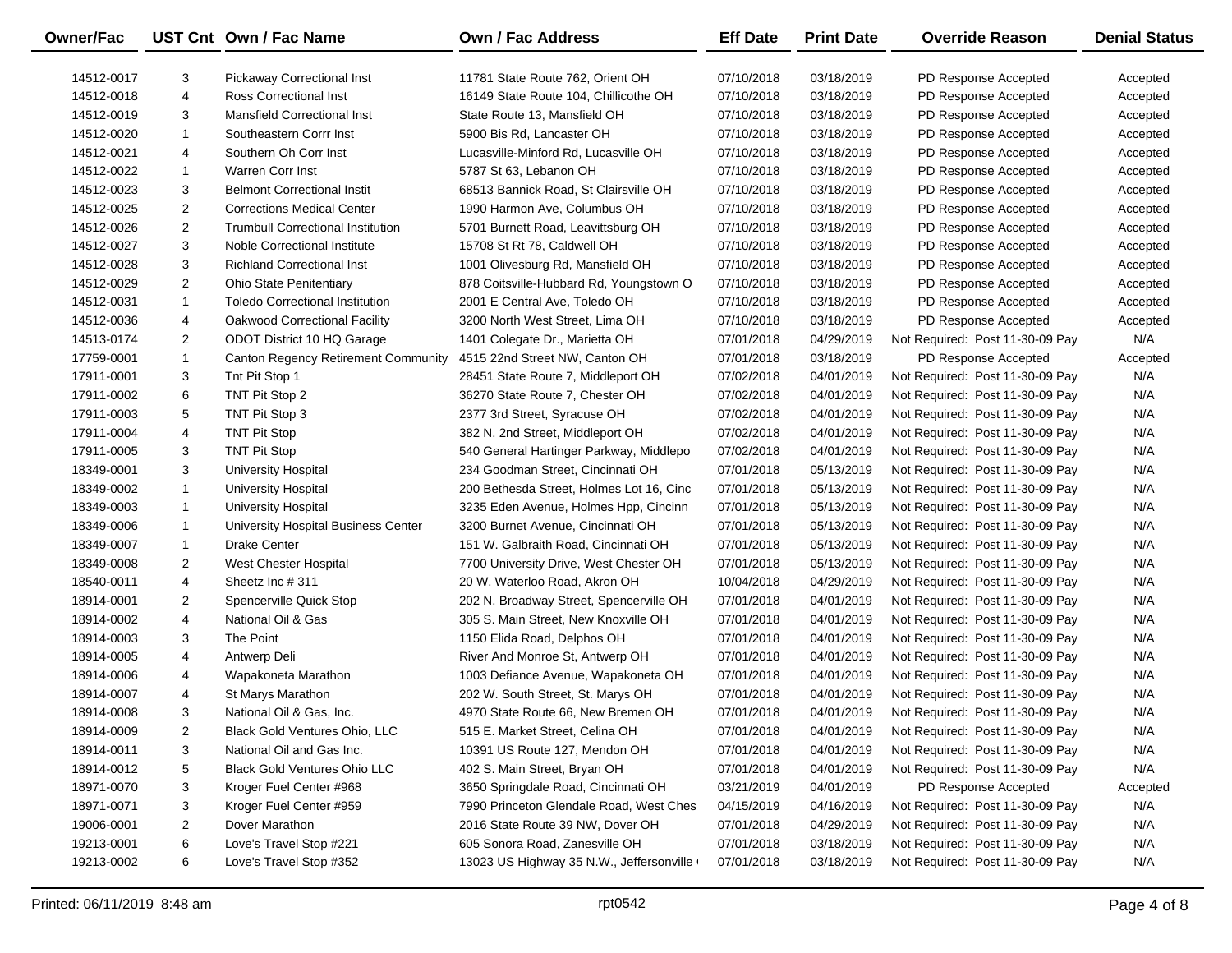| Owner/Fac  |                | UST Cnt Own / Fac Name                | <b>Own / Fac Address</b>                  | <b>Eff Date</b> | <b>Print Date</b> | <b>Override Reason</b>          | <b>Denial Status</b> |
|------------|----------------|---------------------------------------|-------------------------------------------|-----------------|-------------------|---------------------------------|----------------------|
| 19213-0003 | 6              | Love's Travel Stop #332               | 10145 Avon Lake Road, Burbank OH          | 07/01/2018      | 03/18/2019        | Not Required: Post 11-30-09 Pay | N/A                  |
| 19213-0004 | 6              | Love's Travel Stop #356               | 13190 Deshler Road, North Baltimore OH    | 07/01/2018      | 03/18/2019        | Not Required: Post 11-30-09 Pay | N/A                  |
| 19213-0005 | $\overline{7}$ | Love's Travel Stop #389               | 2 Love's Drive, Conneaut OH               | 07/01/2018      | 03/18/2019        | Not Required: Post 11-30-09 Pay | N/A                  |
| 19213-0006 | 6              | Love's Travel Stop #370               | 2586 N. Main Street, Hubbard OH           | 07/01/2018      | 03/18/2019        | Not Required: Post 11-30-09 Pay | N/A                  |
| 19213-0008 | 6              | Love's Travel Stops #456              | 26530 Baker Road, Perrysburg OH           | 07/01/2018      | 03/18/2019        | Not Required: Post 11-30-09 Pay | N/A                  |
| 19213-0009 | 6              | Love's Travel Stop #427               | 2217 South Edwin C Moses Boulevard, Da    | 07/01/2018      | 03/18/2019        | Not Required: Post 11-30-09 Pay | N/A                  |
| 19213-0010 | $\overline{7}$ | Love's Travel Stops                   | 4725 South Charleston Pike, Springfield O | 07/01/2018      | 03/18/2019        | Not Required: Post 11-30-09 Pay | N/A                  |
| 19213-0011 | 6              | Love's Travel Stop #594               | 208 State Route 850, Bidwell OH           | 07/01/2018      | 03/18/2019        | Not Required: Post 11-30-09 Pay | N/A                  |
| 19213-0012 | 6              | Loves Travel Stop Upper Sandusky      | 1301 N. Warpole Street, Upper Sandusky C  | 07/01/2018      | 03/18/2019        | Not Required: Post 11-30-09 Pay | N/A                  |
| 19213-0013 | 6              | Loves Travel Stop #690                | 25727 Duroc Street, Circleville OH        | 07/01/2018      | 03/18/2019        | Not Required: Post 11-30-09 Pay | N/A                  |
| 19213-0014 | $\overline{7}$ | Loves Travel Stop Bellville           | 976 State Route 97, Bellville OH          | 07/01/2018      | 03/18/2019        | Not Required: Post 11-30-09 Pay | N/A                  |
| 19213-0016 | 13             | Love's Travel Stop Sidney OH          | 2241 Fair Road, Sidney OH                 | 03/12/2019      | 03/18/2019        | Not Required: Post 11-30-09 Pay | N/A                  |
| 19469-0253 | 4              | Circle K #5428                        | 211 West Liberty Street, Hubbard OH       | 05/10/2019      | 06/10/2019        | Not Required: Post 11-30-09 Pay | N/A                  |
| 19469-0254 | 4              | Circle K #5719                        | 411 Georgesville Road, Columbus OH        | 05/15/2019      | 06/10/2019        | Not Required: Post 11-30-09 Pay | N/A                  |
| 19482-0001 | $\overline{2}$ | Cooke's Service, Inc.                 | 400 Water Street, Chardon OH              | 09/28/2018      | 04/16/2019        | Not Required: Post 11-30-09 Pay | N/A                  |
| 19543-0003 | 3              | Gibson Sunoco                         | 4455 Gibson Drive, Tipp City OH           | 07/06/2018      | 04/16/2019        | PD Response Accepted            | Accepted             |
| 19798-0003 | $\mathbf{1}$   | Holzer Medical Systems Ambulatory Sur | 90 Jackson Pike, Gallipolis OH            | 05/16/2019      | 05/29/2019        | PD Response Accepted            | Accepted             |
| 19860-0001 | $\overline{2}$ | West End Marathon                     | 1912 Hayes Avenue, Fremont OH             | 07/01/2018      | 06/10/2019        | PD Response Accepted            | Accepted             |
| 19860-0002 | 4              | PRW Inc.                              | 1029 Oak Harbor Road, Fremont OH          | 07/01/2018      | 06/10/2019        | Not Required: Post 11-30-09 Pay | N/A                  |
| 20068-0002 | 3              | <b>Blue Ash Marathon</b>              | 9210 Plainfield Road, Blue Ash OH         | 07/01/2018      | 04/29/2019        | Not Required: Post 11-30-09 Pay | N/A                  |
| 20286-0001 | $\overline{2}$ | <b>Cornell's Express</b>              | 147 Mansfield Avenue, Shelby OH           | 05/01/2019      | 05/13/2019        | PD Response Accepted            | Accepted             |
| 20310-0001 | 5              | M J Grocery                           | 12548 St Rt 7 South, Gallipolis OH        | 07/02/2018      | 04/16/2019        | PD Response Accepted            | Accepted             |
| 20327-0001 | 3              | Hanini Petroleum                      | 7310 Lorain Avenue, Cleveland OH          | 07/01/2018      | 04/29/2019        | Not Required: Post 11-30-09 Pay | N/A                  |
| 20667-0001 | 3              | St. Bernard Shell                     | 10 W. Mitchell Avenue, Cincinnati OH      | 03/01/2019      | 03/18/2019        | PD Response Accepted            | Accepted             |
| 20808-0001 | $\overline{2}$ | <b>Metro Express</b>                  | 701 E. State Street, Trenton OH           | 08/06/2018      | 04/16/2019        | PD Response Accepted            | Accepted             |
| 20895-0001 | 3              | Marathon                              | 3601 Montgomery Road, Cincinnati OH       | 07/02/2018      | 04/01/2019        | Not Required: Post 11-30-09 Pay | N/A                  |
| 20895-0002 | 4              | Marathon                              | 5567 Montgomery Road, Cincinnati OH       | 07/02/2018      | 04/01/2019        | Not Required: Post 11-30-09 Pay | N/A                  |
| 20895-0003 | 3              | Bra-Nu Enterprise, LLC                | 2340 Gilbert Avenue, Cincinnati OH        | 07/02/2018      | 04/01/2019        | Not Required: Post 11-30-09 Pay | N/A                  |
| 21086-0002 | $\overline{2}$ | Morinda Petroleum, LLC                | 1250 W. Breese Road, Lima OH              | 03/25/2019      | 04/01/2019        | Not Required: Post 11-30-09 Pay | N/A                  |
| 21184-0001 | $\overline{2}$ | <b>University Food</b>                | 590 5th Avenue, Youngstown OH             | 07/02/2018      | 03/18/2019        | Not Required: Post 11-30-09 Pay | N/A                  |
| 21184-0003 | $\overline{2}$ | Coitsville Sunoco                     | 151 Struthers Liberty Road, Campbell OH   | 07/02/2018      | 03/18/2019        | Not Required: Post 11-30-09 Pay | N/A                  |
| 21184-0005 | 5              | <b>Cortland Sunoco</b>                | 106 N. Mecca Street, Cortland OH          | 07/02/2018      | 03/18/2019        | Not Required: Post 11-30-09 Pay | N/A                  |
| 21184-0006 | 4              | <b>Westville Marathon</b>             | 18 Westville Lake Road, Beloit OH         | 07/02/2018      | 03/18/2019        | Not Required: Post 11-30-09 Pay | N/A                  |
| 21184-0007 | 3              | <b>Fuel Mart</b>                      | 5301 76th Drive, Youngstown OH            | 07/02/2018      | 03/18/2019        | Not Required: Post 11-30-09 Pay | N/A                  |
| 21184-0008 | $\overline{2}$ | CJR Petroleum, Inc.                   | 3200 Market Street, Youngstown OH         | 07/02/2018      | 03/18/2019        | Not Required: Post 11-30-09 Pay | N/A                  |
| 21184-0009 | 5              | CJR Petroleum, Inc.                   | 407 W. Main Street, Canfield OH           | 07/02/2018      | 03/18/2019        | Not Required: Post 11-30-09 Pay | N/A                  |
| 21184-0010 | 3              | CJR Petroleum, Inc.                   | 150 N. Pricetown Road, Diamond OH         | 07/02/2018      | 03/18/2019        | Not Required: Post 11-30-09 Pay | N/A                  |
| 21184-0011 | 3              | CJR Petroleum, Inc.                   | 307 S. State Street, Girard OH            | 07/02/2018      | 03/18/2019        | Not Required: Post 11-30-09 Pay | N/A                  |
| 21184-0012 | 3              | <b>Brookfield Sunoco</b>              | 1837 Brookfield Road, Hubbard OH          | 02/05/2019      | 03/18/2019        | PD Response Accepted            | Accepted             |
| 21308-0001 | 3              | Marathon Food Mart                    | 1104 Tarlton Road, Circleville OH         | 05/01/2019      | 05/13/2019        | PD Response Accepted            | Accepted             |
| 21313-0001 | 3              | Prime #1                              | 4142 Rocky River Drive, Cleveland OH      | 07/02/2018      | 06/10/2019        | Not Required: Post 11-30-09 Pay | N/A                  |
| 21313-0003 | 3              | Prime #3                              | 4915 Memphis Avenue, Cleveland OH         | 07/02/2018      | 06/10/2019        | Not Required: Post 11-30-09 Pay | N/A                  |
| 21313-0004 | 4              | Prime #4                              | 5321 Lee Road, Maple Heights OH           | 07/02/2018      | 06/10/2019        | Not Required: Post 11-30-09 Pay | N/A                  |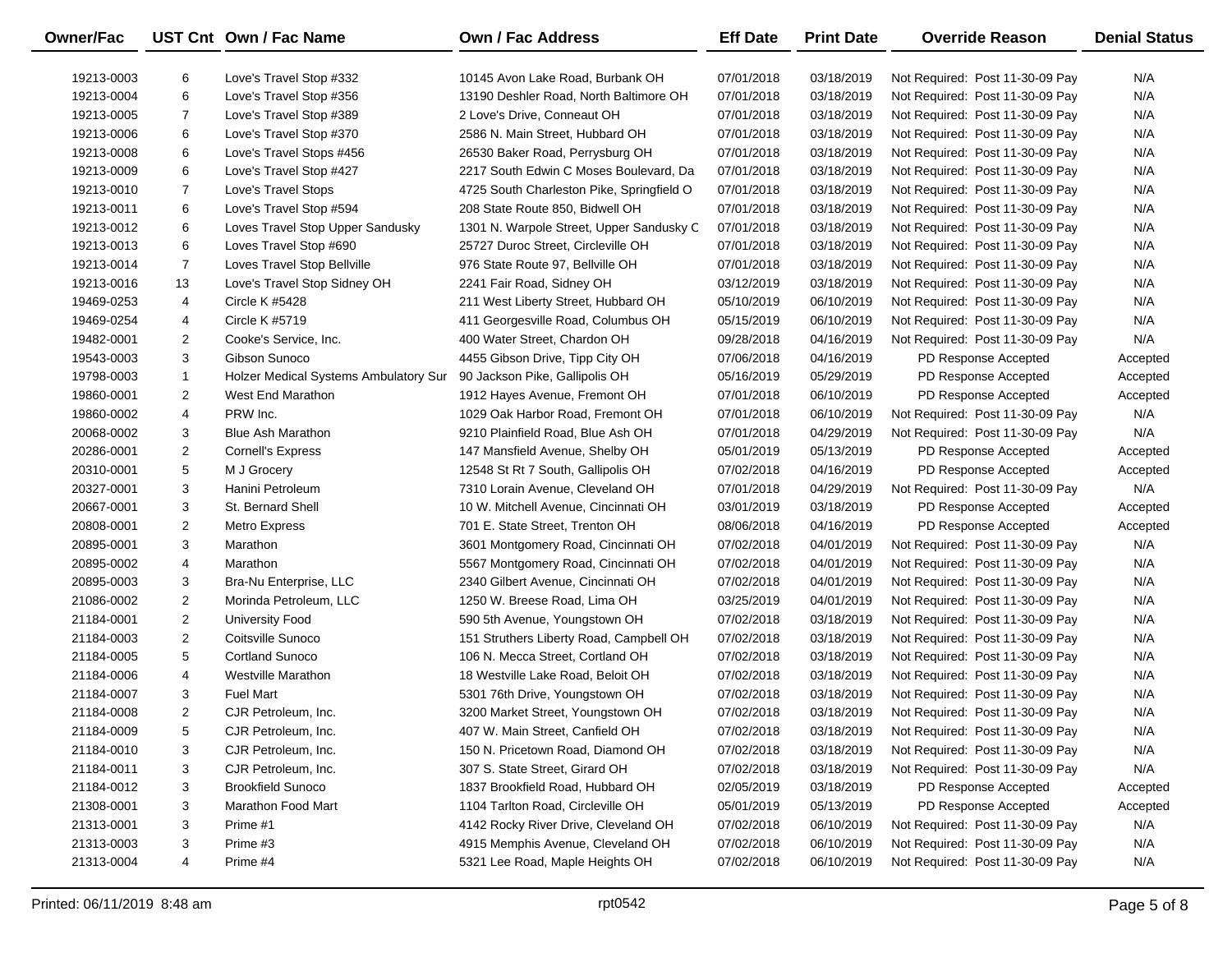| Owner/Fac  |                | UST Cnt Own / Fac Name           | <b>Own / Fac Address</b>                | <b>Eff Date</b> | <b>Print Date</b> | <b>Override Reason</b>          | <b>Denial Status</b> |
|------------|----------------|----------------------------------|-----------------------------------------|-----------------|-------------------|---------------------------------|----------------------|
| 21313-0005 | 2              | Prime #5                         | 4611 W. 130th Street, Cleveland OH      | 07/02/2018      | 06/10/2019        | Not Required: Post 11-30-09 Pay | N/A                  |
| 21313-0006 | $\overline{2}$ | Prime #6                         | 5110 Clark Avenue, Cleveland OH         | 07/02/2018      | 06/10/2019        | Not Required: Post 11-30-09 Pay | N/A                  |
| 21313-0008 | 5              | Prime #8                         | 3580 Ridge Road, Cleveland OH           | 07/02/2018      | 06/10/2019        | Not Required: Post 11-30-09 Pay | N/A                  |
| 21313-0009 | 4              | Prime #9                         | 4295 Tiedman Road, Brooklyn OH          | 07/02/2018      | 06/10/2019        | Not Required: Post 11-30-09 Pay | N/A                  |
| 21313-0010 | 3              | Prime #10                        | 14196 Granger Road, Maple Heights OH    | 07/02/2018      | 06/10/2019        | Not Required: Post 11-30-09 Pay | N/A                  |
| 21313-0011 | $\overline{2}$ | Prime #11                        | 7411 State Road, Parma OH               | 07/02/2018      | 06/10/2019        | Not Required: Post 11-30-09 Pay | N/A                  |
| 21313-0012 | 3              | Prime #12                        | 404 East Avenue, Elyria OH              | 07/02/2018      | 06/10/2019        | Not Required: Post 11-30-09 Pay | N/A                  |
| 21313-0013 | $\overline{2}$ | Prime #13                        | 2436 Broadway Avenue, Lorain OH         | 07/02/2018      | 06/10/2019        | Not Required: Post 11-30-09 Pay | N/A                  |
| 21313-0015 | $\overline{2}$ | Prime #16                        | 465 E. Glenwood Avenue, Akron OH        | 07/02/2018      | 06/10/2019        | Not Required: Post 11-30-09 Pay | N/A                  |
| 21328-0001 | 3              | <b>Shell Service Station</b>     | 501 N. Abbe Road, Elyria OH             | 03/26/2019      | 04/01/2019        | Not Required: Post 11-30-09 Pay | N/A                  |
| 21421-0001 | $\mathbf{1}$   | <b>Truckway Leasing</b>          | 5440 Renner Road, Columbus OH           | 07/02/2018      | 05/13/2019        | PD Response Accepted            | Accepted             |
| 21430-0001 | $\overline{2}$ | Gateway Gas & Food Market, Inc.  | 1231 Market Street, Youngstown OH       | 03/22/2019      | 04/01/2019        | PD Response Accepted            | Accepted             |
| 21430-0002 | $\overline{2}$ | Gateway Gas Mart                 | 2732 Glenwood Avenue, Youngstown OH     | 03/22/2019      | 04/01/2019        | PD Response Accepted            | Accepted             |
| 21684-0001 | $\overline{2}$ | <b>GM Lordstown Complex West</b> | 2369 Ellsworth Bailey Road SW, Lordstow | 04/23/2019      | 04/29/2019        | PD Response Accepted            | Accepted             |
| 21964-0001 | 4              | <b>SHLR Enterprise, LLC</b>      | 76 S. Main Street, Peebles OH           | 04/02/2019      | 04/16/2019        | Not Required: Post 11-30-09 Pay | N/A                  |
| 22264-0002 | 3              | SHLR Management, LLC             | 3362 S. Bridge Street, Chillicothe OH   | 04/02/2019      | 04/16/2019        | Not Required: Post 11-30-09 Pay | N/A                  |
| 22282-0001 | 3              | Omesh Properties LLC             | 2511 Grand Boulevard, Hamilton OH       | 07/01/2018      | 06/10/2019        | Not Required: Post 11-30-09 Pay | N/A                  |
| 22282-0004 | 4              | Keowee Fuel Brookville           | 450 Wolf Creek St, Brookville OH        | 07/01/2018      | 06/10/2019        | Not Required: Post 11-30-09 Pay | N/A                  |
| 22282-0005 | 4              | Keowee Fuel Trotwood             | 2898 S Olive Rd, Trotwood OH            | 07/01/2018      | 06/10/2019        | Not Required: Post 11-30-09 Pay | N/A                  |
| 22282-0006 | 4              | Keowee Fuel North Main           | 8329 N Main St, Dayton OH               | 07/01/2018      | 06/10/2019        | Not Required: Post 11-30-09 Pay | N/A                  |
| 22282-0007 | 4              | Keowee Fuel Needmore             | 3420 Needmore Road, Dayton OH           | 07/01/2018      | 06/10/2019        | Not Required: Post 11-30-09 Pay | N/A                  |
| 22282-0008 | 4              | Keowee Fuel North Dixie          | 5435 North Dixie Drive, Dayton OH       | 07/01/2018      | 06/10/2019        | Not Required: Post 11-30-09 Pay | N/A                  |
| 22357-0001 | $\overline{2}$ | Air Commerce, LLC                | One Emery Plaza, Vandalia OH            | 08/06/2018      | 04/01/2019        | Not Required: Post 11-30-09 Pay | N/A                  |
| 22561-0001 | $\overline{2}$ | Harbor Point Marina              | 205 Harbor Point Drive, Celina OH       | 09/25/2018      | 04/29/2019        | PD Response Accepted            | Accepted             |
| 22674-0001 | 4              | N & G Takhar Oil, LLC            | 6670 State Route 503 N., Lewisburg OH   | 07/06/2018      | 05/13/2019        | Not Required: Post 11-30-09 Pay | N/A                  |
| 22674-0002 | 3              | Valero                           | 1510 Germantown Road, Middletown OH     | 07/06/2018      | 05/13/2019        | Not Required: Post 11-30-09 Pay | N/A                  |
| 22674-0003 | $\mathbf{1}$   | N & G Takhar Oil LLC             | 1924 Sherman Avenue, Norwood OH         | 07/06/2018      | 05/13/2019        | Not Required: Post 11-30-09 Pay | N/A                  |
| 22674-0004 | 4              | N & G Takhar Oil, LLC            | 847 N Main St, Marion OH                | 07/06/2018      | 05/13/2019        | Not Required: Post 11-30-09 Pay | N/A                  |
| 22674-0006 | 4              | N & G Takhar Oil, LLC            | 1491 US Rt 23 North, Delaware OH        | 07/06/2018      | 05/13/2019        | Not Required: Post 11-30-09 Pay | N/A                  |
| 22674-0007 | 4              | N & G Takhar Oil, LLC            | 1273 South US Hwy. 68, Urbana OH        | 07/06/2018      | 05/13/2019        | Not Required: Post 11-30-09 Pay | N/A                  |
| 22674-0008 | 4              | N & G Takhar Oil, LLC            | 5280 Westerville Rd, Columbus OH        | 07/06/2018      | 05/13/2019        | Not Required: Post 11-30-09 Pay | N/A                  |
| 22674-0009 | 4              | N & G Takhar Oil, LLC            | 1814 Harrisburg Pike, Columbus OH       | 07/06/2018      | 05/13/2019        | Not Required: Post 11-30-09 Pay | N/A                  |
| 22674-0010 | 4              | N & G Takhar Oil, LLC            | 300 Rome Hillard Rd, Columbus OH        | 07/06/2018      | 05/13/2019        | Not Required: Post 11-30-09 Pay | N/A                  |
| 22674-0011 | 4              | N & G Takhar Oil, LLC            | 3877 Refugee Rd, Columbus OH            | 07/06/2018      | 05/13/2019        | Not Required: Post 11-30-09 Pay | N/A                  |
| 22674-0012 | 4              | Swifty Serv Station 235          | 9786 Reading Road, Cincinnati OH        | 07/06/2018      | 05/13/2019        | Not Required: Post 11-30-09 Pay | N/A                  |
| 22828-0001 | 3              | Newark Investments LLC           | 814 Mount Vernon Road, Newark OH        | 07/01/2018      | 03/18/2019        | Not Required: Post 11-30-09 Pay | N/A                  |
| 22965-0001 | 3              | Bari, Inc.                       | 6459 Bellefontaine Road, Lima OH        | 05/24/2019      | 06/10/2019        | PD Response Accepted            | Accepted             |
| 22969-0001 | 3              | Aldamen Real Estate LLC          | 2121 Western Ave, Chillicothe OH        | 07/01/2018      | 06/10/2019        | Not Required: Post 11-30-09 Pay | N/A                  |
| 23007-0001 | 4              | A & J Petroleum Inc.             | 213 East Main Street, Gnadenhutten OH   | 05/15/2019      | 05/29/2019        | Not Required: Post 11-30-09 Pay | N/A                  |
| 23107-0001 | 4              | Krishna Food Mart LLC            | 11724 State Route 104, Waverly OH       | 04/19/2019      | 05/13/2019        | Not Required: Post 11-30-09 Pay | N/A                  |
| 23115-0001 | 3              | Waverly Travelers Center, LLC    | 14161 US Highway 23 North, Waverly OH   | 04/02/2019      | 04/16/2019        | Not Required: Post 11-30-09 Pay | N/A                  |
| 23154-0001 | 4              | S & P Oil Company, LLC           | 7942 US 23, Chillicothe OH              | 04/02/2019      | 04/16/2019        | Not Required: Post 11-30-09 Pay | N/A                  |
| 23285-0002 | 4              | RCJ Petroleum 6, LLC             | 2496 E. Aurora Road, Twinsburg OH       | 02/11/2019      | 04/29/2019        | Not Required: Post 11-30-09 Pay | N/A                  |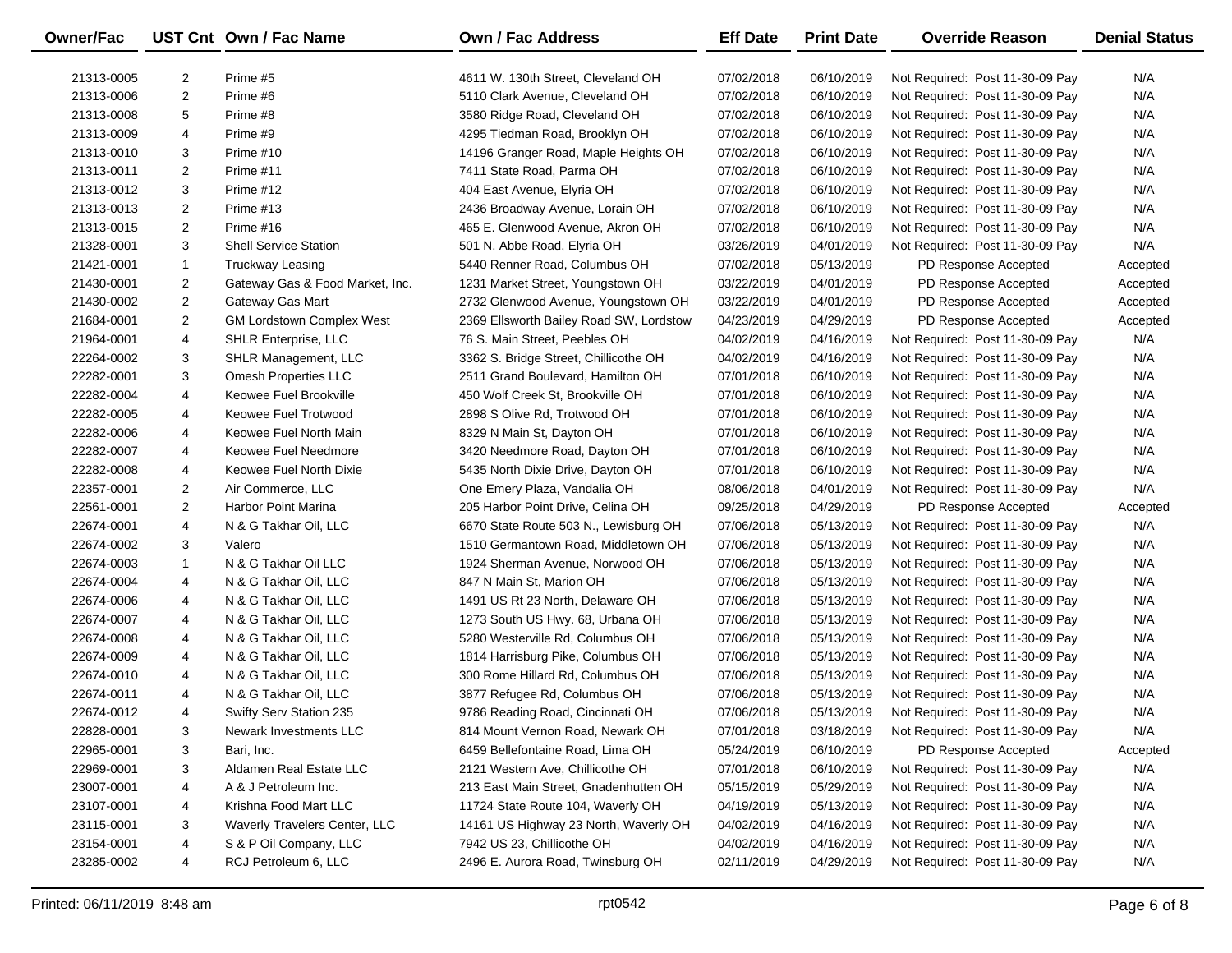| Owner/Fac  |                | UST Cnt Own / Fac Name                                                   | <b>Own / Fac Address</b>                 | <b>Eff Date</b> | <b>Print Date</b> | <b>Override Reason</b>          | <b>Denial Status</b> |
|------------|----------------|--------------------------------------------------------------------------|------------------------------------------|-----------------|-------------------|---------------------------------|----------------------|
| 23483-0001 | 4              | N & M Enterprises LLC                                                    | 110 S Main Street. Union OH              | 04/19/2019      | 04/29/2019        | PD Response Accepted            | Accepted             |
| 23833-0001 | 3              | 50/50 Fuel Terminals LLC                                                 | 5050 Stickney Avenue, Toledo OH          | 11/14/2018      | 04/01/2019        | Not Required: Post 11-30-09 Pay | N/A                  |
| 23883-0001 | 3              | Linden Valero                                                            | 4412 Linden Avenue, Riverside OH         | 04/22/2019      | 04/29/2019        | PD Response Accepted            | Accepted             |
| 23921-0013 | 5              | Casey's General Store                                                    | 6007 Old Troy Pike, Huber Heights OH     | 04/08/2019      | 04/16/2019        | Not Required: Post 11-30-09 Pay | N/A                  |
| 23921-0015 | 5              | Casey's General Store #3588                                              | 1981 Donn Davis Way, Tipp City OH        | 05/08/2019      | 05/13/2019        | Not Required: Post 11-30-09 Pay | N/A                  |
| 23936-0001 | 3              | Shargeya LLC                                                             | 1133 N. Summit Street, Toledo OH         | 05/09/2019      | 05/29/2019        | Not Required: Post 11-30-09 Pay | N/A                  |
| 23943-0001 | 4              | Jamies Market                                                            | 2501 Millville Oxford Road, Hamilton OH  | 04/03/2019      | 04/16/2019        | PD Response Accepted            | Accepted             |
| 23979-0001 | 5              | <b>Corner Market</b>                                                     | 13123 State Route 124, Piketon OH        | 04/02/2019      | 04/16/2019        | PD Response Accepted            | Accepted             |
| 23995-0001 | 3              | Lambert and Associates, LLC                                              | 537 Main Street, Wintersville OH         | 07/01/2018      | 04/01/2019        | Not Required: Post 11-30-09 Pay | N/A                  |
| 24066-0001 | 3              | 24 Store                                                                 | 1316 Ashland Road, Mansfield OH          | 07/30/2018      | 04/29/2019        | Not Required: Post 11-30-09 Pay | N/A                  |
| 24078-0001 | 1              | JNT Family Properties LLC dba Green C 201 Main Street, Green Camp OH     |                                          | 04/04/2019      | 04/16/2019        | Not Required: Post 11-30-09 Pay | N/A                  |
| 24078-0001 | $\overline{2}$ | JNT Family Properties LLC dba Green C 201 Main Street, Green Camp OH     |                                          | 10/26/2018      | 04/16/2019        | Not Required: Post 11-30-09 Pay | N/A                  |
| 24109-0001 | 3              | Kanta Oil LLC                                                            | 720 State Route 22 & 3, Morrow OH        | 03/05/2019      | 03/18/2019        | Not Required: Post 11-30-09 Pay | N/A                  |
| 24159-0001 | 4              | 24 Store                                                                 | 172 N. Gamble Street, Shelby OH          | 07/01/2018      | 04/29/2019        | Not Required: Post 11-30-09 Pay | N/A                  |
| 24196-0001 | 3              | Abe Sammi LLC dba Valley View Food V 1123 Lake Avenue, Ashtabula OH      |                                          | 07/01/2018      | 05/13/2019        | Not Required: Post 11-30-09 Pay | N/A                  |
| 24196-0002 | 3              | Abe Sammi LLC dba Valley View Food V 2110 Elm Road, Warren OH            |                                          | 07/01/2018      | 05/13/2019        | Not Required: Post 11-30-09 Pay | N/A                  |
| 24196-0003 | 4              | Abe Sammi LLC dba Randys                                                 | 1992 Elm Road NE, Warren OH              | 07/01/2018      | 05/13/2019        | Not Required: Post 11-30-09 Pay | N/A                  |
| 24196-0004 | 3              | Abe Sammi LLC dba Valley View Food V 4964 North Ridge West, Ashtabula OH |                                          | 07/01/2018      | 05/13/2019        | Not Required: Post 11-30-09 Pay | N/A                  |
| 24196-0005 | 5              | Abe Sammi LLC dba Valley View Food V 29011 State Route 62, Salem OH      |                                          | 07/01/2018      | 05/13/2019        | Not Required: Post 11-30-09 Pay | N/A                  |
| 24196-0006 | 4              | Abe Sammi LLC dba Valley View Food V 514 N. Market Street, Lisbon OH     |                                          | 07/01/2018      | 05/13/2019        | Not Required: Post 11-30-09 Pay | N/A                  |
| 24196-0007 | 1              | Abe Sammi LLC dba Valley View Food V 650 S. High Street, Cortland OH     |                                          | 03/07/2019      | 05/13/2019        | Not Required: Post 11-30-09 Pay | N/A                  |
| 24196-0007 | 2              | Abe Sammi LLC dba Valley View Food V 650 S. High Street, Cortland OH     |                                          | 03/14/2019      | 05/13/2019        | Not Required: Post 11-30-09 Pay | N/A                  |
| 24215-0001 | $\overline{2}$ | Hupp's Sunoco                                                            | 1218 Lincoln Way W, Massillon OH         | 07/31/2018      | 04/16/2019        | PD Response Accepted            | Accepted             |
| 24275-0001 | $\overline{2}$ | Jaylaxmi Mansfield Corp.                                                 | 1215 Lexington Ave, Mansfield OH         | 08/06/2018      | 03/18/2019        | Not Required: Post 11-30-09 Pay | N/A                  |
| 24278-0001 | 4              | The Beach Stop Market                                                    | 5095 Fairfield Beach Road, Thornville OH | 05/10/2019      | 05/13/2019        | Not Required: Post 11-30-09 Pay | N/A                  |
| 24301-0001 | $\mathbf{1}$   | <b>Euclid Realty LLC</b>                                                 | 29801 Euclid Avenue, Wickliffe OH        | 03/04/2019      | 03/18/2019        | PD Response Accepted            | Accepted             |
| 24340-0001 | 3              | West Broad Shell                                                         | 1000 West Broad Street, Columbus OH      | 03/26/2019      | 04/01/2019        | Not Required: Post 11-30-09 Pay | N/A                  |
| 24344-0001 | 3              | 3912 PMG Airport Plaza Developers, LL                                    | 18930 Brookpark Road, Cleveland OH       | 05/21/2019      | 06/10/2019        | Not Required: Post 11-30-09 Pay | N/A                  |
| 24375-0001 | 3              | Singh & Singh, LLC                                                       | 101 Aetna Street, Bridgeport OH          | 03/05/2019      | 03/18/2019        | Not Required: Post 11-30-09 Pay | N/A                  |
| 24379-0002 | $\overline{2}$ | 68 North Ridgeville MM                                                   | 32700 Center Ridge Road, North Ridgevi   | 03/06/2019      | 04/16/2019        | PD Response Accepted            | Accepted             |
| 24383-0001 | 4              | SK Investments Fuel, Inc.                                                | 602 East Main Street, Lancaster OH       | 03/08/2019      | 03/18/2019        | Not Required: Post 11-30-09 Pay | N/A                  |
| 24386-0001 | 3              | Shell Stop                                                               | 101 North Quarry Street, Bainbridge OH   | 04/02/2019      | 04/29/2019        | Not Required: Post 11-30-09 Pay | N/A                  |
| 24388-0001 | 3              | Amsterdam Clark                                                          | 113 South Main Street, Amsterdam OH      | 03/07/2019      | 04/16/2019        | PD Response Accepted            | Accepted             |
| 24390-0001 | 1              | MCPc, Inc.                                                               | 4371 Pearl Road, Cleveland OH            | 03/11/2019      | 03/18/2019        | Not Required: Post 11-30-09 Pay | N/A                  |
| 24391-0001 | 3              | <b>Vine Street Market</b>                                                | 7111 Vine Street, Cincinnati OH          | 04/03/2019      | 04/16/2019        | Not Required: Post 11-30-09 Pay | N/A                  |
| 24392-0001 | $\mathbf{1}$   | Dalp Fuel Mart & Automotive, LLC                                         | 43201 Mount Hope Road, Lafferty OH       | 03/13/2019      | 03/18/2019        | Not Required: Post 11-30-09 Pay | N/A                  |
| 24395-0001 | 3              | A Food Mart                                                              | 1920 East Whipp Road, Kettering OH       | 07/30/2018      | 03/18/2019        | Not Required: Post 11-30-09 Pay | N/A                  |
| 24396-0001 | 4              | Jak's Fine Food #0487-3667                                               | 2323 Greenville Road, Cortland OH        | 03/11/2019      | 03/18/2019        | Not Required: Post 11-30-09 Pay | N/A                  |
| 24396-0002 | 3              | Cook's Market #0114-8469                                                 | 6144 State Route 45, Bristolville OH     | 03/11/2019      | 03/18/2019        | Not Required: Post 11-30-09 Pay | N/A                  |
| 24396-0003 | 3              | Save A Lot / Sunoco #0503-6405                                           | 23 South Maple, Orwell OH                | 03/11/2019      | 03/18/2019        | Not Required: Post 11-30-09 Pay | N/A                  |
| 24396-0004 | 2              | Castalia Markets #0505-9597                                              | 507 North Washington Street, Castalia OH | 03/11/2019      | 03/18/2019        | Not Required: Post 11-30-09 Pay | N/A                  |
| 24396-0005 | 3              | Scheck's IGA #0764-0998                                                  | 405 West South Street, Shreve OH         | 03/11/2019      | 03/18/2019        | Not Required: Post 11-30-09 Pay | N/A                  |
| 24396-0006 | $\overline{2}$ | Convenient Food Mart #0727-5142                                          | 215 East Main Street, Richmond OH        | 03/11/2019      | 03/18/2019        | Not Required: Post 11-30-09 Pay | N/A                  |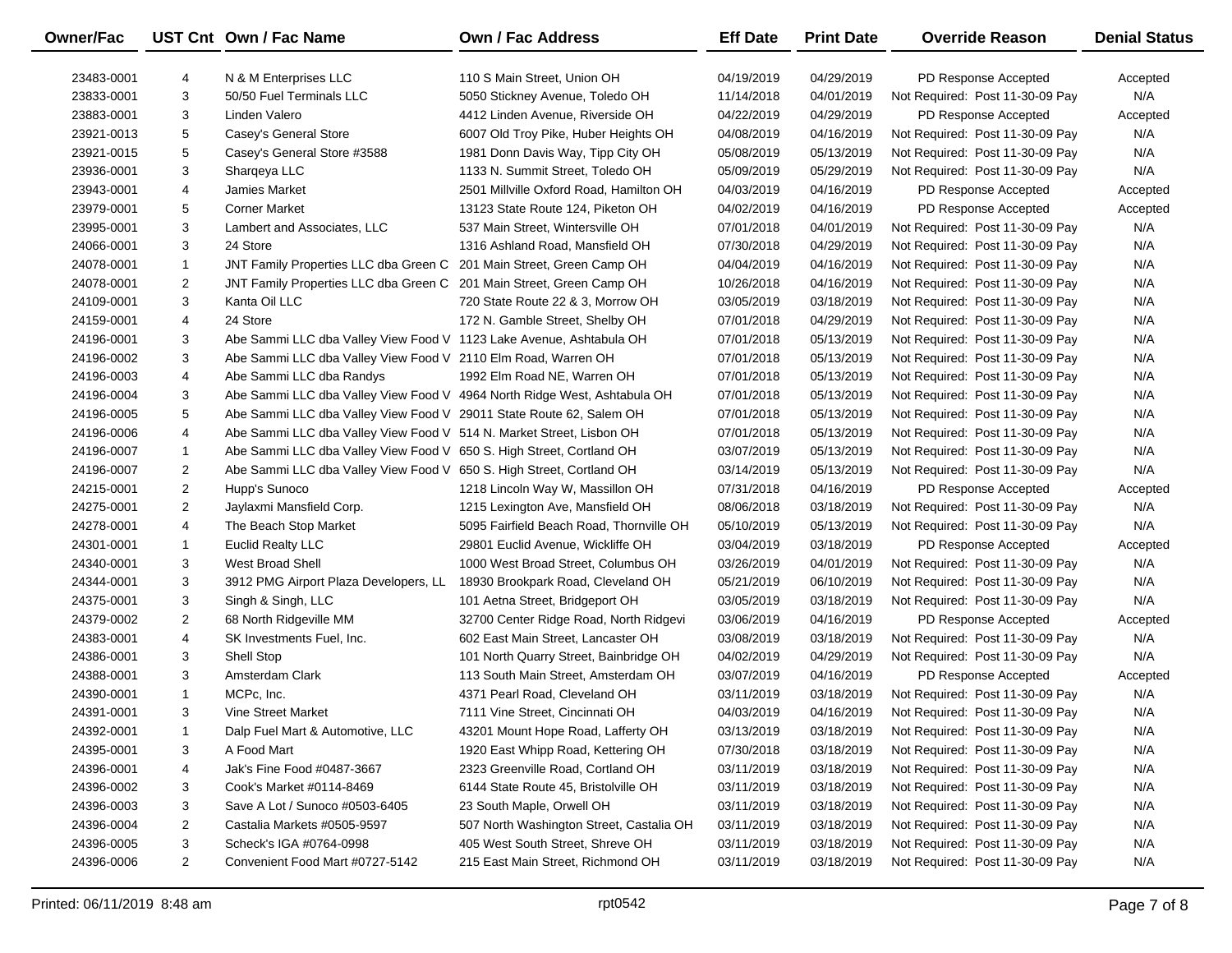| <b>Owner/Fac</b> |                | UST Cnt Own / Fac Name               | Own / Fac Address                      | <b>Eff Date</b> | <b>Print Date</b> | <b>Override Reason</b>          | <b>Denial Status</b> |
|------------------|----------------|--------------------------------------|----------------------------------------|-----------------|-------------------|---------------------------------|----------------------|
| 24396-0007       | $\overline{2}$ | Convenient Food Mart #0673-7688      | 113 High Street, Flushing OH           | 03/11/2019      | 03/18/2019        | Not Required: Post 11-30-09 Pay | N/A                  |
| 24396-0008       | 3              | Amherst IGA Foodliner #0938-6129     | 1190 Milan Avenue, Amherst OH          | 03/11/2019      | 03/18/2019        | Not Required: Post 11-30-09 Pay | N/A                  |
| 24396-0009       | $\overline{2}$ | Shadyside CFM #0909-8195             | 4131 Central Avenue, Shadyside OH      | 03/11/2019      | 03/18/2019        | Not Required: Post 11-30-09 Pay | N/A                  |
| 24396-0010       | 4              | Valley Fresh IGA #0976-8722          | 570 East Main Street, Bainbridge OH    | 03/11/2019      | 03/18/2019        | Not Required: Post 11-30-09 Pay | N/A                  |
| 24396-0011       | 3              | Wellington Village Market #0880-2662 | 816 North Main Street, Wellington OH   | 03/11/2019      | 03/18/2019        | Not Required: Post 11-30-09 Pay | N/A                  |
| 24396-0012       | 3              | Convenient Food Mart #0645-05430     | 43032 Ohio Avenue, Beallsville OH      | 03/11/2019      | 03/18/2019        | Not Required: Post 11-30-09 Pay | N/A                  |
| 24396-0013       | 3              | Shop N' Save #0644-8773              | 37 Ridge Road, Newton Falls OH         | 03/11/2019      | 03/18/2019        | Not Required: Post 11-30-09 Pay | N/A                  |
| 24396-0014       | 3              | Convenient Food Mart #0282-5065      | 4358 Sunset Boulevard. Steubenville OH | 03/11/2019      | 03/18/2019        | Not Required: Post 11-30-09 Pay | N/A                  |
| 24397-0001       | 3              | Sun Shop                             | 45820 National Road. St Clairsville OH | 03/26/2019      | 04/01/2019        | Not Required: Post 11-30-09 Pay | N/A                  |
| 24398-0001       | $\overline{2}$ | <b>BFR Cincinnati DC, LLC</b>        | 925 Dalton Avenue, Cincinnati OH       | 02/15/2019      | 04/01/2019        | Not Required: Post 11-30-09 Pay | N/A                  |
| 24399-0001       | 3              | BFR Cleveland DC, LLC                | 4100 West 150th Street, Cleveland OH   | 02/15/2019      | 04/01/2019        | Not Required: Post 11-30-09 Pay | N/A                  |
| 24402-0001       | 4              | <b>Puritas Sunoco</b>                | 15009 Puritas Avenue, Cleveland OH     | 03/15/2019      | 04/01/2019        | Not Required: Post 11-30-09 Pay | N/A                  |
| 24412-0001       | 4              | RAED OF OHIO LLC dba S&G #45         | 1646 West Alexis Road. Toledo OH       | 03/18/2019      | 04/16/2019        | PD Response Accepted            | Accepted             |
| 24412-0002       | 3              | RAED OF OHIO LLC dba S&G #19         | 3841 Airport Highway, Toledo OH        | 03/18/2019      | 04/16/2019        | PD Response Accepted            | Accepted             |
| 24414-0001       | 3              | <b>Holiday City Sunoco</b>           | 13441 State Route 15, Montpelier OH    | 04/12/2019      | 04/16/2019        | Not Required: Post 11-30-09 Pay | N/A                  |
| 24415-0001       | $\overline{2}$ | Hop Shop #1414                       | 3189 Western Row Road, Mason OH        | 04/24/2019      | 04/29/2019        | Not Required: Post 11-30-09 Pay | N/A                  |
| 24425-0001       | 4              | SSMJ Solon                           | 33200 Aurora Road, Solon OH            | 05/06/2019      | 05/29/2019        | Not Required: Post 11-30-09 Pay | N/A                  |
| 24426-0001       | 4              | <b>Brooklyn Street Marathon</b>      | 525 East North Street, Sidney OH       | 04/05/2019      | 05/13/2019        | Not Required: Post 11-30-09 Pay | N/A                  |
| 24431-0001       | 4              | 171 Route 95 Shell                   | 6022 State Route 95. Mount Gilead OH   | 05/24/2019      | 06/10/2019        | Not Required: Post 11-30-09 Pay | N/A                  |
| 24432-0001       | 3              | Qusra of Ohio LLC dba S&G #16        | 732 Conant Street. Maumee OH           | 05/10/2019      | 05/29/2019        | Not Required: Post 11-30-09 Pay | N/A                  |
| 24432-0002       | 3              | Qusar of Ohio dba S&G #27            | 24 South McCord Road, Holland OH       | 05/10/2019      | 05/29/2019        | Not Required: Post 11-30-09 Pay | N/A                  |
| 24462-0001       | 3              | Duffers Ltd.                         | 2180 East Wheeling Avenue, Cambridge O | 05/23/2019      | 06/10/2019        | Not Required: Post 11-30-09 Pay | N/A                  |

| <b>Total Owners</b>         | 105   |
|-----------------------------|-------|
| <b>Total Facilities</b>     | 311   |
| <b>Total USTs</b>           | 1.049 |
| <b>Total Determinations</b> | 118   |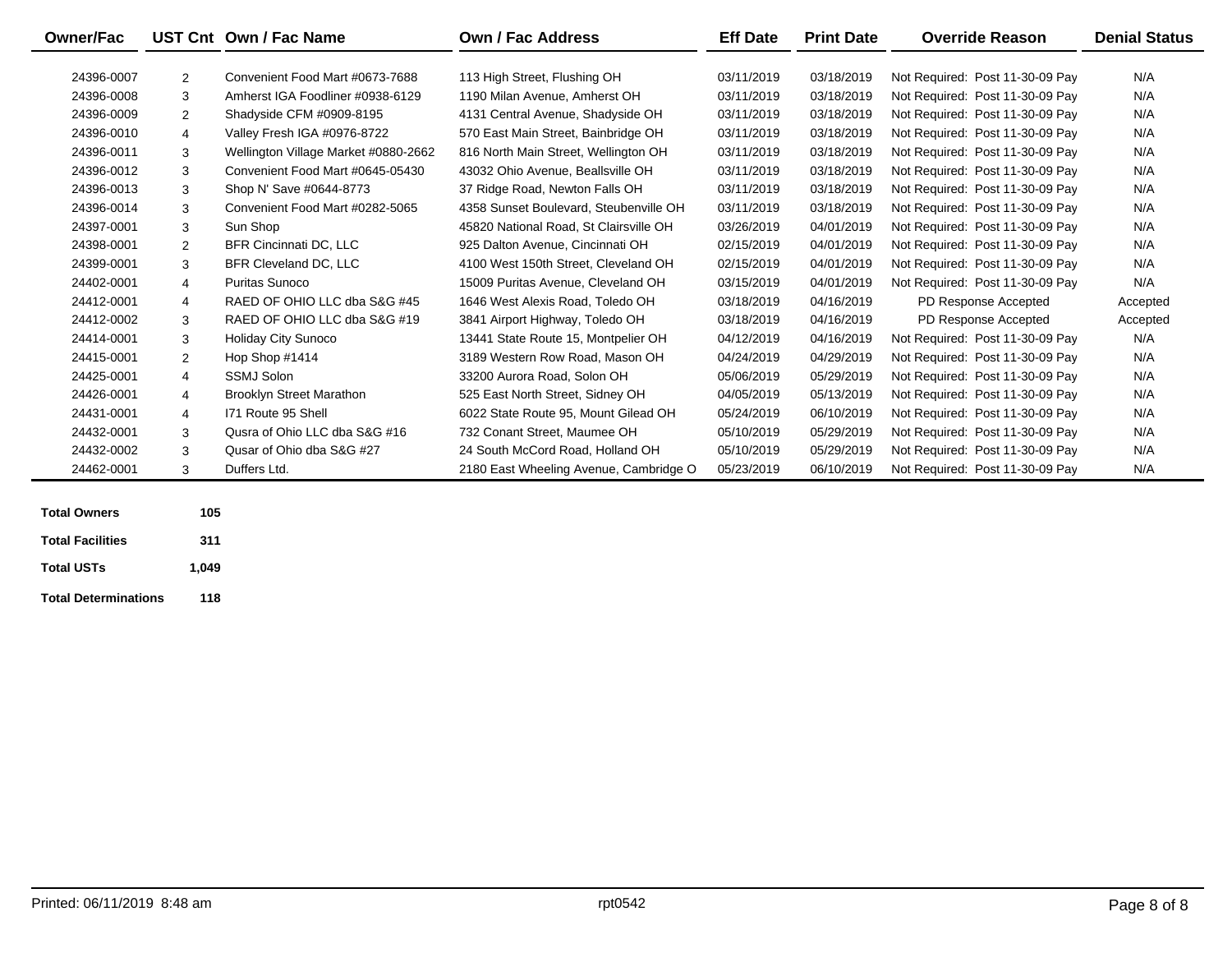**Facility Certificate Listing**

**Program Year 2018 COC Eff Date: No COC Print Date: No Denial Status: DETERMINATION**

#### **Date of Determination from 03/13/19 to 6/11/19**

| <b>Owner/Fac</b> |                | UST Cnt Own / Fac Name                                                    | <b>Own / Fac Address</b>                | <b>Eff Date</b> | <b>Print Date</b> | <b>Override Reason</b> | <b>Denial Status</b> |
|------------------|----------------|---------------------------------------------------------------------------|-----------------------------------------|-----------------|-------------------|------------------------|----------------------|
|                  |                |                                                                           |                                         |                 |                   |                        |                      |
| 142-0002         | $\overline{c}$ | <b>Adams Cty Airport</b>                                                  | 3389 Cross Rd, Winchester OH            |                 |                   | N/A                    | Determination        |
| 1936-0001        | $\mathbf{2}$   | <b>Central Maintenance Facility</b>                                       | 1088 W. Liberty Street, Cincinnati OH   |                 |                   | N/A                    | Determination        |
| 3154-0001        | 3              | <b>White's Service</b>                                                    | 374 Robbins Ave, Niles OH               |                 |                   | N/A                    | Determination        |
| 5154-0001        | 5              | <b>Brills Serv Center</b>                                                 | 50650 State Route 20, Oberlin OH        |                 |                   | N/A                    | Determination        |
| 5505-0001        | $\mathbf{1}$   | <b>Glenmont Station</b>                                                   | 808 Depot Street, Glenmont OH           |                 |                   | N/A                    | Determination        |
| 6439-0003        | 3              | Leake Oil, Inc.                                                           | 268 N. Market Street, East Palestine OH |                 |                   | N/A                    | Determination        |
| 6702-0001        | $\mathbf{1}$   | <b>Reiter Garage</b>                                                      | 205 E. Main Street, Deshler OH          |                 |                   | N/A                    | Determination        |
| 9605-0001        | $\overline{c}$ | Shady Hollow Country Club                                                 | 4865 Wales Rd NW, Massillon OH          |                 |                   | N/A                    | Determination        |
| 12856-0001       | $\mathbf{1}$   | The Bait Store                                                            | 249 Beechwood Road, Wilmington OH       |                 |                   | N/A                    | Determination        |
| 13131-0001       | 2              | Strawser Paving Co Inc                                                    | 1595 Frank Rd, Columbus OH              |                 |                   | N/A                    | Determination        |
| 14112-0001       | $\overline{4}$ | Gas N Go                                                                  | 104 E. 4th Avenue, South Point OH       |                 |                   | N/A                    | Determination        |
| 14513-0329       | $\overline{2}$ | ODOT                                                                      | 669 Sullivant Avenue, Columbus OH       |                 |                   | N/A                    | Determination        |
| 15178-0001       | $\mathbf{1}$   | Harvard Refuse Inc.                                                       | 7720 Harvard Avenue, Cleveland OH       |                 |                   | N/A                    | Determination        |
| 15455-0001       | 3              | <b>Smitties</b>                                                           | 3594 State Route 309, Iberia OH         |                 |                   | N/A                    | Determination        |
| 17127-0002       | 3              | Clark Gas                                                                 | 39479 Center Ridge Road, North Ridgevi  |                 |                   | N/A                    | Determination        |
| 18194-0002       | $\mathbf{1}$   | McQuaids                                                                  | 1795 N. State Street, Girard OH         |                 |                   | N/A                    | Determination        |
| 18596-0001       | 2              | <b>Wayside Market</b>                                                     | 12555 State Route 73, McDermott OH      |                 |                   | N/A                    | Determination        |
| 18682-0001       | 3              | 3935 Gas Inc.                                                             | 3935 W. 130th Street, Cleveland OH      |                 |                   | N/A                    | Determination        |
| 19745-0019       | $\overline{7}$ | R & R Takhar, LLC                                                         | 4001 South Dixie Drive, Moraine OH      |                 |                   | N/A                    | Determination        |
| 19825-0001       | $\mathbf{1}$   | Eugene Hogrefe Inc.                                                       | 515 Independence Drive, Napoleon OH     |                 |                   | N/A                    | Determination        |
| 19857-0001       | 6              | AJ's Carry Out                                                            | 805 W. Main Street, Leipsic OH          |                 |                   | N/A                    | Determination        |
| 20024-0001       | $\overline{2}$ | Tri-State Service Station Maintenance, I                                  | 6830 Chrisman Lane, Middletown OH       |                 |                   | N/A                    | Determination        |
| 20141-0001       | $\overline{2}$ | Q's Gas & Go                                                              | 4322 Clark Avenue, Cleveland OH         |                 |                   | N/A                    | Determination        |
| 20308-0001       | $\mathbf{1}$   | Kirans Atwal                                                              | 200 North Sunset Drive, Piqua OH        |                 |                   | N/A                    | Determination        |
| 20456-0001       | 3              | Speedy Mart                                                               | 3377 E. Livingston Avenue, Columbus OH  |                 |                   | N/A                    | Determination        |
| 20499-0001       | 6              | Penn Ohio Plaza                                                           | 10650 Market Street, North Lima OH      |                 |                   | N/A                    | Determination        |
| 20533-0023       | 4              | Swifty Serv Station 272                                                   | 3036 Elida Road, Lima OH                |                 |                   | N/A                    | Determination        |
| 20533-0025       | 2              | Farzade of Toledo Inc.                                                    | 1910 E. 2nd Street, Defiance OH         |                 |                   | N/A                    | Determination        |
| 20560-0001       | 4              | Wilson's Service Station, Inc.                                            | 301 Howard Street, Bridgeport OH        |                 |                   | N/A                    | Determination        |
| 20612-0001       | 3              | Singh Family of S. Toledo Real Estate Pr 324 S. Detroit Avenue, Toledo OH |                                         |                 |                   | N/A                    | Determination        |
| 20659-0001       | 5              | Troy - Valley Petroleum Facility                                          | 201 Valley Street, Dayton OH            |                 |                   | N/A                    | Determination        |
| 20659-0003       | 4              | Troy - Valley Petroleum Facility                                          | 7186 Miller Lane, Dayton OH             |                 |                   | N/A                    | Determination        |
| 21207-0001       | $\mathbf{1}$   | <b>Frank's Market</b>                                                     | 1905 Cleveland Avenue, Columbus OH      |                 |                   | N/A                    | Determination        |
| 21313-0002       | 4              | Prime #2                                                                  | 14235 Madison Avenue, Cleveland OH      |                 |                   | N/A                    | Determination        |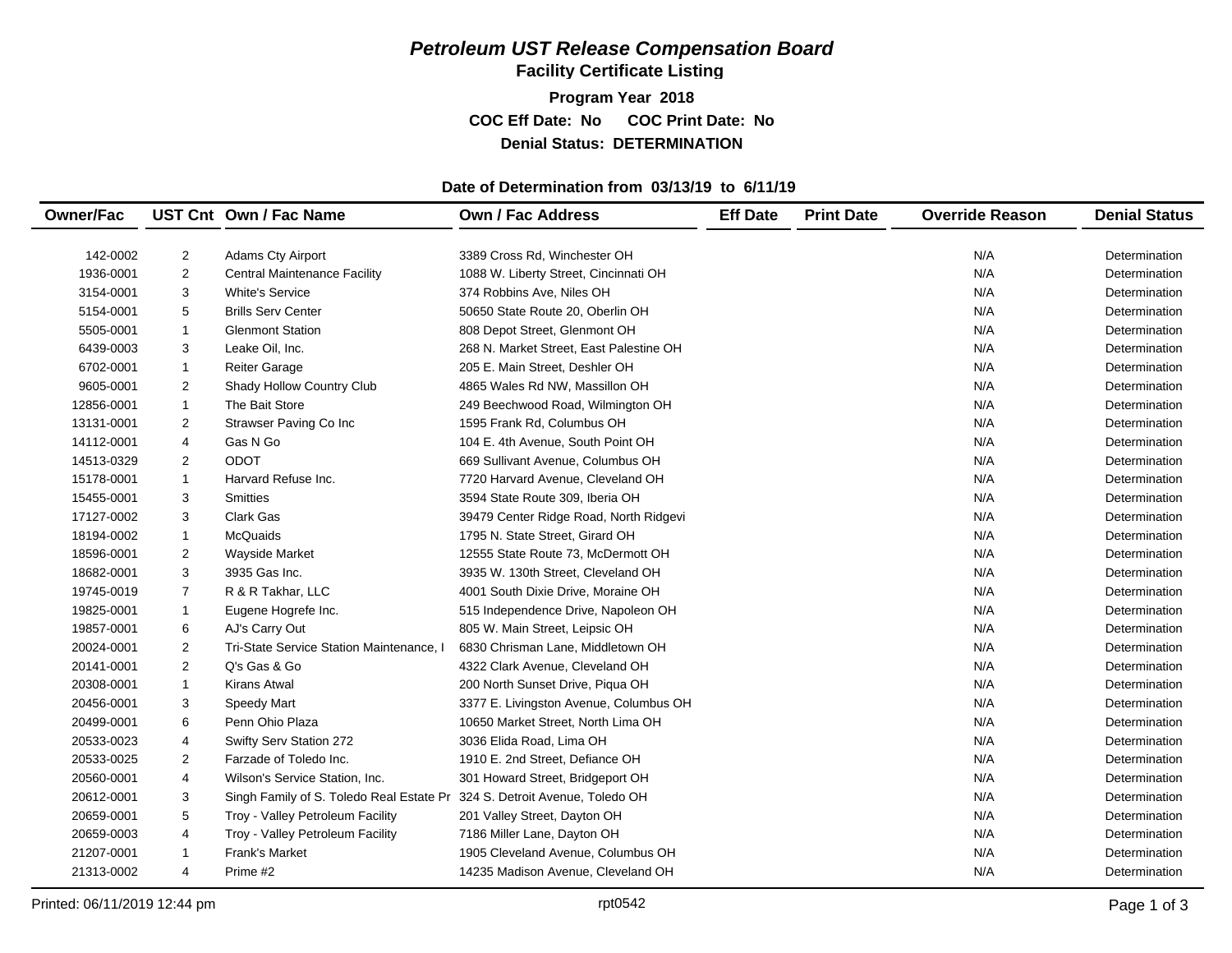| <b>Owner/Fac</b> |                | UST Cnt Own / Fac Name                | Own / Fac Address                          | <b>Eff Date</b> | <b>Print Date</b> | <b>Override Reason</b> | <b>Denial Status</b> |
|------------------|----------------|---------------------------------------|--------------------------------------------|-----------------|-------------------|------------------------|----------------------|
| 21313-0014       | 3              | Prime #14                             | 1200 Brittain Road, Akron OH               |                 |                   | N/A                    | Determination        |
| 21355-0001       | $\mathbf{1}$   | <b>Channel Grove Marina</b>           | 389 Channel Grove, Lakeside Marblehead (   |                 |                   | N/A                    | Determination        |
| 21401-0001       | 2              | Tom's Gas & Grocery                   | 1425 Logan Avenue, Youngstown OH           |                 |                   | N/A                    | Determination        |
| 21650-0001       | 4              | OUMALAWIS, LLC                        | 1535 Alum Creek Drive, Columbus OH         |                 |                   | N/A                    | Determination        |
| 21650-0003       | 1              | OUMALAWIS, LLC                        | 3911 Sullivant Avenue, Columbus OH         |                 |                   | N/A                    | Determination        |
| 21937-0001       | 4              | Gill Oil LLC                          | 2289 Middletown Eaton Road, Middletown (   |                 |                   | N/A                    | Determination        |
| 22282-0009       | 4              | Keowee Fuel Mason                     | 613 Reading Rd, Mason OH                   |                 |                   | N/A                    | Determination        |
| 22282-0010       | $\overline{c}$ | Omesh Properties, LLC                 | 1155 S. Erie Highway, Hamilton OH          |                 |                   | N/A                    | Determination        |
| 22356-0001       | 3              | Miles Group, LLC                      | 17707 Miles Avenue, Warrensville Heights ( |                 |                   | N/A                    | Determination        |
| 22432-0001       | 3              | Third Street Petroleum, LLC           | 727 W. 3rd Street, Dayton OH               |                 |                   | N/A                    | Determination        |
| 22581-0002       | 4              | 5990 Old Troy Pike, LLC               | 587 Delaware Avenue, Marion OH             |                 |                   | N/A                    | Determination        |
| 22623-0001       | $\overline{c}$ | Ashland Bancroft, LLC                 | 1410 Starr Avenue, Toledo OH               |                 |                   | N/A                    | Determination        |
| 22623-0002       | 2              | <b>New Western Market</b>             | 1049 Western Avenue, Toledo OH             |                 |                   | N/A                    | Determination        |
| 22623-0003       | 4              | Ashland Bancroft, LLC                 | 1133 Buck Road, Rossford OH                |                 |                   | N/A                    | Determination        |
| 22623-0004       | 3              | Ashland Bancroft, LLC                 | 3023 Dorr Street, Toledo OH                |                 |                   | N/A                    | Determination        |
| 22623-0005       | 5              | Ashland Bancroft, LLC                 | 350 W. Bancroft Street, Toledo OH          |                 |                   | N/A                    | Determination        |
| 22623-0006       | 4              | Ashland Bancroft, LLC                 | 535 Trenton Avenue, Findlay OH             |                 |                   | N/A                    | Determination        |
| 22643-0001       | 5              | <b>Myers Fastlane</b>                 | 7558 County Road 16, Pedro OH              |                 |                   | N/A                    | Determination        |
| 22668-0001       | 3              | 4934 Paddock Petroleum, LLC           | 4934 Paddock Road, Cincinnati OH           |                 |                   | N/A                    | Determination        |
| 22674-0003       | $\overline{c}$ | N & G Takhar Oil LLC                  | 1924 Sherman Avenue, Norwood OH            |                 |                   | N/A                    | Determination        |
| 22674-0005       | 4              | N & G Takhar Oil, LLC                 | 473 S Sandusky, Delaware OH                |                 |                   | N/A                    | Determination        |
| 22678-0001       | 1              | <b>Bradley Sponseller Facility</b>    | 7522 Wales Avenue N.W., North Canton O     |                 |                   | N/A                    | Determination        |
| 22684-0001       | 2              | Loretta L. Leedom Property            | 144 State Route 772, Bainbridge OH         |                 |                   | N/A                    | Determination        |
| 22691-0001       | 8              | Chuck's Automotive Repair, LLC        | 3084 Massillon Road, Akron OH              |                 |                   | N/A                    | Determination        |
| 22696-0001       | 2              | Ghazawi, Inc.                         | 4489 Pearl Road, Cleveland OH              |                 |                   | N/A                    | Determination        |
| 22715-0001       | $\overline{c}$ | Punjab Properties, LLC                | 674 US Route 250 S., Norwalk OH            |                 |                   | N/A                    | Determination        |
| 22724-0002       | 3              | SHLR Petroleum, Inc.                  | 3726 State Route 23, Portsmouth OH         |                 |                   | N/A                    | Determination        |
| 22874-0002       | $\overline{c}$ | MTA Petroleum & Food Mart, LLC        | 120 Canal Street, Waynesburg OH            |                 |                   | N/A                    | Determination        |
| 22965-0002       | 3              | <b>Belle Center Market</b>            | 2598 State Route 273, Belle Center OH      |                 |                   | N/A                    | Determination        |
| 22969-0002       | $\overline{c}$ | Delaware Rd Shell                     | 132 London Road, Delaware OH               |                 |                   | N/A                    | Determination        |
| 22996-0001       | 4              | Williamsburg Property Management Inc. | 15130 Eastwood Road, Williamsburg OH       |                 |                   | N/A                    | Determination        |
| 23004-0001       | 4              | MEHG Management, LLC                  | 18740 State Route 62, Beloit OH            |                 |                   | N/A                    | Determination        |
| 23113-0001       | 3              | Claire's Corner Fuel Mart LLC         | 321 W. Main Street, Caldwell OH            |                 |                   | N/A                    | Determination        |
| 23157-0001       | 3              | Gene A. & Carol A. Dreher             | 4805 Lapperell Road, Peebles OH            |                 |                   | N/A                    | Determination        |
| 23171-0001       | 3              | Sidon LLC                             | 50 W. Mitchell Avenue, Cincinnati OH       |                 |                   | N/A                    | Determination        |
| 23281-0001       | $\mathbf{1}$   | Sabina Food Mart                      | 149 W. Washington Street, Sabina OH        |                 |                   | N/A                    | Determination        |
| 23391-0001       | 5              | National Lubricating Products Co.     | 500 Labelle Street, Brilliant OH           |                 |                   | N/A                    | Determination        |
| 23440-0001       | 1              | D & R's Fleet Service, LLC            | 11155 Mosteller Road, Sharonville OH       |                 |                   | N/A                    | Determination        |
| 23468-0001       | 3              | Dasnadas, Inc.                        | 1257 Western Ave, Chillicothe OH           |                 |                   | N/A                    | Determination        |
| 23660-0001       | 2              | East Side Mini-Mart                   | 1314 E. Main Street, Troy OH               |                 |                   | N/A                    | Determination        |
| 23660-0002       | 3              | <b>Marathon Express</b>               | 3434 Parsons Avenue, Columbus OH           |                 |                   | N/A                    | Determination        |
| 23821-0001       | 2              | Carry Out                             | 164 E. Pike Street, Morrow OH              |                 |                   | N/A                    | Determination        |
| 23836-0001       | 3              | Wickliffe Petroleum LLC               | 30220 Euclid Avenue, Wickliffe OH          |                 |                   | N/A                    | Determination        |

 $\overline{\phantom{0}}$